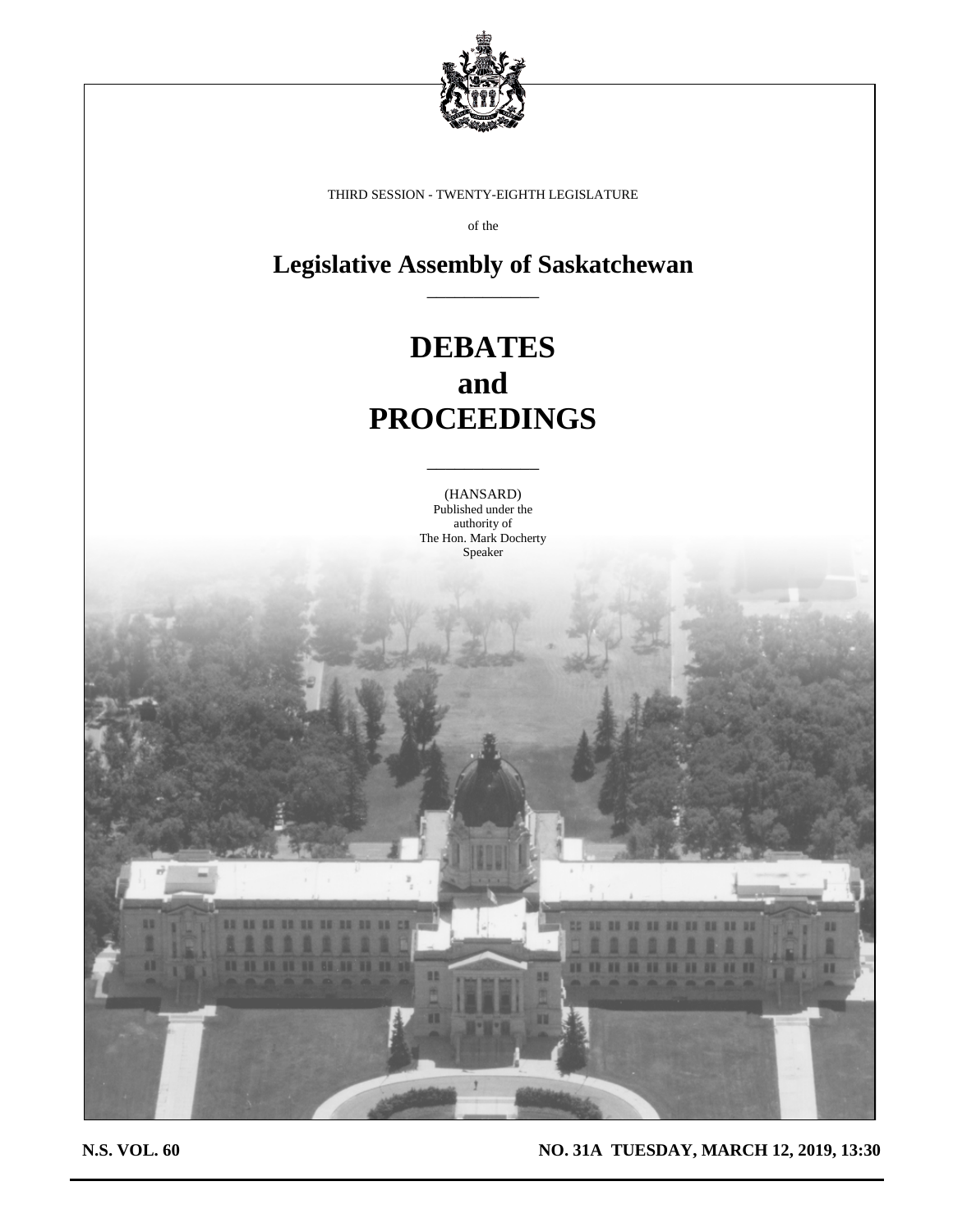#### **MEMBERS OF THE LEGISLATIVE ASSEMBLY OF SASKATCHEWAN 3rd Session — 28th Legislature**

**Speaker** — Hon. Mark Docherty **Premier** — Hon. Scott Moe **Leader of the Opposition** — Ryan Meili

**Beaudry-Mellor**, Hon. Tina — Regina University (SP) **Beck**, Carla — Regina Lakeview (NDP) **Belanger**, Buckley — Athabasca (NDP) **Bonk**, Steven — Moosomin (SP) **Bradshaw**, Fred — Carrot River Valley (SP) **Brkich**, Hon. Greg — Arm River (SP) **Buckingham**, David — Saskatoon Westview (SP) **Carr**, Hon. Lori — Estevan (SP) **Chartier**, Danielle — Saskatoon Riversdale (NDP) **Cheveldayoff**, Hon. Ken — Saskatoon Willowgrove (SP) **Cox**, Herb — The Battlefords (SP) **D'Autremont**, Dan — Cannington (SP) **Dennis**, Terry — Canora-Pelly (SP) **Docherty**, Hon. Mark — Regina Coronation Park (SP) **Doke**, Larry — Cut Knife-Turtleford (SP) **Duncan**, Hon. Dustin — Weyburn-Big Muddy (SP) **Eyre**, Hon. Bronwyn — Saskatoon Stonebridge-Dakota (SP) **Fiaz**, Muhammad — Regina Pasqua (SP) **Forbes**, David — Saskatoon Centre (NDP) **Francis**, Ken — Kindersley (SP) **Goudy**, Todd — Melfort (SP) **Hargrave**, Hon. Joe — Prince Albert Carlton (SP) **Harpauer**, Hon. Donna — Humboldt-Watrous (SP) **Harrison**, Hon. Jeremy — Meadow Lake (SP) **Hart**, Glen — Last Mountain-Touchwood (SP) **Heppner**, Nancy — Martensville-Warman (SP) **Hindley**, Everett — Swift Current (SP) **Kaeding**, Hon. Warren — Melville-Saltcoats (SP) **Kirsch**, Delbert — Batoche (SP) **Lambert**, Lisa — Saskatoon Churchill-Wildwood (SP) **Lawrence**, Greg — Moose Jaw Wakamow (SP)

**Makowsky**, Hon. Gene — Regina Gardiner Park (SP) **Marit**, Hon. David — Wood River (SP) **McCall**, Warren — Regina Elphinstone-Centre (NDP) **McMorris**, Don — Indian Head-Milestone (SP) **Meili**, Ryan — Saskatoon Meewasin (NDP) **Merriman**, Hon. Paul — Saskatoon Silverspring-Sutherland (SP) **Michelson**, Warren — Moose Jaw North (SP) **Moe**, Hon. Scott — Rosthern-Shellbrook (SP) **Morgan**, Hon. Don — Saskatoon Southeast (SP) **Mowat**, Vicki — Saskatoon Fairview (NDP) **Nerlien**, Hugh — Kelvington-Wadena (SP) **Olauson**, Eric — Saskatoon University (SP) **Ottenbreit**, Hon. Greg — Yorkton (SP) **Pedersen, Yens** — Regina Northeast (NDP) **Rancourt**, Nicole — Prince Albert Northcote (NDP) **Reiter**, Hon. Jim — Rosetown-Elrose (SP) **Ross**, Laura — Regina Rochdale (SP) **Sarauer**, Nicole — Regina Douglas Park (NDP) **Sproule**, Cathy — Saskatoon Nutana (NDP) **Steele**, Doug — Cypress Hills (SP) **Steinley**, Warren — Regina Walsh Acres (SP) **Stewart**, Lyle — Lumsden-Morse (SP) **Tell**, Hon. Christine — Regina Wascana Plains (SP) **Tochor**, Corey — Saskatoon Eastview (SP) **Vermette**, Doyle — Cumberland (NDP) **Weekes**, Randy — Biggar-Sask Valley (SP) **Wilson**, Hon. Nadine — Saskatchewan Rivers (SP) **Wotherspoon**, Trent — Regina Rosemont (NDP) **Wyant**, Hon. Gordon — Saskatoon Northwest (SP) **Young**, Colleen — Lloydminster (SP)

**Party Standings:** Saskatchewan Party (SP) — 48; New Democratic Party (NDP) — 13

**Clerks-at-the-Table Clerk** — Gregory A. Putz **Law Clerk & Parliamentary Counsel** — Kenneth S. Ring, Q.C. **Hansard on the Internet** 

**Principal Clerk** — Iris Lang *Hansard* and other documents of the **Clerk Assistant** — Kathy Burianyk **Legislative Assembly are available** Legislative Assembly are available within hours after each sitting. **Sergeant-at-Arms** — Terry Quinn http://www.legassembly.sk.ca/legislative-business/legislative-calendar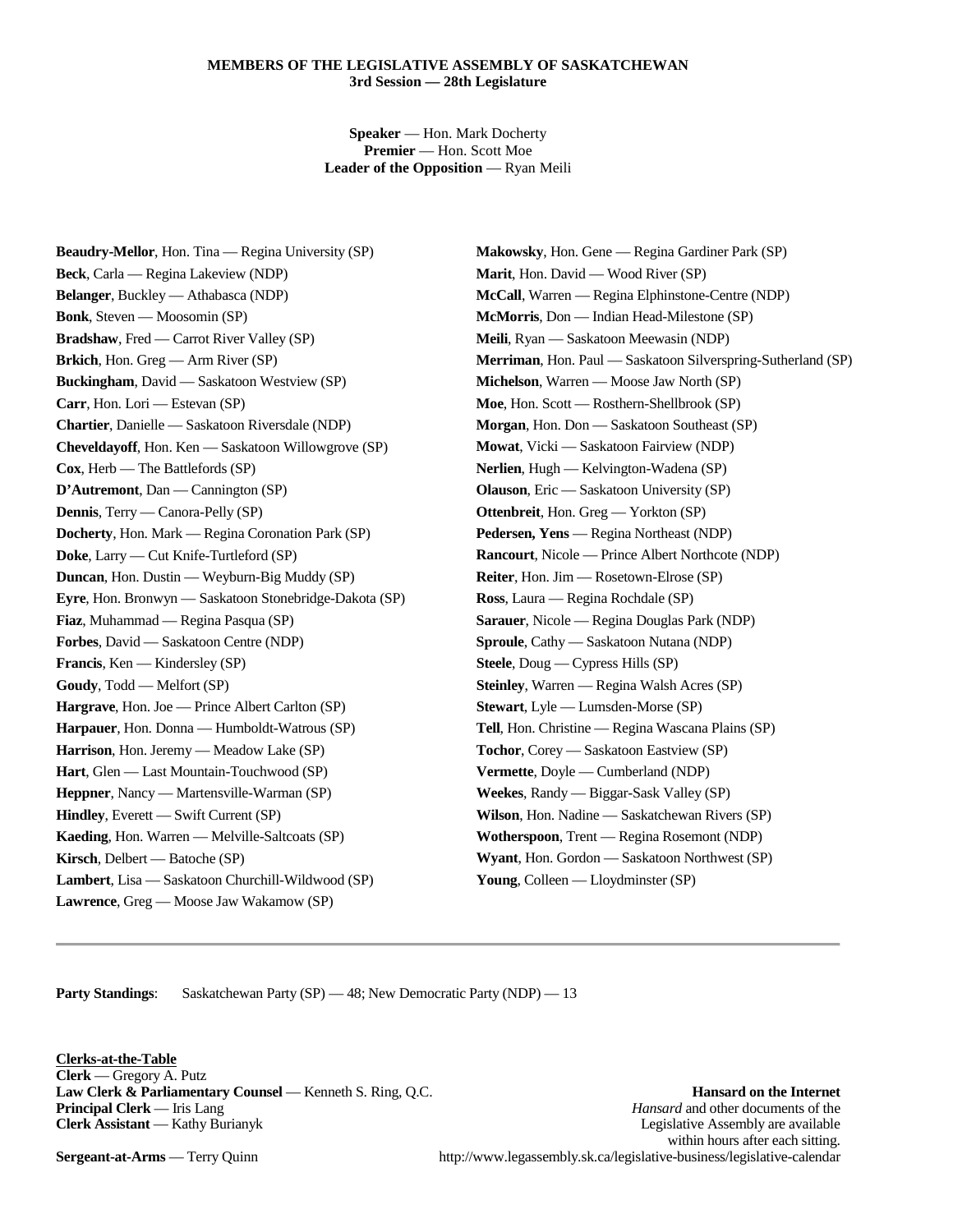[The Assembly met at 13:30.]

[Prayers]

#### **ROUTINE PROCEEDINGS**

#### **INTRODUCTION OF GUESTS**

**The Speaker**: — I recognize the member for Lloydminster.

**Ms. Young**: — Mr. Speaker, I request leave for an extended introduction.

**The Speaker**: — The member has requested leave for an extended introduction. Is leave granted?

**Some Hon. Members**: — Agreed.

**The Speaker**: — I recognize the member.

**Ms. Young**: — Thank you, Mr. Speaker. Mr. Speaker, it's my pleasure to introduce to you and through you and to all members of the Assembly a number of people from the Association of Consulting Engineers Canada-Saskatchewan, seated in your gallery. And I'd ask if they could maybe give a wave as I mention their names: Bryce Hunter, board Chair; Nancy Inglis, Vice-Chair; Darlene Leamon, Bob England, Dave Tratch, Don George, Ryan King, and Sean Kilback. And I apologize if I've missed anyone.

Mr. Speaker, the Association of Consulting Engineering Companies-Saskatchewan, or ACEC-SK, is a non-profit association representing the business interests of the majority of consulting engineering and consulting geoscience firms in Saskatchewan. ACEC-SK represents over 60 private or publicly held companies that provide professional engineering and other services to clients in every sector of the economy locally, provincially, nationally, and internationally.

Mr. Speaker, ACEC-SK member firms employ directly 1,700 individuals representing just as many families. The vast majority of Saskatchewan consulting engineers were raised, educated, own houses, and are now raising families of their own right here in Saskatchewan. They have had the opportunity to gain broad and valuable experience beyond our borders and bring the best of it home.

And, Mr. Speaker, after meeting these folks today, I have no doubt that we do have some of the best and brightest engineers right here in Saskatchewan, working on many projects that benefit our citizens and communities. So I ask all members of this Assembly to please join me in welcoming these representatives to their legislature.

**The Speaker**: — I recognize the member for Saskatoon Nutana.

**Ms. Sproule**: — Thank you, Mr. Speaker. I would like to join with the member opposite and concur with her comments about these fine folks that are in their legislature today. On behalf of the official opposition, I too would like to welcome you.

The Association of Consulting Engineers Saskatchewan that are

here in your gallery today, Mr. Speaker, we had a good meeting with some folks from your organization this morning. And it was really helpful to understand the important role that consulting engineers add to, the value-add that you give to infrastructure projects and the important things that are happening in the growing our economy here in Saskatchewan. So again on behalf of the official opposition, I would like to welcome you all to your Legislative Assembly.

**The Speaker**: — I recognize the Minister of Education.

**Hon. Mr. Wyant**: — Thank you very much, Mr. Speaker. Mr. Speaker, I'd like to introduce a friend that's sitting in the gallery today, in the west gallery, my very good friend Terry Bergan. So anyone that knows anything about highways or IT [information technology] or intelligent highway systems, Mr. Speaker, knows the name Terry Bergan and knows the company International Road Dynamics, a company that's been operating in Saskatoon since 1980, Mr. Speaker. IRD [International Road Dynamics Inc.] is a leading-edge intelligent transportation management products systems company operating internationally.

And in addition to working as a designer and an engineer, Mr. Speaker, the company, he's responsible for moving the company forward — 30 patents, operating in over 37 countries around the world, Mr. Speaker. I would tell you, Mr. Speaker, that it's because of Terry Bergan that IRD has established an international reputation in the field that they operate on.

I was privileged, Mr. Speaker, not only to be Terry's personal lawyer but general counsel for IRD for many years, Mr. Speaker. And through that time Terry has seen the company grow from a small company that began operating in Terry's father's garage to an international company, Mr. Speaker, that now trades on the Toronto Stock Exchange. It's a true Saskatchewan success story, Mr. Speaker.

So, Mr. Speaker, I know Terry's retired now from IRD but he continues to show and demonstrate and provide his expertise to other companies around Saskatchewan, Mr. Speaker, in terms of helping support our economy. He currently sits and has a steady hand on the board of the Saskatchewan Power Corporation, Mr. Speaker.

So I'd ask all members of the Assembly to welcome my good friend Terry Bergan to his Assembly today.

**The Speaker**: — I recognize the member for Regina Douglas Park.

**Ms. Sarauer**: — Thank you, Mr. Speaker. I'd like to join with both members in welcoming this group of professionals to their Legislative Assembly, but in particular I'd like to welcome Nancy Inglis to her Legislative Assembly. Not only is she Vice-Chair, but she's a strong advocate for getting more women involved in STEM [science, technology, engineering, and math] and in engineering, her profession, in particular. I want to commend her for that work.

She also spearheaded a pretty incredible conference with young leaders that I know the Minister for the Status of Women and myself had the opportunity to attend a few months back. And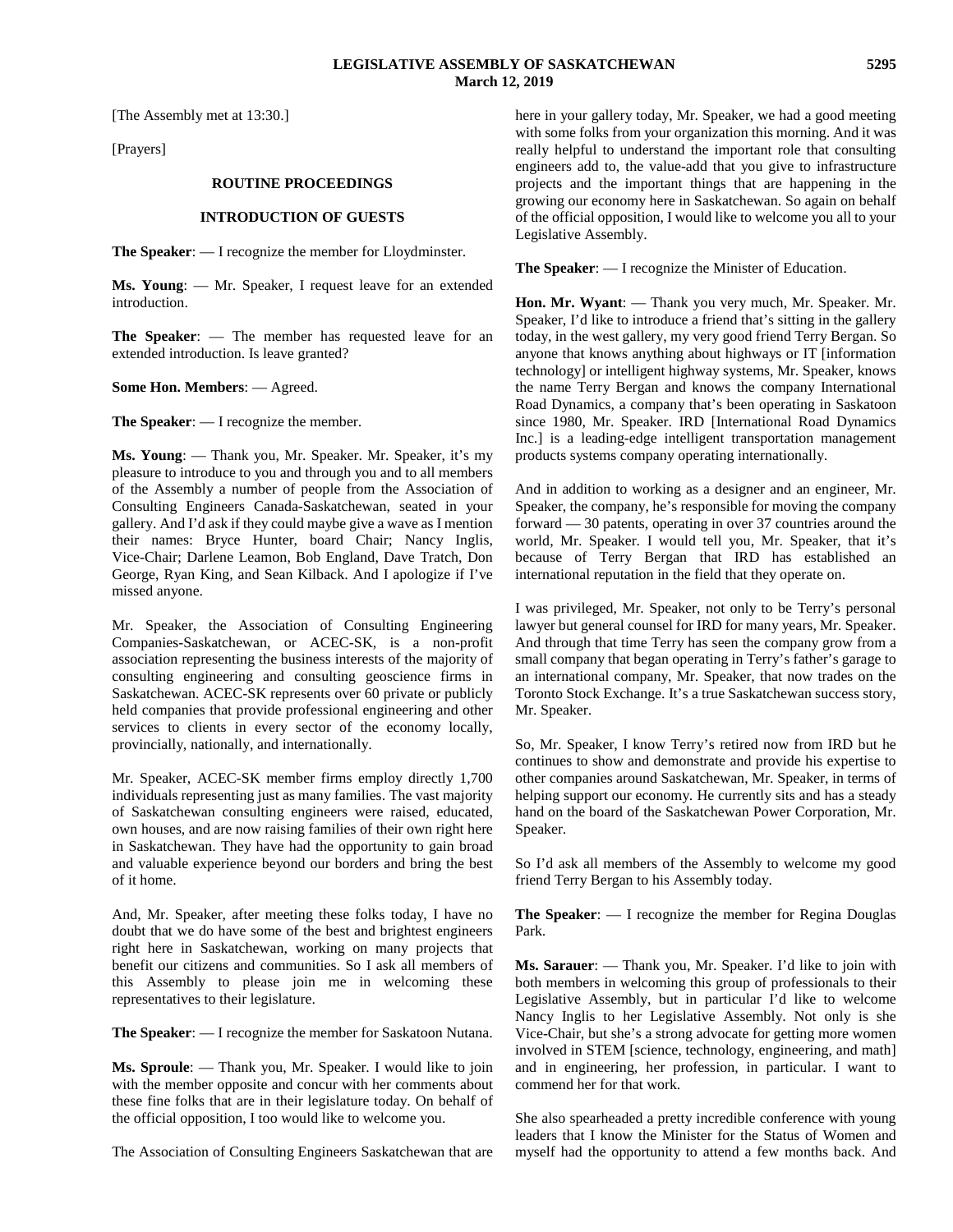even though it was its first year, it was incredibly successful and I'm looking forward to seeing that conference continue on for many years to come.

So I'd ask again, all members join me in welcoming Nancy to her Legislative Assembly.

**The Speaker**: — I recognize the member for Regina Rochdale.

**Ms. Ross**: — Thank you very much, Mr. Speaker. Mr. Speaker, in the west gallery we have a classroom from W.S. Hawrylak School, 29 grade 4 and grade 5 students. Accompanied by their students is Kirk Fiege, their teacher. And then we have parent chaperones. We have Renae Clermont, Tanya Kuski, Cameron Clarkson, Yolanda Maat, and Debbie Schmidt. So each and every one of us, if we could give our young students a wave, and I'll have an opportunity to meet with them later on. So thank you very much for coming and attending the Legislative Assembly today.

**The Speaker**: — I recognize the member for Saskatchewan Rivers.

**Hon. Ms. Wilson**: — Thank you, Mr. Speaker. It's with very great pleasure that I'm able to introduce my good friend today. In your gallery is Patty Hughes. Patty is a former president of Saskatchewan Rivers constituency, and she currently works with Transwest. So today she's shooting a video right here — they chose a beautiful day — with Drew Tkatchuk, owner of Narrative Media out of Saskatoon. So please join me in welcoming them both to their Legislative Assembly. Thank you.

**The Speaker**: — I recognize the member for Regina Lakeview.

**Ms. Beck**: — Thank you, Mr. Speaker, and I'd like to say a warm welcome to all of our guests here today. But especially it's my pleasure to introduce a group located in the east gallery, Mr. Speaker, a group of 16 grade 8 students from the beautiful and historic Crescents School right in the heart of Regina Lakeview. I had a chance to meet with these young folks just before we came into the Assembly and had a bit of a discussion about their transition into high school and questions they had. So they're here; they'll be observing keenly. And I would invite all members to welcome them to their Legislative Assembly.

**The Speaker**: — I recognize the member for Regina University.

**Hon. Ms. Beaudry-Mellor**: — Thank you very much, Mr. Speaker. I'd just like to join with the member opposite to give a shout-out and say welcome to Nancy Inglis, as well as the association for engineers.

And also to recognize my friend and former neighbour Tanya Kuski, who is in the gallery with the Hawrylak students and her son. Tanya's family lived down the street from us and I think all of her kids have babysat mine at one point in time. We scared them away eventually and they moved somewhere else. Her husband is well known to many of us on this side of the House. She's an incredible mom and community builder and it's my privilege to have you in the Assembly.

Please join me in welcoming her to the Legislative Assembly today.

# **PRESENTING PETITIONS**

**The Speaker**: — I recognize the member for Saskatoon Nutana.

**Ms. Sproule**: — Thank you, Mr. Speaker. I rise today to present a petition calling for a public inquiry into the GTH [Global Transportation Hub] land deal.

The people who signed this petition would like to bring to our attention the following: the Sask Party government has refused to come clean on the GTH land deal, a deal where Sask Party government insiders made millions of dollars flipping land and taxpayers then lost millions of dollars; that instead of shining a very bright light on the issue and calling a public inquiry, the Sask Party government is instead hiding behind excuses around public prosecutions.

Mr. Speaker, the Sask Party government continues to block key witnesses from providing testimony about the land deal. And it is Saskatchewan people who footed the bill for the GTH land deal and deserve nothing less than the truth.

I'll read the prayer:

We, in the prayer that reads as follows, respectfully request that the Legislative Assembly of Saskatchewan call on the Sask Party government to stop hiding behind partisan excuses and immediately call for a judicial inquiry and a forensic audit into the GTH land deal.

And, Mr. Speaker, the individuals signing this petition today are from the city of Regina. I so submit.

**The Speaker**: — I recognize the member from Kindersley.

**Mr. Francis**: — Thank you, Mr. Speaker. I'm pleased to rise today to present a petition from citizens who are opposed to the federal government's decision to impose a carbon tax on the province of Saskatchewan.

I'd like to read the prayer:

We, in the prayer that reads as follows, respectfully request that the Legislative Assembly of Saskatchewan take the following action: to cause the Government of Saskatchewan to take the necessary steps to stop the federal government from imposing a carbon tax on the province.

Mr. Speaker, this petition is signed by citizens of Tramping Lake and Kindersley. I do so present.

**The Speaker**: — I recognize the member for Regina Douglas Park.

**Ms. Sarauer**: — Thank you, Mr. Speaker. I rise today to present a petition calling on the government to restore public control over Wascana Park. The individuals who've signed this petition today wish to bring to our attention the following: Wascana Park is a treasured urban park and conservation area that has been responsibly managed through an equal partnership between the city of Regina, the provincial government, and the University of Regina for more than 50 years. The government unilaterally gave itself majority control of the board of the Provincial Capital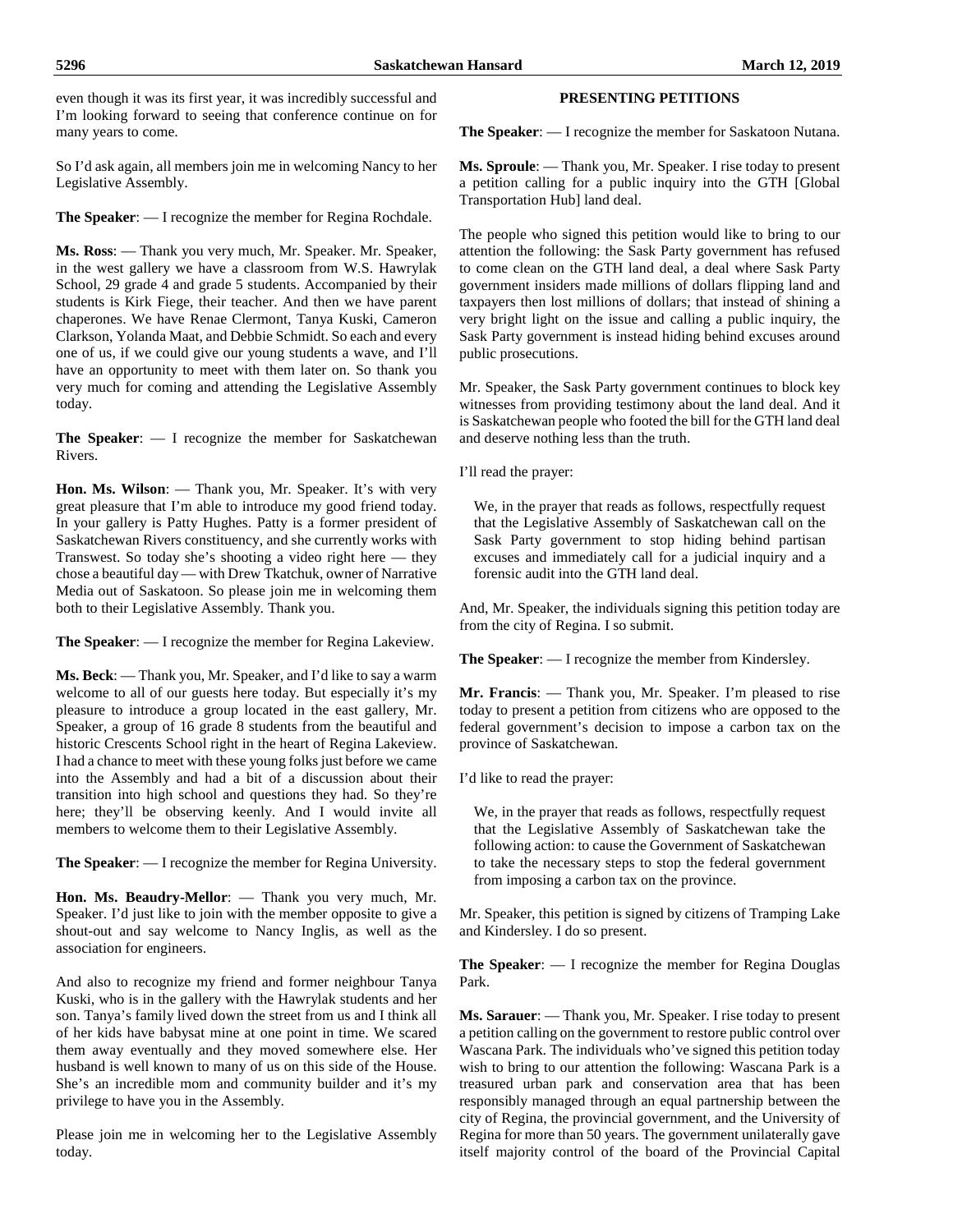Commission through the changes brought on by Bill 50, *The Provincial Capital Commission Act*, in 2017. And, Mr. Speaker, the city of Regina and the University of Regina have both expressed an openness to return to a governance model based on equality.

I'd like to read the prayer:

We, in the prayer that reads as follows, respectfully request that the Legislative Assembly of Saskatchewan call on the government to restore the governance structure of the Wascana Centre Authority and end the commercialization of Wascana Park.

Mr. Speaker, the individuals signing the petition today come from Regina. I do so present.

# **STATEMENTS BY MEMBERS**

**The Speaker**: — I recognize the member for Moose Jaw Wakamow.

#### **Curler Nominated for Prism Award**

**Mr. Lawrence**: — Thank you, Mr. Speaker. I rise in the House today to highlight an incredible constituent of mine who rivals the fame of Mac the Moose, and that's Mrs. Muriel Gower. To her friends she is fondly known as Mickey. Mr. Speaker, what makes Mickey particularly incredible is that, at 99 years young, she's still a competitive curler.

Mickey, who is a well-known figure in our community of Moose Jaw, loves to curl. She has spent decades in and out of various Saskatchewan curling rinks, having thrown her first rock 85 years ago in her hometown of Central Butte. Yes, Mr. Speaker, you heard me correctly — 85 years ago.

Her positive and magnetic personality has made her a beloved member of our community. In fact, Mr. Speaker, Mickey was nominated for a 2019 business women of the year, Moose Jaw Prism Awards in the Role Model category. Mickey, a retired nurse, got her start playing curling when she was in high school and she has been playing ever since, Mr. Speaker. Although she does not think of herself as a role model, I can assure you she most certainly is. Perhaps if Team Saskatchewan needs a spare next year in the Scotties, they can call on her. Thank you, Mr. Speaker.

**The Speaker**: — I recognize the member for Regina Douglas Park.

# **Fundraiser Engages Local Musicians**

**Ms. Sarauer**: — Mr. Speaker, just during the December holiday season I attended the eighth annual Band Swap held at the Exchange in the Warehouse District. For one night only, some of our city's best and most promising musicians are mixed into never-before-seen bands. Each lineup performs a set of cover songs for a crowd of Reginans and former Reginans who've returned for the holidays.

Regina Band Swap is a fundraiser that engages local musicians to raise money for two important local groups, Carmichael Outreach and Girls Rock Regina. Many members will know the value of Carmichael Outreach and what they provide to our city, advocating and providing services to people who are experiencing homelessness or who are at risk of experiencing homelessness. Girls Rock Regina is an organization dedicated to the empowerment of female, trans, two-spirit, and non-binary youth and adults through collaborative music creation and performance.

Mr. Speaker, Band Swap isn't just an event. Band Swap demonstrates the commitment of the artistic community to empower the most vulnerable. With the provincial government that has failed to commit to both music education and ending homelessness, efforts like these are especially important. While it takes many hands to pull off such a fantastic event, I would like to especially thank Jenn Bergen, Kathleen Wilson, and Carl Johnson for turning this dream into a successful annual shindig. Thank you, Mr. Speaker.

**The Speaker**: — I recognize the member for Swift Current.

# **Recovery Team Provides Mental Health Services**

**Mr. Hindley**: — Thank you, Mr. Speaker. Last Friday I had the pleasure of joining with representatives from the Saskatchewan Health Authority to celebrate the launch of a new community recovery team in Swift Current. Swift Current is now one of eight Saskatchewan communities that will have access to intensive, mobile supports for people with complex mental health challenges. This seven-person Swift Current team features community health nurses, a social worker, an occupational therapist, an addictions worker, and a team lead as well.

Mr. Speaker, the community recovery teams provide front-line, community-based supports to help patients better manage their symptoms and achieve their individual goals of wellness. This team-based, holistic approach to care will help clients avoid hospitalization and live healthy lives within their own communities. Mr. Speaker, this new approach to mental health services is a step in the right direction. Alongside the Saskatchewan Health Authority, our government remains committed to improving mental health services for all of Saskatchewan.

Mr. Speaker, this \$4.2 million investment through the Canada-Saskatchewan bilateral funding agreement is in keeping with our government's 10-year mental health and addictions action plan. I am confident the members of these eight community recovery teams will create more efficient and effective mental health care in their communities, and I am proud of our government's commitments to this project.

And, Mr. Speaker, I know in the case of Swift Current, I know some of these members who are part of the community recovery team are long-time residents of Swift Current and area, and hard-working individuals who I know will do their very best to provide the best possible mental health services to the people of Swift Current and southwest Saskatchewan. Thank you, Mr. Speaker.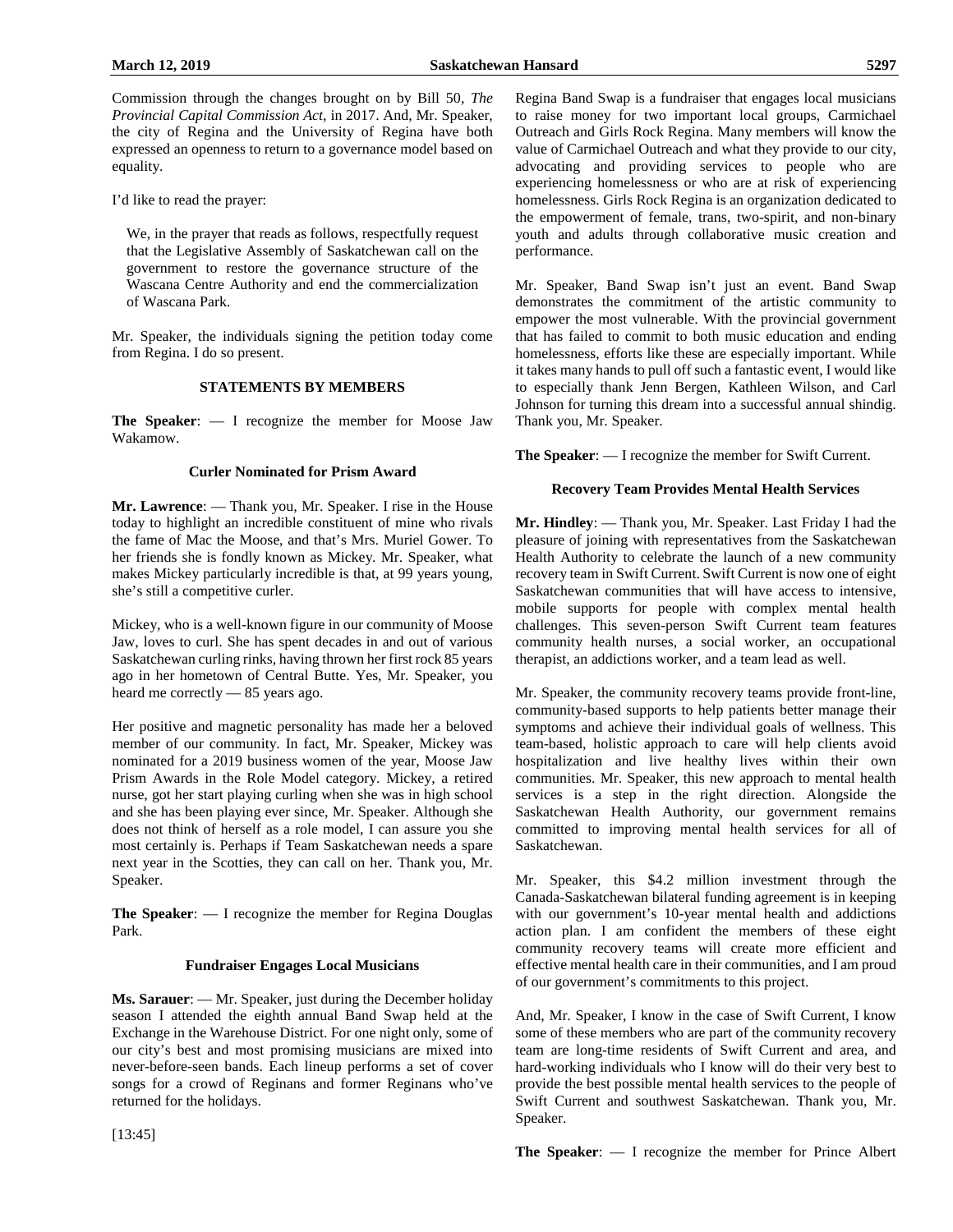Northcote.

#### **Remembering Chris Siddons**

**Ms. Rancourt**: — Thank you, Mr. Speaker. I rise today to honour and remember Chris Siddons. Chris was a military veteran and in recent years an emergency medical responder. Because of his experiences, Chris suffered from anxiety, depression, and hypervigilance. Chris Siddons was a tireless advocate for more support and preventative measures for those impacted by occupational stress disorder. He spoke openly of his own struggles and was a strong, vocal mental health advocate.

Chris was a founding member of OSI-CAN [Occupational Stress Injury-I Can], a support group for veterans and first responders suffering from operational stress injury caused by exposure to trauma on the job. Chris also worked with local mental health advocates to create a Resiliency and Recovery Ranch just outside of Prince Albert. This facility will provide a place for first responders to go to heal and access mental health support.

On February 28th, Chris died by suicide. The work that Chris has done will continue to benefit first responders. He will not be forgotten and his work will continue. Mr. Speaker, we should not let Chris Siddons's death be in vain. Now is the time to commit to properly funding and providing improved access to mental health services.

Mr. Speaker, I ask that all members join with me in remembering Chris Siddons, his work, and his eagerness to help first responders, and in extending our deepest sympathy to his family, his colleagues, and his friends.

**The Speaker**: — I recognize the member for Regina University.

# **Business Club Participates in 100 Acts of Kindness Campaign**

**Hon. Ms. Beaudry-Mellor**: — Well thank you very much, Mr. Speaker. I'm very pleased to rise in the House today to recognize a very inspiring group of students from Campbell Collegiate high school. Mr. Speaker, the Campbell Business Club is well known across this city — I've spoken about them here as well — for their education and financial literacy as well as their stewardship in our community. This year they partnered with Creative Options Regina and StratLab to participate in their 100 Acts of Kindness campaign.

One of the big acts of kindness was conducted by both the Business Club and the school's music program. They surprised their music teachers, Russ and Deidre Baird, with a performance and presentation recognizing them for their dedication to their students and the Campbell community. We would all remember that they have performed under these august halls many times.

Other big acts included thanking Sarcan employees for being a positive workforce in the community, the Campbell maintenance staff for keeping their school tidy and clean, and recognizing the bus drivers. To preserve these memories, the club created a wall of kindness, where the acts could be recorded on hearts. I want to thank Jill Labas and Carol Bachynski for teaching our future leaders in the Business Club that good business and giving back can actually go hand in hand.

And on a final note, I would like to give a shout-out to the Campbell Tartans curling team who, at this weekend's provincial bonspiel, took home the gold. Thank you very much, Mr. Speaker.

**The Speaker**: — I recognize the member for Saskatoon Southeast.

#### **Agency Provides Literacy Supports**

**Hon. Mr. Morgan**: — Thank you, Mr. Speaker. Last Thursday I had the opportunity to attend Read Saskatoon annual Lit Up! event. For 40 years Read Saskatoon has provided access to family, adult, and financial literacy supports for adults and families. Last year Read Saskatoon reached 3,000 people with their programs.

Mr. Speaker, on Thursday night Read Saskatoon recognized two very important individuals, Isabel Haining from Vincent Massey School, who received the Literacy Grit Award. Her Read volunteer noticed that Isabel is fearless when it comes to reading and writing. She will tackle any word with confidence, no matter how difficult.

Gordon Kasian was also recognized on Thursday night. In his professional life, Gordon was a pediatrician and started coaching Jon Ramage in May of 2013. Jon's reading has improved, and Gordon says that he will keep tutoring as long as Jon wants to continue.

Mr. Speaker, today more than ever, reading, writing, and numeracy skill development is important for adults and families. Literacy is linked to economic and personal success. The jobs people find, salaries they make, upgrade opportunities, and their ability to participate in their community are all directly related to their literacy skills.

Mr. Speaker, I ask that all members of this Assembly join me in recognizing the 250 volunteers at Read Saskatoon who put the agency's mission and vision to work. I would also like to wish Read Saskatoon all the best as they celebrate their 40th anniversary this year. Thank you, Mr. Speaker.

**The Speaker**: — I recognize the member for Prince Albert Carlton.

#### **Prince Albert Regional Economic Development Alliance**

**Hon. Mr. Hargrave**: — Thank you, Mr. Speaker. Over the weekend I attended the signing of a new economic alliance in Prince Albert. Mr. Speaker, regional partners came together to officially form the Prince Albert Regional Economic Development Alliance or PREDA. The memorandum of understanding has been formally adopted by communities and organizations who represent the region's first grassroots-driven approach to our community's economic development.

The founding members are made up of representatives from the city of Prince Albert, the rural municipality of Prince Albert, the RM of Buckland, the town of Shellbrook, Muskoday First Nation, and Peter Ballantyne Developments.

Mr. Speaker, this initiative has been 18 months in the making and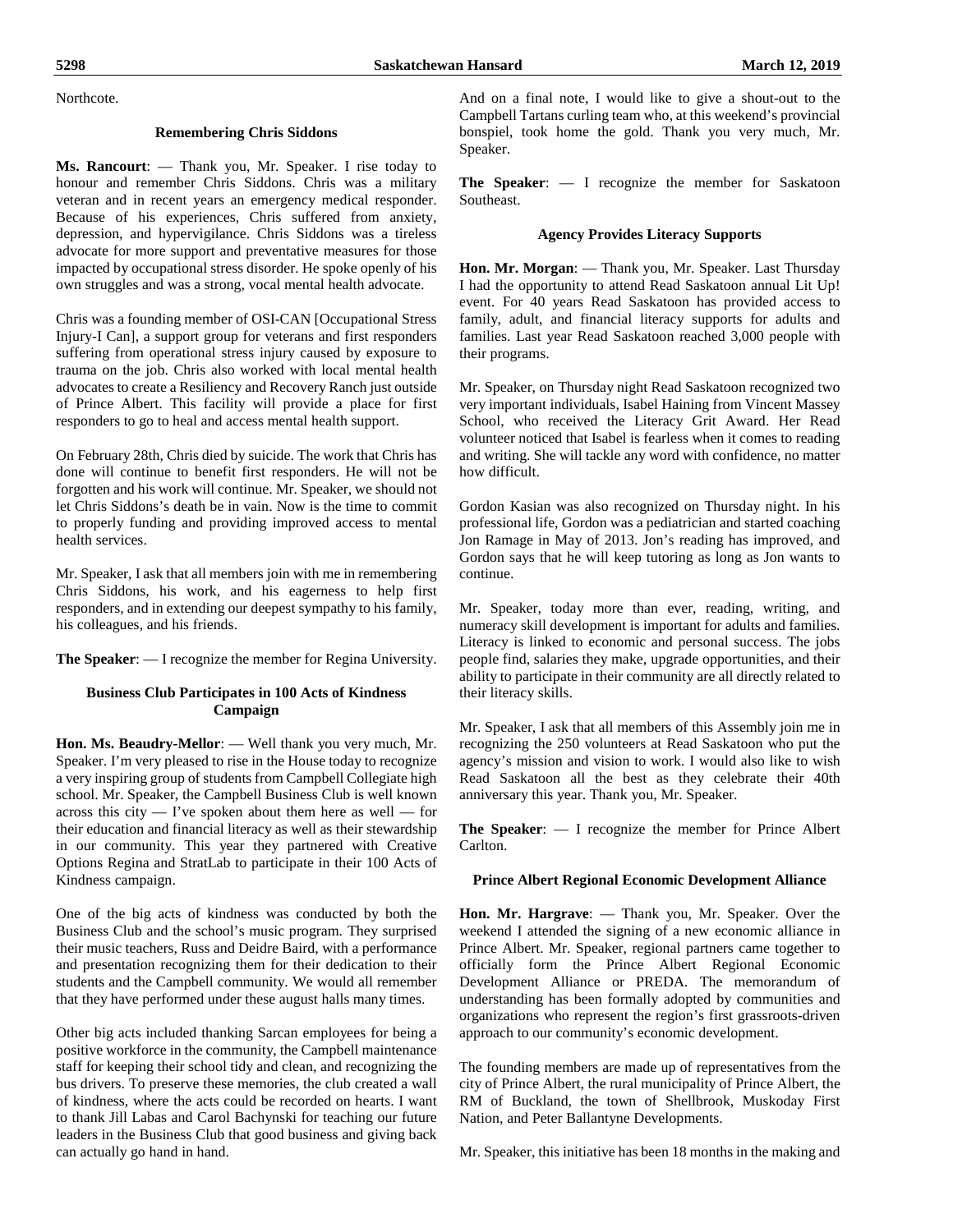will focus on positive business development and tourism. Though Prince Albert has worked towards regional economic development in the past, this new initiative is the first community-driven approach. Mr. Speaker, though economic development growth is a large priority of this new initiative, what is most important is the role it can play in healing relationships between indigenous and non-indigenous people.

I look forward to the positive economic and social impact this initiative will have on my community and look forward to seeing co-operation between regions in this important new venture. Thank you.

#### **QUESTION PERIOD**

**The Speaker**: — I recognize the member for Regina Douglas Park.

#### **Development in Wascana Park**

**Ms. Sarauer**: — Thank you, Mr. Speaker. Mr. Speaker, yesterday the minister defended the process that led to the Brandt project in Wascana Park being approved. He said, "This shows that the process works. This shows that this is a rigorous process where people are listened to . . ."

Let's look at this process, Mr. Speaker. The Sask Party took over the board. They fired the architects. And only after extensive and loud public outcry about the office building going up in Wascana Park did they press pause on this project. How can the Sask Party continue to defend this clearly flawed process?

**The Speaker**: — I recognize the Premier.

**Hon. Mr. Moe**: — Mr. Speaker, that's an interesting interpretation of the events, Mr. Speaker — a rigorous process that has occurred over the last number of years. Nonetheless, Mr. Speaker, there is a process that is in place. It has been followed by the Wascana Centre Authority, Mr. Speaker, subsequently followed by the Provincial Capital Commission.

We have learned, as was announced this week, Mr. Speaker, that through the normal course of business that the Provincial Auditor is going to be reviewing this project, Mr. Speaker. We in this House are not going to prejudge that work, Mr. Speaker. The Provincial Capital Commission in response to that is exercising, and I quote, Mr. Speaker, "an abundance of caution" to not move forward with approvals at this point of time.

Mr. Speaker, the Provincial Capital Commission and the Canadian National Institute for the Blind are going to look at any recommendations that come from the auditor and her office, and they will respond accordingly at that point, Mr. Speaker. We won't speculate to outcomes on the floor of this Assembly, Mr. Speaker. We'll allow the Provincial Auditor to do her work, and we'll respect that work.

**The Speaker**: — I recognize the member for Regina Douglas Park.

**Ms. Sarauer**: — Mr. Speaker, that Premier knows full well that the auditor is only going to review whether the process was followed. The auditor will not be reviewing whether the process itself is flawed, a process that the Sask Party changed midway through this project.

We already know how to start to fix this process, Mr. Speaker, and that is to undo the Sask Party's takeover of the board and restore the original governance structure. Will the Sask Party now commit to restoring that original board structure so that all parties at the table are equal and some faith can be finally be restored in this process?

**The Speaker**: — I recognize the Minister of Central Services.

**Hon. Mr. Cheveldayoff**: — Thank you very much for the question. And again, out of an abundance of caution, the Provincial Capital Commission board has pushed pause on the project. They're wanting to . . . [inaudible] . . . And again, the process is a rigorous one. It's been a number of years. The Provincial Auditor, and I would suggest, is more than capable of reviewing this project, and we are not going to prejudge the work that she does. I said yesterday and I say today: I think a second set of eyes will make this project stronger.

I'm disappointed for the Canadian National Institute for the Blind that they have to wait even longer to do the good work that they're doing, but we respect the process. We on this side feel that the process was followed. The project was tendered, and at the end of the day we'll have a very good project for the people of southern Saskatchewan and the province as a whole. Thank you.

**The Speaker**: — I recognize the member for Regina Douglas Park.

**Ms. Sarauer**: — Mr. Speaker, it must be nice that the Sask Party can now reuse the lines that they were using when they were hiding behind the auditor on the GTH.

I'm going to ask this question one more time. Will the Sask Party now commit to restoring that original board structure so that all parties at the table can be equal, and some faith can finally be restored in this process?

**The Speaker**: — I recognize the Minister of Central Services.

**Hon. Mr. Cheveldayoff**: — The Provincial Capital Commission is reflective, the makeup of the board is reflective of the funds that are put into the organization. And this government has been very committed to the park. We consider it a jewel of the province and we will continue to provide that funding.

As far as the work of the auditor, we're going to make sure that she has all the information that she needs to do her good work. Again we're not going to speculate on any hypothetical outcomes. We're going to let her do her work, and at the end of the day we will see a project I believe that will be of benefit to not only the clients of the CNIB, the Canadian National Institute for the Blind, but all residents of southern Saskatchewan and the province. Thank you.

**The Speaker**: — I recognize the member for Regina Douglas Park.

**Ms. Sarauer**: — Mr. Speaker, very recently we saw some reports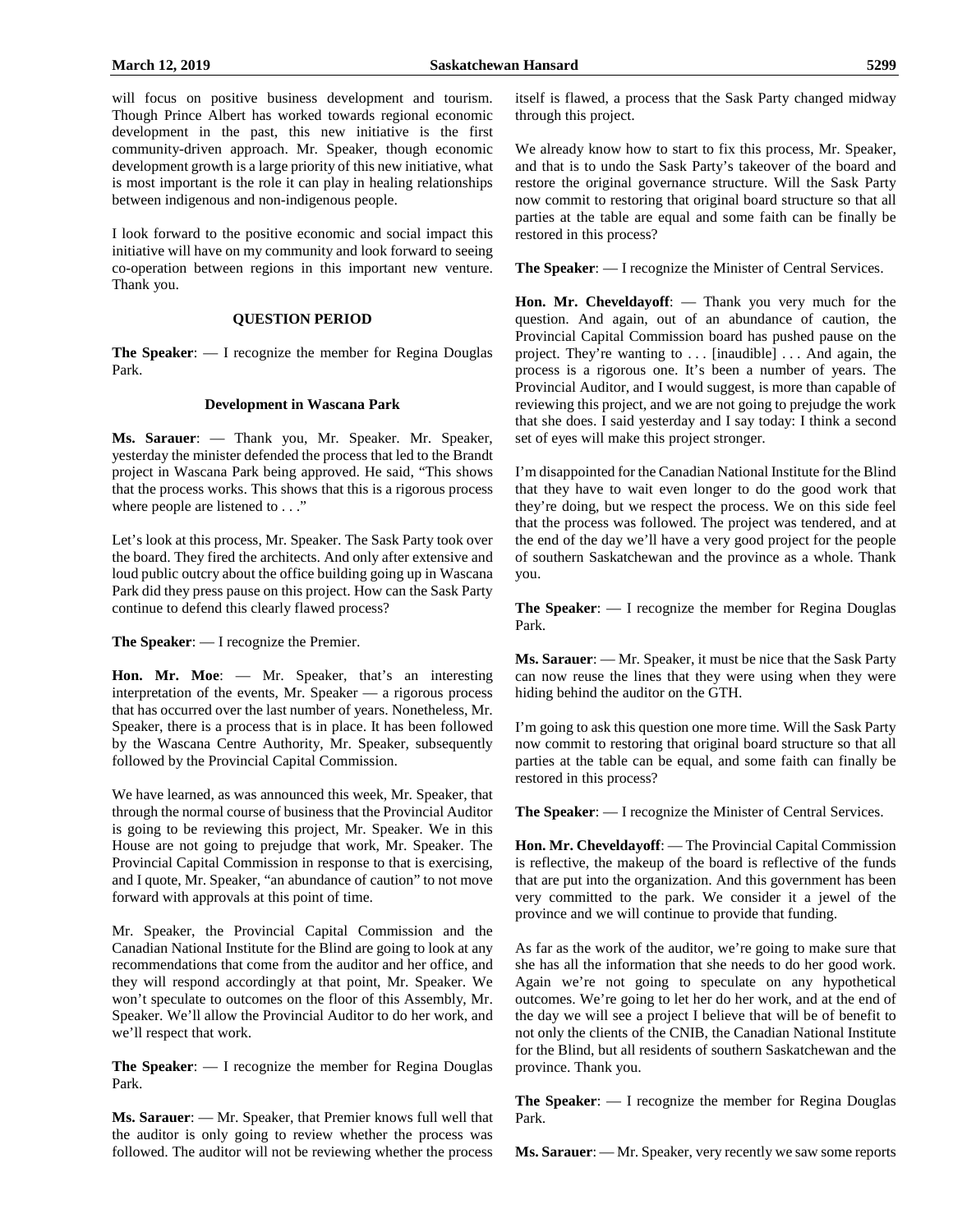which were hidden now be made public after a CBC [Canadian] Broadcasting Corporation] article detailing the heart of Wascana and the importance of that report. The minister has used that report as an excuse for changing the governance structure. The hidden reports now show that that is not what was necessarily recommended in those reports. What they do show, however, is a lack of funding consistently for this park. So will the government reverse the takeover and commit to properly funding Wascana Park?

**The Speaker**: — I recognize the Minister of Central Services.

**Hon. Mr. Cheveldayoff**: — Thank you very much for the question. It is again a pleasure to correct the hon. member on the floor of this Assembly.

[14:00]

She talks about funding for the park. Over the last 11 years, the Sask Party government . . . 45 million of the 75 million that has been put into the park has been put forward by this government. Again it shows that we consider this park a jewel for the province. We were putting funding in, and to some difficult financial times on a commitment to balance the budget over three years, we still have record amounts of funding that are going into the 2018-2019 period, Mr. Speaker. \$4,118,000 has gone into the park, and . . .

[Interjections]

**The Speaker**: — Order, please. I recognize the minister. Just finish up please. Thanks.

**Hon. Mr. Cheveldayoff**: — Thank you, Mr. Speaker. Again it is a 22 per cent increase over the funds that the members opposite have put towards the park. I think our record speaks for itself.

**The Speaker**: — I recognize the member for Saskatoon Riversdale.

# **Provision of Mental Health Services**

**Ms. Chartier**: — This government says they are committed to improving mental health care in the province, and I believe them. No one wants to see people struggling on lengthy wait-lists, leave the emergency room in their time of need, or even take their own life because they have given up hope. But that's the reality in our province. And while it's a complex problem, there are proven solutions that can make all the difference to people struggling with acute mental health issues.

The mental health assessment unit at RUH [Royal University Hospital] is an example, which despite the generosity of the Dubé family and other donors, hasn't lived up to its promise — so often used to ease capacity pressures in the RUH emergency department, and is not properly staffed because the authority was not given additional money to open it.

It's an easy first step. Will the minister commit to providing the SHA [Saskatoon Health Authority] the funding they asked for to fully staff this unit so it can begin to meet its full potential in supporting people in mental health crisis?

**The Speaker**: — I recognize the Minister of Health.

**Hon. Mr. Reiter**: — Thank you, Mr. Speaker. Mr. Speaker, the temporary mental health assessment unit was opened due to a very generous donation from the Dubé family, Les and Irene. We certainly thank them for that.

Mr. Speaker, the member, when she is referring to staffing, Mr. Speaker, it's not unusual during course mid-term in a fiscal year to realign resources, Mr. Speaker, to make sure that individual areas are staffed, Mr. Speaker. That's what happened with the mental health assessment unit.

I would also add, Mr. Speaker, that while the intent all along was to have it as a temporary unit — that's the way it was announced; that's the way the Dubé family understood it to be as well, Mr. Speaker — in an era where it's very important as the member suggested that we increase mental health supports in the province, Mr. Speaker, I have asked the SHA some time ago now, and the ministry, to re-evaluate whether or not that should be closing or whether or not, Mr. Speaker, the facility should remain open. You can expect announcements on that in due course. Thank you, Mr. Speaker.

**The Speaker**: — I recognize the member for Saskatoon Riversdale.

**Ms. Chartier**: — Thank you, Mr. Speaker. The fact is, the former region asked for additional funding for this unit and was denied. They've had to redirect money from its existing budget, which diverts funding from other mental health initiatives.

We are joined here today by those living with mental health issues and with friends and families of those who live with mental health issues who are frustrated the mental health unit hasn't lived up to its full potential and it is closing before it has even had a chance to do so. They'd like an opportunity to tell the minister themselves why this matters.

Last month I asked officials whether this unit would stay open or be moved to the new children's hospital, and they said they were reviewing it. Meanwhile the minister has told people to consult with the architects. Mr. Speaker, the children's hospital and new adult ER [emergency room] are set to open in months, and now the best option is to talk to architects about trying to shoehorn it in somewhere.

To the minister: will there be a separate mental health emergency room at the children's hospital? And if not, will the minister commit today to keeping the existing mental health assessment unit RUH open, properly funding it, and adding a much-needed, short-stay stabilization unit in the available space?

**The Speaker**: — I recognize the Minister of Health.

**Hon. Mr. Reiter**: — Mr. Speaker, I'm not sure what the member's speaking of when she says that I told people to speak to architects.

Mr. Speaker, when I met with the folks a couple of months ago — I believe some of the representatives are here; we welcome them to their Assembly — I had suggested that I would arrange a meeting, which I just understood this morning, Mr. Speaker,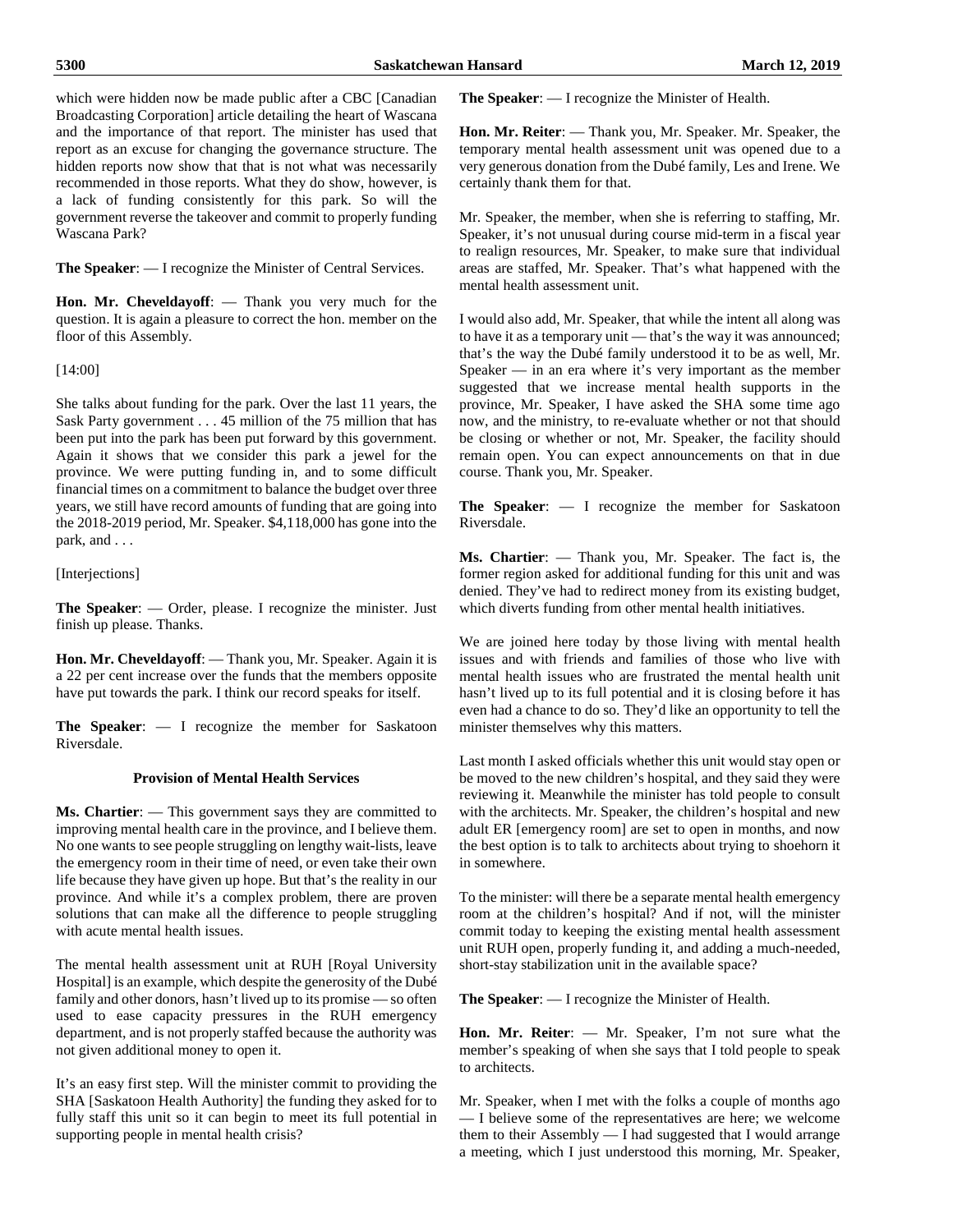still hasn't occurred. I phoned the CEO [chief executive officer] of the Saskatchewan Health Authority to ensure that meeting occurs soon with appropriate officials from the SHA that understand all the logistics of the new emergency unit, Mr. Speaker. And I'll endeavour to ensure that that meeting takes place.

But, Mr. Speaker, as far as the follow-up question that the member had, ensuring that that stays open, Mr. Speaker, it would be inappropriate to pre-empt the budget but I will say this: I think mental health advocates in this province will be very pleased with the budget next week, Mr. Speaker. And specifically to the assessment unit, I think the citizens in the gallery will be very pleased as well. Thank you, Mr. Speaker.

**The Speaker**: — I recognize the member for Saskatoon Riversdale.

**Ms. Chartier**: — Mr. Speaker, the minister usually offers to meet with guests in the gallery and I know these folks would love the opportunity if he would sit down with them afterwards.

This government did not spend all of the dedicated mental health dollars last year, and yet at the same time they refuse to properly support proven solutions that can make a real difference in people's lives. Everyone who has travelled here today is looking for solutions. They know that there are gaps in the system because they couldn't find the support they needed, or when they watched their own loved ones struggle.

The transition of the adult emergency room over to the children's hospital provides a perfect opportunity to improve mental health services. A short-stay stabilization unit at RUH would make a world of difference for people grappling with acute mental health challenges, would ease pressures on the Dubé Centre and our emergency rooms, and most importantly it would provide better care to those suffering with mental health issues, Mr. Speaker.

The budget cannot be called balanced if we're failing to provide adequate mental health care to those in crisis. Again to the minister: will there be a dedicated mental health emergency room at the children's hospital, and if not, will he commit to making sure that the assessment unit stays open and they add a short-stay stabilization unit to that same space, Mr. Speaker?

**The Speaker**: — I recognize the Minister of Health.

**Hon. Mr. Reiter**: — Mr. Speaker, there was a number of points in that question. To the first one, absolutely, I would be happy to meet with the folks in the gallery, Mr. Speaker, after question period.

Mr. Speaker, as far as the general tone of the question, that somehow we don't take mental health issues seriously, Mr. Speaker, that's just simply not the case. Just on Friday, Mr. Speaker, a number of my colleagues and I were in North Battleford for the ribbon cutting for the single biggest expenditure on mental health in the history of this province the brand new hospital at North Battleford, Mr. Speaker.

We've also announced a number of different projects in last year's budget, Mr. Speaker: the community recovery teams there was one recently announced for Saskatoon that we think will help alleviate the pressures that the member was speaking of, Mr. Speaker — the pilot projects in schools, and the list goes on. Mr. Speaker, as far as the future again of the assessment unit, it's just a few more days, Mr. Speaker, and there'll be good news for the members in the gallery. Thank you, Mr. Speaker.

**The Speaker**: — I recognize the member for Saskatoon Nutana.

#### **Minister's Travel Expenses**

**Ms. Sproule**: — Thank you, Mr. Speaker. In June of 2016 the current Minister of Finance was in the village of Pinehouse at the opening of a housing project as the Minister of Social Services. Two months later, the Finance minister travelled to Pinehouse, where she stayed at the Smerek Hotel and Suites. Now she didn't pay her bill, and after much cajoling the village of Pinehouse paid her bill. But the question is, who did she believe had paid for her lodgings?

**The Speaker**: — I recognize the Minister of Finance.

**Hon. Ms. Harpauer**: — Thank you, Mr. Speaker, and on my own personal time I've made a number of trips into northern communities and enjoy going to the North and have a number of friends in the North, Mr. Speaker, so I do not apologize for that.

I was invited there by friends. The accommodations, they said they would supply the accommodations, which they did. It's a unique community in that there is no commercial or office-front hotel or motel there where you can book a reservation or where you can go to the office and pay your bill. I asked who I paid for the room — and it was one night; there was some reports that the amount was more than it actually was — and I was told, in the North you're our guest. And I persisted and they did as well. So, Mr. Speaker, when I found out that someone had billed the village and the village paid for it, I immediately got the conflict officer to look at this, as well as I paid the bill.

**The Speaker**: — I recognize the member for Saskatoon Nutana.

**Ms. Sproule**: — Mr. Speaker, the minister claimed to the press that it was a friend of hers, Mr. Conrad Misponas, a village councillor, that she thought had paid for the lodgings. Now the question we have here is, how long have she and Mr. Misponas been friends?

**The Speaker**: — I recognize the Premier.

**Hon. Mr. Moe**: — Mr. Speaker, the questions that are coming here today, the minister has clarified time and time again, Mr. Speaker, to anyone that has asked, that she does have friends throughout the North, and she will travel from time to time to visit those friends throughout northern Saskatchewan and across the province, Mr. Speaker.

At the first opportunity in this instance, when she was made aware that this was not in fact paid by the individual that she had thought it was, she referred this to the Conflict of Interest Commissioner. She took appropriate action that any hon. member in this Assembly would do, Mr. Speaker, and she paid the bill.

Mr. Speaker, this is an honourable action by an hon. member of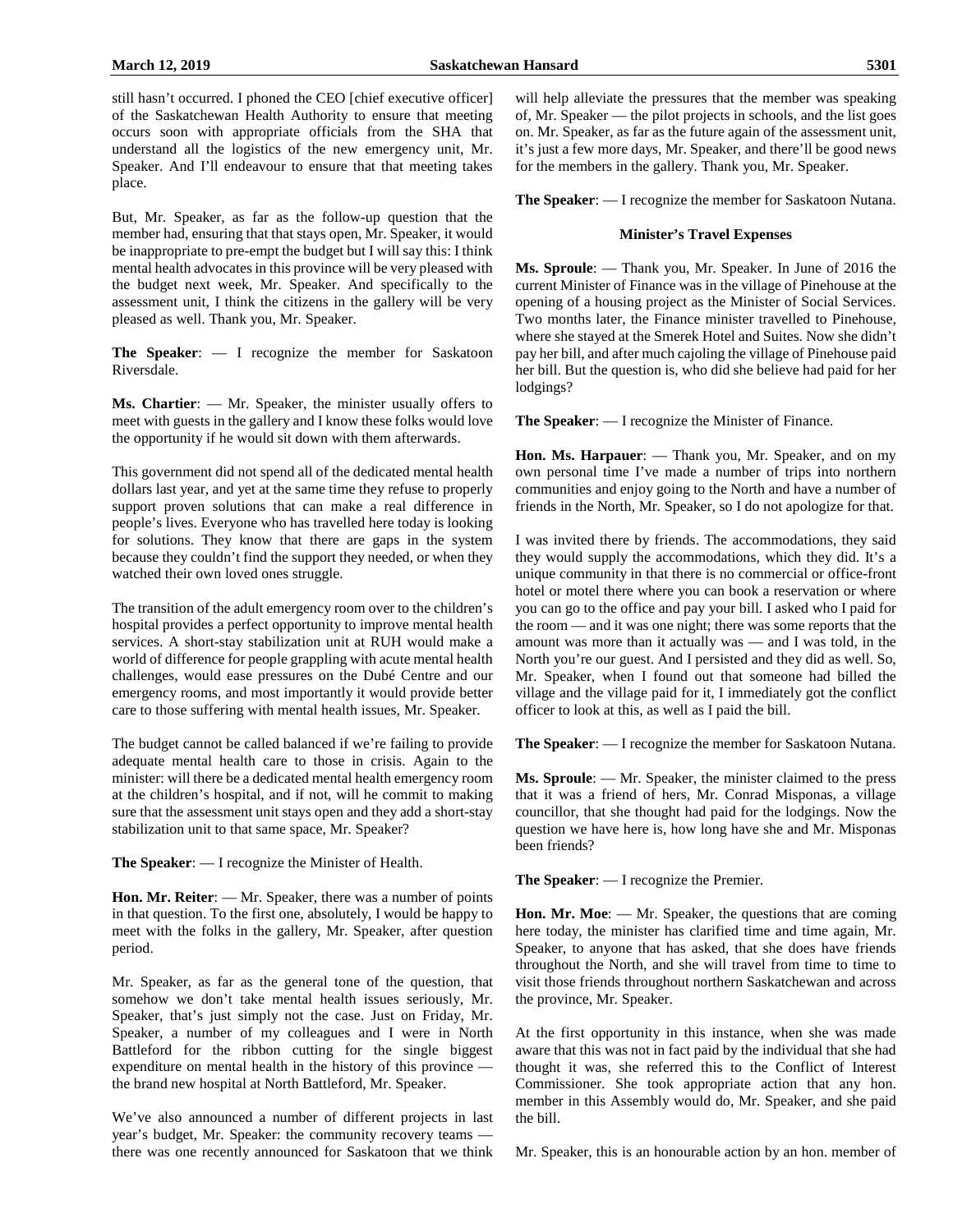this Assembly, Mr. Speaker. All members on this side will stand behind our Minister of Finance in her explanation as to matters of her visiting friends across the province.

**The Speaker**: — I'm going to rule as per rule 19 that this line of question is out of order. This is strictly private nature and not the administration of government. So change your lines of questions. Thank you.

I recognize the member for Saskatoon Fairview.

# **Wait Times for Surgery**

**Ms. Mowat**: — Mr. Speaker, this government started their surgical initiative with the goal of having no one wait more than three months for surgery. After the initiative was done, this government wrote a fancy report and walked away from people in need. Since 2015 the number of people waiting more than three months for surgery has increased by nearly 500 per cent.

Why did this government walk away instead of sustaining this initiative? What's the plan to get these numbers under control?

**The Speaker**: — I recognize the Minister of Health.

**Hon. Mr. Reiter**: — Mr. Speaker, we won't apologize for setting aggressive targets, Mr. Speaker. In many instances in this government we've met those targets; sometimes we haven't, Mr. Speaker. This is a case where we haven't.

The number of surgeries has not declined, Mr. Speaker. The population has increased, and we have an aging demographic, Mr. Speaker, that's exacerbated the problem. But, Mr. Speaker, overall we're going to do better, Mr. Speaker. We're committed to it. We've been recruiting more specialists; we've been doing that very aggressively.

But overall, Mr. Speaker, since 2007 it's still a good news story: patients waiting more than 18 months is down 80 per cent; waiting more than 12 months is down 73 per cent; waiting more than six months is down 51 per cent; and patients waiting more than three months is down  $37$  per cent. Mr. Speaker, while we have more work to do, it's still a far improvement over where we were a decade ago. Thank you, Mr. Speaker.

**The Speaker**: — I recognize the member for Saskatoon Fairview.

**Ms. Mowat**: — Mr. Speaker, people waiting, often in pain, don't care about government talking points where they move the goalpost back to 2010. They want solutions. And right now there's more than 10,000 of them across this province who have waited for more than three months, not zero. And there are nearly 23,000 across the province on the wait-list.

Meaningful health care reform isn't moving from one shiny thing to another. ER waits, lean, surgical waits — this government seems to like its flavour of the day, but it does little to support the system in need in the long run. What exactly is the plan? The minister has identified some of the problems. What exactly is the plan to stop these numbers from getting worse?

**The Speaker**: — I recognize the Minister of Health.

**Hon. Mr. Reiter**: — Mr. Speaker, if the member opposite doesn't like us going back a decade ago when they were in government, Mr. Speaker, I'll give them some more recent numbers. Very recent data from October 1st to December 31st, 2018 shows that 79 per cent of patients received surgery or were offered a surgery date within three months of booking; more than 91 per cent within six months, Mr. Speaker.

So again as I had said, we have more work to do. We've been aggressively recruiting specialists. Specialists are up substantially since we were given the privilege of forming government, Mr. Speaker. But we'll continue to focus on surgical initiatives, Mr. Speaker, and we continue to believe that we're on the right track. Thank you, Mr. Speaker.

**The Speaker**: — I recognize the Deputy Leader of the Opposition.

# **Funding for Education**

**Ms. Beck**: — Mr. Speaker, last week the minister kindly reminded me that I'm a patient woman and should wait until budget day to see what's in store for kids and teachers in classrooms around this province. Now, Mr. Speaker, I have the luxury of being able to wait, but students in those classrooms don't.

The minister knows very well that early years education investment is essential in a child's development and that early years shape future successes. As a result of this government's cuts, kids have spent more than two years learning in frankly unacceptable learning conditions as teachers and divisions struggle to do more with less. To the minister: can he provide a little clarity for us today? Will this budget make the investments needed in our kids' classrooms, or will kids have to wait until an election year to get the type of investment that they need?

**The Speaker**: — I recognize the Minister of Education.

[14:15]

**Hon. Mr. Wyant**: — Mr. Speaker, this government has demonstrated its commitment to public education. Just in last year's budget, Mr. Speaker, an increase of \$30 million in funding. I've told the House that over many times. We're going to continue that commitment, Mr. Speaker. I've been out talking to teachers. I've been out talking to educators, with trustees, with parents, Mr. Speaker.

I appreciate the importance of public education. I appreciate the importance of investing in early years — especially investing in early years, Mr. Speaker — and investing in capital. We're going to continue, Mr. Speaker, to listen. We're going to continue to ensure that we support children in classrooms. I'm glad that the member opposite is patient, Mr. Speaker, but she only has to wait till next Wednesday to hear what this government's commitment is, not only with respect to education, Mr. Speaker, but with respect to health care and with respect to all aspects of executive government. It's only a week away.

**The Speaker**: — I recognize the Deputy Leader of the Opposition.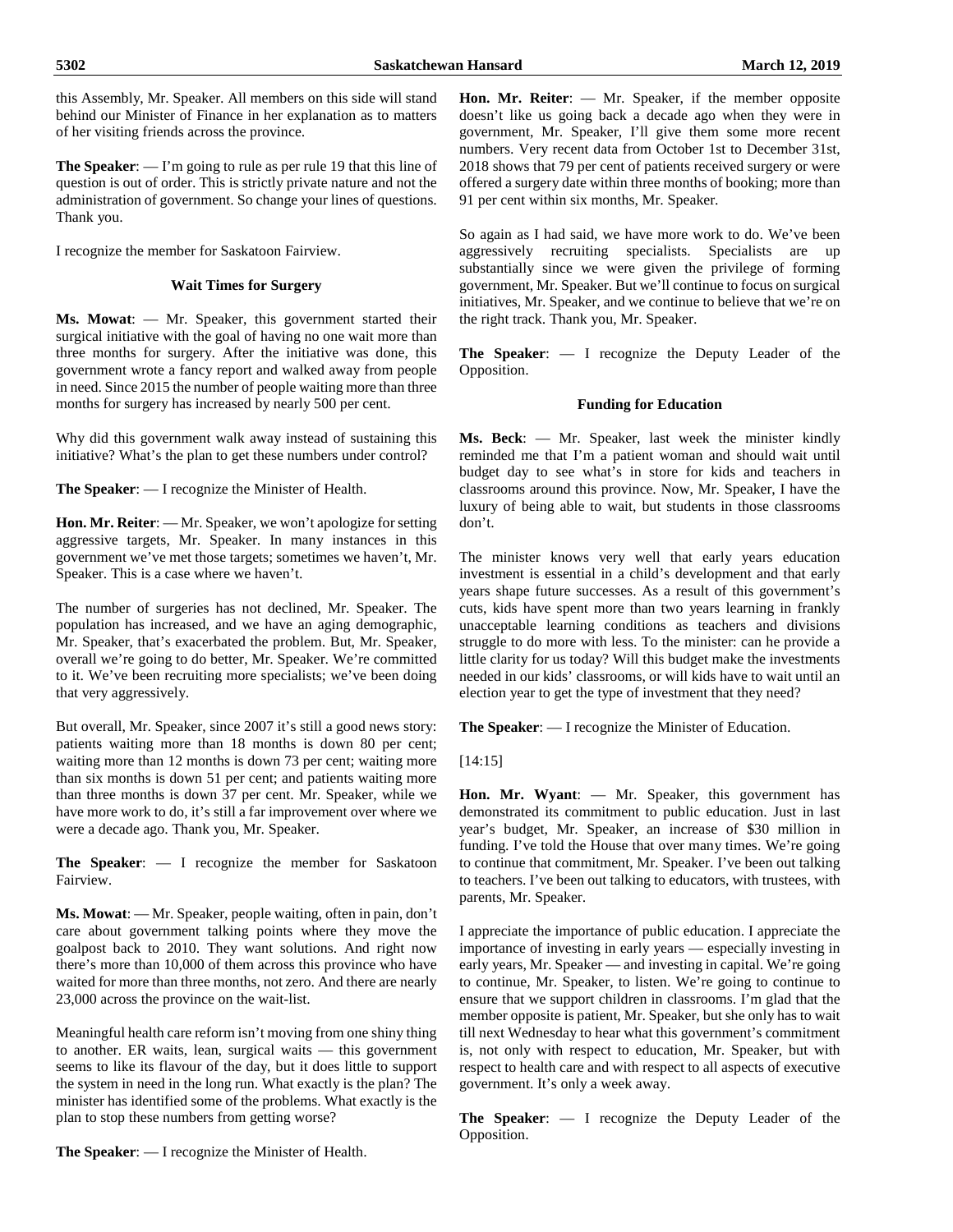**Ms. Beck**: — Mr. Speaker, try as he might, the people of Saskatchewan are not buying that minister's assertion that a \$30 million partial backfill after their \$54 million cut doesn't amount to anything more than \$78 million taken out of our children's classrooms over the past two years. The minister himself has said that he's received 130 letters in a single day from concerned teachers, and I'm not sure, Mr. Speaker, how much more clearly that the teachers, the students, and the boards of education in this province can make it for that minister.

The minister spoke of a new reality in the classroom but provides talking points instead of recognizing the very real harm that his government's cuts have made to our classrooms. The letters, the calls, and the pleas for help are all seeking assurances from that minister and the Premier that they will keep their word and make education a priority, treating it as the investment that it is.

Will the minister commit today to ensuring that that investment takes place?

**The Speaker**: — I recognize the Minister of Education.

**Hon. Mr. Wyant**: — Mr. Speaker, I'm not going to disclose, Mr. Speaker, the terms of the budget. It'll be tabled by my good friend the Minister of Finance next Wednesday, Mr. Speaker. But I can tell the member that . . . And by the way, it's been 360 responses that we got from teachers from around the province, Mr. Speaker, and some are complimentary, Mr. Speaker. But we've been out listening to teachers. We have been out listening to our partners in education, whether that's the SSBA [Saskatchewan School Boards Association], whether that's STF [Saskatchewan Teachers' Federation], LEADS [League of Educational Administrators, Directors and Superintendents], any one of a number of organizations, Mr. Speaker.

And I think this government's commitment to public education is clear. It was clear in last year's budget, Mr. Speaker. And I'm hoping next week when the Minister of Finance stands up that the member opposite will see some value in the work that I've been doing as the Minister of Education, that my colleagues have been doing, in listening to people around this province, especially teachers in the classroom.

**The Speaker**: — I recognize the member for Saskatoon Nutana.

**Ms. Sproule**: — Thank you, Mr. Speaker. I'd like to refer to an email that I have, sent from the Smerek Hotel to the minister, the member of Humboldt's office, on November 30th, 2018, 13 days before the story broke and the minister then agreed to pay back the costs of the lodgings. I'd like to quote from this email, Mr. Speaker. This is to the minister's ...

**The Speaker**: — I've already made a ruling on this and I'll actually stand corrected. You're on the same path. I'll stand corrected: it's actually rule 20. This is the scope of question, and it has to be of administration of government business, period. So if that's your question . . . connected to government.

I recognize the member for Saskatoon Fairview.

#### **Availability of Ambulance Services**

**Ms. Mowat**: — Mr. Speaker, it's been a year and a half since this

government wrapped up consultations on how to reform our ambulance system. EMS [emergency medical services] consultations reinforced concerns around a dangerous pattern gripping our major centres. Ambulances and paramedics are chronically tied up waiting to off-load patients from our over-capacity emergency rooms. In Saskatoon nearly every day someone calls an ambulance and there are none available. It's a dangerous situation and one that needs a solution immediately.

What's this government's plan to free up ambulances and emergency rooms or add capacity to the ambulance system so those in crisis aren't forced to wait?

**The Speaker**: — I recognize the Minister of Rural and Remote Health.

**Hon. Mr. Ottenbreit**: — Mr. Speaker, we've been working for a number of years with our EMS providers through SEMSA [Saskatchewan Emergency Medical Services Association] and through our public service, Mr. Speaker.

Partly through independent consultations prior to the panel report on health system restructure, but also when we were developing that report, Mr. Speaker, a lot of the input that came to that report was at the direction of myself and my fellow Health minister to the panel to make sure that they consulted directly with EMS providers to see where we could do a better job. And that's where some of the information came back through the auditor, with the contract renegotiations, more facts-based contracts, or whether it's the specific input from the EMS providers that went into the panel report on restructure.

When it comes to some of the issues we have with backlogs, when it comes to some of the issues with ambulances having to wait at the separate emergency rooms, waiting for some of those clients to be seen, or whether it's separate instances like hot-spotting and community paramedicine, that will help alleviate some of these visits to the hospital, Mr. Speaker.

#### **PRESENTING REPORTS BY STANDING AND SPECIAL COMMITTEES**

**The Speaker**: — I recognize the Chair of the Standing Committee on Intergovernmental Affairs and Justice.

#### **Standing Committee on Intergovernmental Affairs and Justice**

**Mr. Bradshaw**: — Mr. Speaker, I am instructed by the Standing Committee on Intergovernmental Affairs and Justice to report Bill No. 142, *The Proceedings Against the Crown Act, 2018*, a bilingual bill, without amendment.

**The Speaker**: — When shall this bill be considered in Committee of the Whole on Bills? I recognize the Government House Leader.

**Hon. Mr. Brkich**: — I request leave to waive consideration in Committee of the Whole on this bill and that this bill be now read the third time.

**The Speaker**: — The member has requested leave to waive consideration in Committee of the Whole on Bill No. 142 and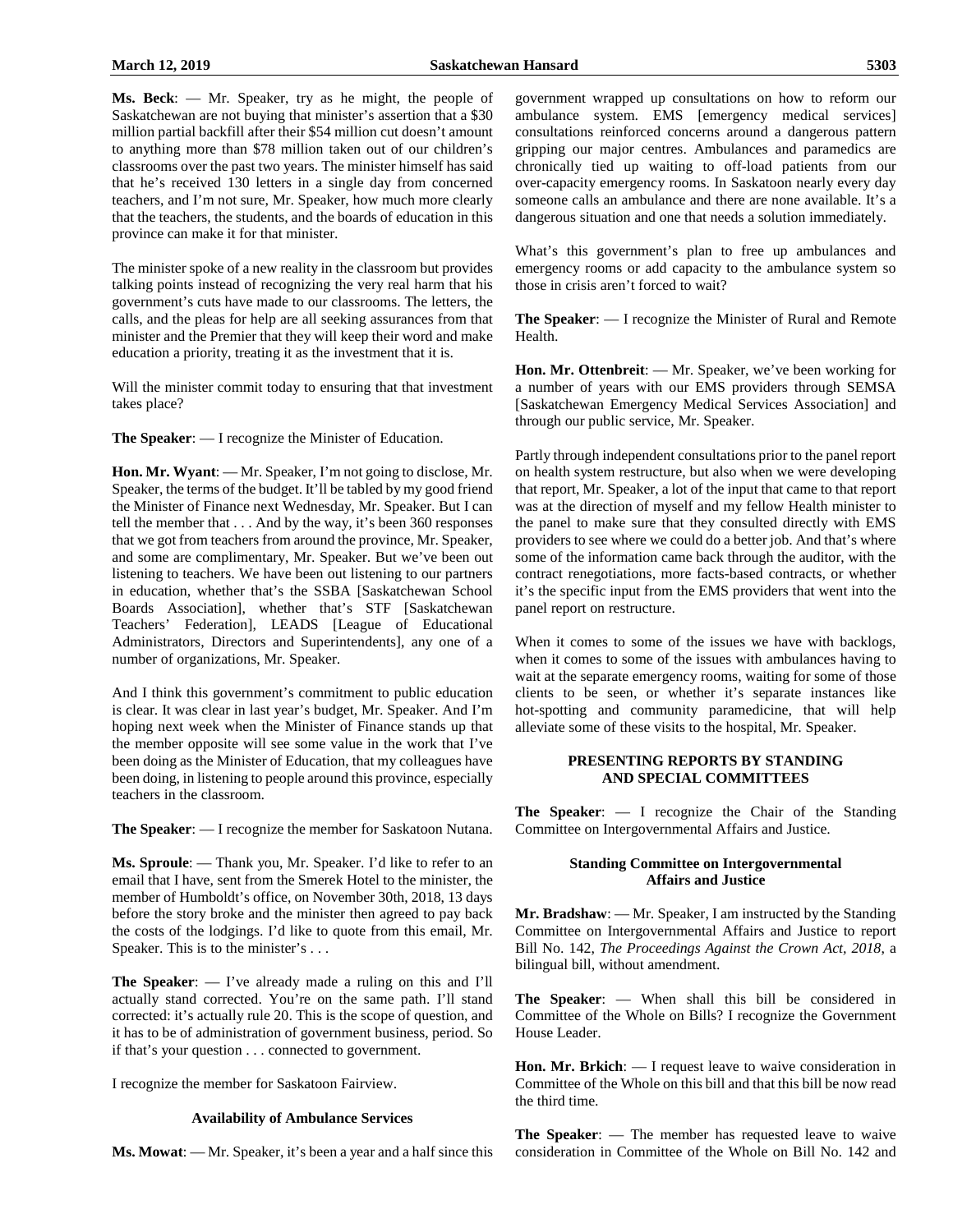that the bill be now read a third time. Is leave granted?

**Some Hon. Members**: — Agreed.

**The Speaker**: — The member may proceed to move third reading. I recognize the Government House Leader.

#### **THIRD READINGS**

**Bill No. 142 —** *The Proceedings Against the Crown Act, 2018 Loi de 2018 sur les poursuites contre la Couronne*

**Hon. Mr. Brkich**: — I move that the bill be now read the third time and passed under its title.

**The Speaker**: — It has been moved by the member that Bill No. 142 be now read the third time and passed under its title.

Is the Assembly ready for the question?

**Some Hon. Members**: — Question.

**The Speaker**: — Is it the pleasure of the Assembly to adopt the motion?

**Some Hon. Members**: — Agreed.

**The Speaker**: — Carried.

**Principal Clerk**: — Third reading of this bill.

# **PRESENTING REPORTS BY STANDING AND SPECIAL COMMITTEES**

**The Speaker**: — I recognize the Chair of the Standing Committee on Intergovernmental Affairs and Justice.

# **Standing Committee on Intergovernmental Affairs and Justice**

**Mr. Bradshaw**: — Mr. Speaker, I am instructed by the Standing Committee on Intergovernmental Affairs and Justice to report Bill No. 143, *The Proceedings Against the Crown Consequential Amendments Act, 2018* without amendment.

**The Speaker**: — When shall this bill be considered in Committee of the Whole on Bills?

I recognize the Government House Leader.

**Hon. Mr. Brkich**: — I request leave to waive consideration in Committee of the Whole on this bill and that the bill be now read the third time.

**The Speaker**: — The member has requested leave to waive consideration in Committee of the Whole on Bill No. 143 and that the bill be now read the third time. Is leave granted?

**Some Hon. Members**: — Agreed.

**The Speaker**: — The member may proceed to move third reading. I recognize the Government House Leader.

# **THIRD READINGS**

**Bill No. 143 —** *The Proceedings Against the Crown Consequential Amendments Act, 2018*

**Hon. Mr. Brkich**: — I move that the bill be now read the third time and passed under its title.

**The Speaker**: — It's been moved by the member that Bill No. 143 be now read the third time and passed under its title. Is the Assembly ready for the question?

**Some Hon. Members**: — Question.

**The Speaker**: — Is it the pleasure of the Assembly to adopt the motion?

**Some Hon. Members**: — Agreed.

**The Speaker**: — Carried.

**Principal Clerk**: — Third reading of this bill.

#### **PRESENTING REPORTS BY STANDING AND SPECIAL COMMITTEES**

**The Speaker**: — I recognize the Chair of the Standing Committee on Intergovernmental Affairs and Justice.

#### **Standing Committee on Intergovernmental Affairs and Justice**

**Mr. Bradshaw**: — Mr. Speaker, I am instructed by the Standing Committee on Intergovernmental Affairs and Justice to report Bill No. 144, *The Real Estate Amendment Act, 2018* without amendment.

**The Speaker**: — When shall this bill be considered in Committee of the Whole on Bills? I recognize the Government House Leader.

**Hon. Mr. Brkich**: — I request leave to waive consideration in Committee of the Whole on this bill and that the bill be now read the third time.

**The Speaker**: — The member has requested leave to waive consideration in Committee of the Whole on Bill No. 144 and that the bill be now read a third time. Is leave granted?

**Some Hon. Members**: — Agreed.

**The Speaker**: — The member may proceed to move third reading. I recognize the Government House Leader.

#### **THIRD READINGS**

#### **Bill No. 144 —** *The Real Estate Amendment Act, 2018*

**Hon. Mr. Brkich**: — I move that the bill be now read the third time and passed under its title.

**The Speaker**: — It's been moved by the member that Bill No. 144 be now read the third time and passed under its title. Is the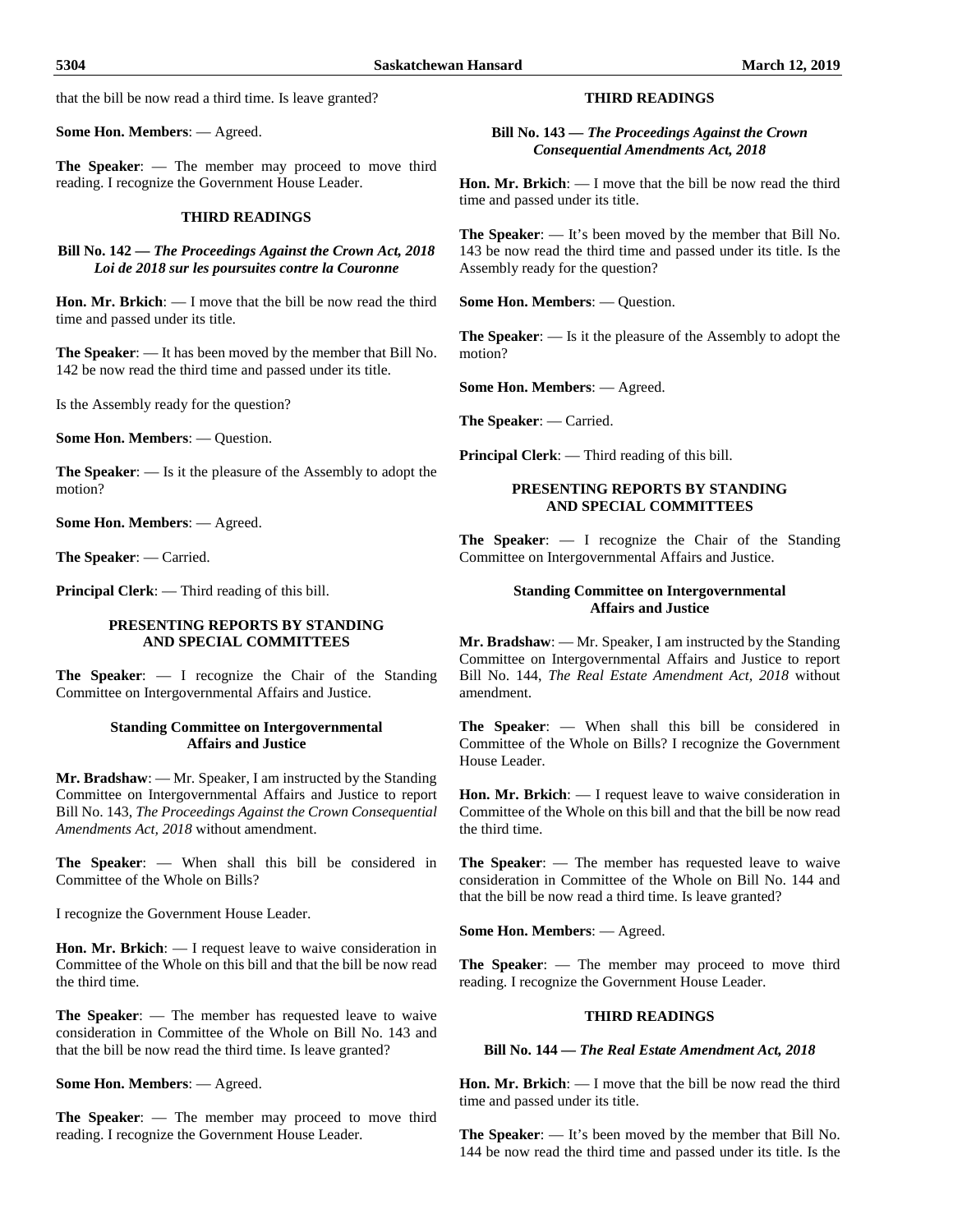Assembly ready for the question?

**Some Hon. Members**: — Question.

**The Speaker**: — Is it the pleasure of the Assembly to adopt the motion?

**Some Hon. Members**: — Agreed.

**The Speaker**: — Carried.

**Principal Clerk**: — Third reading of this bill.

#### **PRESENTING REPORTS BY STANDING AND SPECIAL COMMITTEES**

**The Speaker**: — I recognize the Chair of the Standing Committee on Intergovernmental Affairs and Justice.

#### **Standing Committee on Intergovernmental Affairs and Justice**

**Mr. Bradshaw**: — Mr. Speaker, I am instructed by the Standing Committee on Intergovernmental Affairs and Justice to report Bill No. 151, *The Personal Property Security Amendment Act, 2018* with amendment.

**The Speaker**: — When shall this bill be considered in Committee of the Whole on Bills? I recognize the Government House Leader.

**Hon. Mr. Brkich**: — I request leave to waive consideration in Committee of the Whole on this bill and that the bill and its amendments be now read the third time.

**The Speaker**: — The member has requested leave to waive consideration in Committee of the Whole on Bill No. 151 and that the bill and its amendments be now read the third time. Is leave granted?

**Some Hon. Members**: — Agreed.

**The Speaker**: — When shall the amendments be read a first time? I recognize the Government House Leader.

#### **FIRST AND SECOND READINGS OF AMENDMENTS**

#### **Bill No. 151 —** *The Personal Property Security Amendment Act, 2018*

**Hon. Mr. Brkich**: — I move that the amendments be now read a first and second time.

**The Speaker**: — It has been moved by the member that the amendments be now read a first and second time. Is it the pleasure of the Assembly to adopt the motion?

**Some Hon. Members**: — Agreed.

**The Speaker**: — Carried.

**Principal Clerk:** — First and second reading of the amendments.

**The Speaker**: — The minister may proceed to move third reading. I recognize the Government House Leader.

#### **THIRD READINGS**

**Bill No. 151 —** *The Personal Property Security Amendment Act, 2018*

**Hon. Mr. Brkich**: — I move that the bill be now read the third time and passed under its title with amendments.

**The Speaker**: — It has been moved by the member that Bill No. 151 be now read the third time and passed under its title. Is the Assembly ready for the question?

**Some Hon. Members**: — Question.

**The Speaker**: — Is it the pleasure of the Assembly to adopt the motion?

**Some Hon. Members**: — Agreed.

**The Speaker**: — Carried.

**Principal Clerk**: — Third reading of this bill.

# **PRESENTING REPORTS BY STANDING AND SPECIAL COMMITTEES**

**The Speaker**: — I recognize the Chair of the Standing Committee on Intergovernmental Affairs and Justice.

#### **Standing Committee on Intergovernmental Affairs and Justice**

**Mr. Bradshaw**: — Mr. Speaker, I'm instructed by the Standing Committee on Intergovernmental Affairs and Justice to report Bill No. 154, *The Intestate Succession Act, 2018*, a bilingual bill without amendment.

**The Speaker**: — When shall this bill be considered in the Committee of the Whole on Bills? I recognize the Government House Leader.

**Hon. Mr. Brkich**: — I request leave to waive consideration in Committee of the Whole on this bill and that the bill be now read the third time.

**The Speaker**: — The member has requested leave to waive consideration in Committee of the Whole on Bill No. 154 and that the bill be now read a third time. Is leave granted?

**Some Hon. Members**: — Agreed.

**The Speaker**: — The member may proceed to move third reading. I recognize the Government House Leader.

#### **THIRD READINGS**

**Bill No. 154 —** *The Intestate Succession Act, 2018 Loi de 2018 sur les successions non testamentaires*

**Hon. Mr. Brkich**: — I move that the bill be now read the third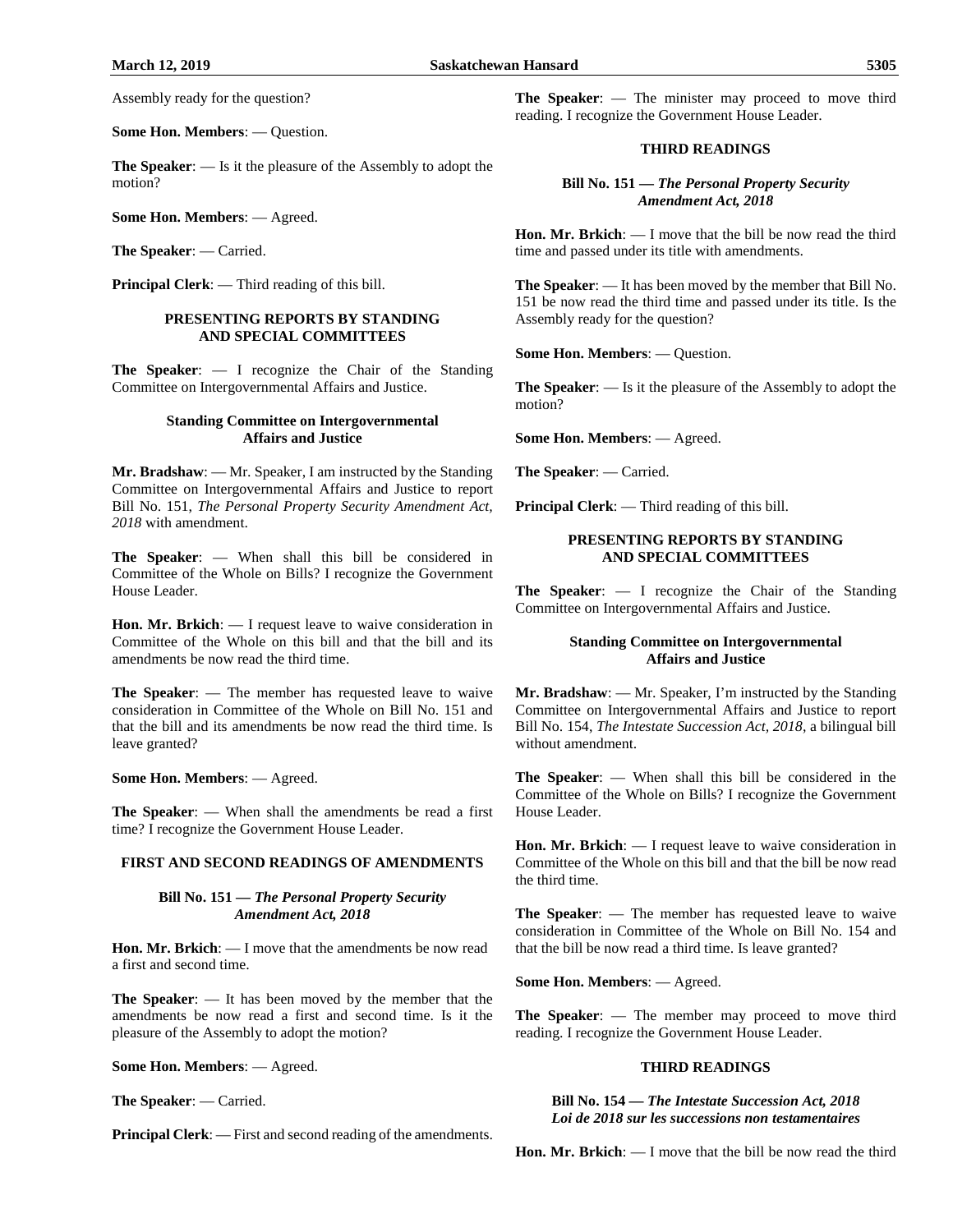**The Speaker**: — It has been moved by the member that Bill No. 154 be now read the third time and passed under its title. Is the Assembly ready for the question?

**Some Hon. Members**: — Question.

**The Speaker**: — Is it the pleasure of the Assembly to adopt the motion?

**Some Hon. Members**: — Agreed.

**The Speaker**: — Carried.

**Principal Clerk**: — Third reading of this bill.

# **ORDERS OF THE DAY**

#### **WRITTEN QUESTIONS**

**The Speaker**: — I recognize the Government Whip.

**Mr. Lawrence**: — Thank you, Mr. Speaker. I wish to order the answers to questions 44 and 45.

**The Speaker**: — Ordered 44, 45.

# **GOVERNMENT ORDERS**

#### **ADJOURNED DEBATES**

# **SECOND READINGS**

#### **Bill No. 134**

[The Assembly resumed the adjourned debate on the proposed motion by the Hon. Mr. Kaeding that **Bill No. 134 —** *The Local Government Election Amendment Act, 2018* be now read a second time.]

**The Speaker**: — I recognize the member for Saskatoon Centre.

**Mr. Forbes**: — Thank you very much, Mr. Speaker. I rise today to resume debate on Bill No. 134, an Act to amend the local government election Act. And we are very clear that this is a very foolish path that this government has taken, and we'll be back here in the years following to correct this little fix or this little problem this government has found itself, jamming two elections together with the municipal school board elections on November 9th and the provincial elections just two weeks earlier.

And we know some of the municipalities are not happy about this; particularly the city of Saskatoon says this is clearly not workable. But they have steamrolled ahead, and that would be the language to use. The minister of the day said that they essentially just wanted that date in the fall, that they're going to get another six months of governance out of this. And that means, what the impacts are, of course, we talked about that there'll will be two ridings that will be without representation during a budget cycle, during a Throne Speech. They are not moving on that at all.

[14:30]

This is not about the two that are running. This is about this government and making sure that there is adequate representation. It wouldn't matter if it was five on one side or the other. Every riding deserves representation, particularly during the budget and Throne Speech cycle.

And this government ... Actually it's interesting. Many members on that side of the House actually spoke out against this particular scenario a few years ago, and they know who they are over there. They stood up in the House, they stood up in the House and they even asked questions in committee about that. And so I'm sure we'll . . . And I have used their quotes in the House. So, Mr. Speaker, we are deeply concerned that yet again this is a grand waste of time, that we will be back again revisiting this. And this is just not the right thing to do.

**The Speaker**: — The question before the Assembly is a motion by the member that Bill No. 134 be now read a second time. Is it the pleasure of the Assembly to adopt the motion?

**Some Hon. Members**: — Agreed.

**The Speaker**: — Carried.

**Principal Clerk**: — Second reading of this bill.

**The Speake**r: — To which committee shall this bill be committed? I recognize the Government House Leader.

**Hon. Mr. Brkich**: — I designate that Bill No. 134, *The Local Government Election Amendment Act, 2018* be committed to the Standing Committee on Intergovernmental Affairs and Justice.

**The Speaker**: — This bill stands committed to the Standing Committee on Intergovernmental Affairs and Justice.

#### **Bill No. 135**

[The Assembly resumed the adjourned debate on the proposed motion by the Hon. Mr. Kaeding that **Bill No. 135 —** *The Local Government Election Consequential Amendments Act, 2018/Loi de 2018 corrélative de la loi intitulée The Local Government Election Amendment Act, 2018* be now read a second time.]

**The Speaker**: — I recognize the member from Saskatoon Centre.

**Mr. Forbes**: — Thank you very much, Mr. Speaker. Again we resume debate on this topic. And I have said what many of us on this side have said many times: this is clearly a foolish path to go down. This is the consequential amendments, so I don't have much more to add.

**The Speaker**: — The question before the Assembly is a motion by the member that Bill No. 135 be now read a second time. Is it the pleasure of the Assembly to adopt the motion?

**Some Hon. Members**: — Agreed.

**The Speaker**: — Carried.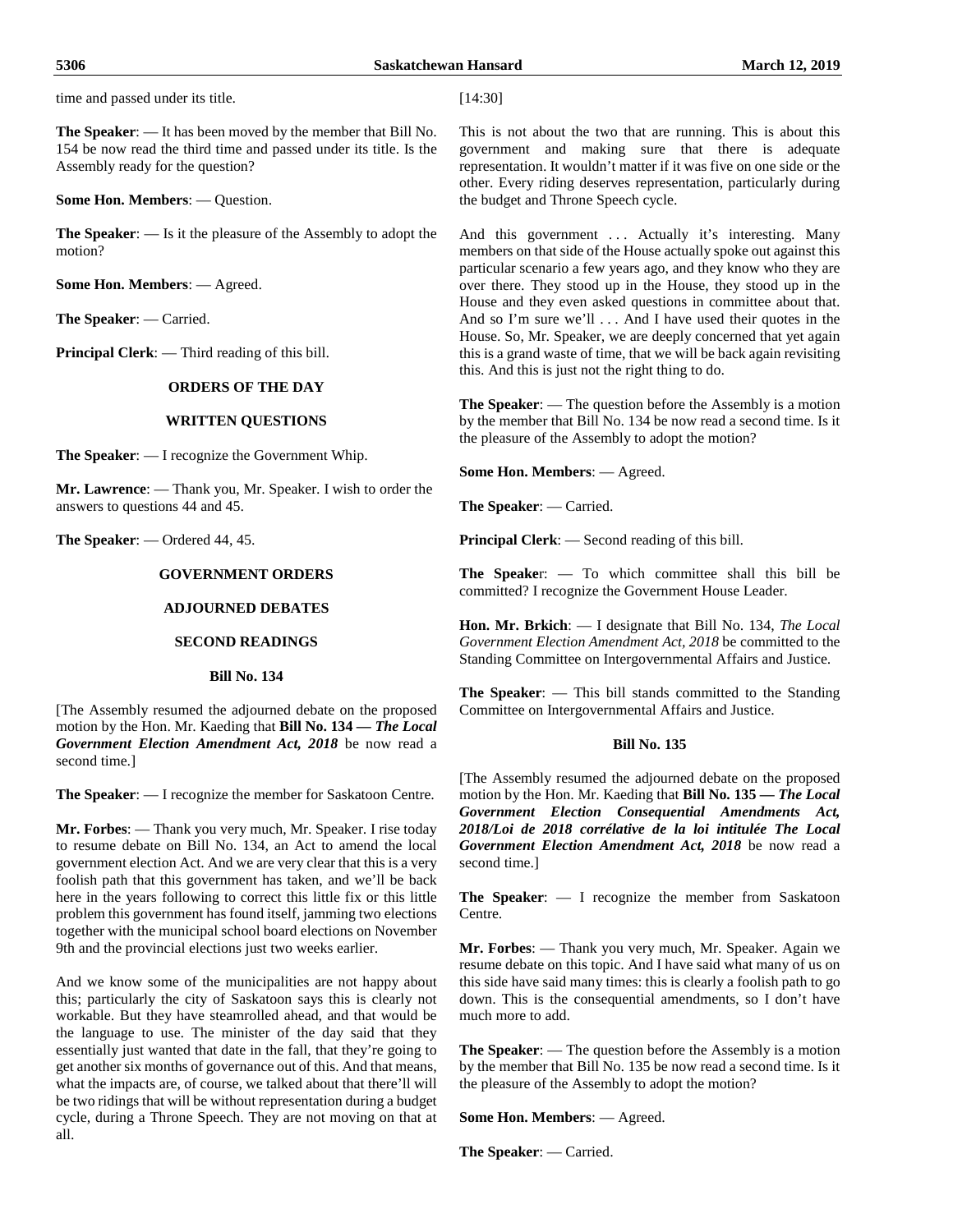**Principal Clerk**: — Second reading of this bill.

**The Speake**r: — To which committee shall this bill be committed? I recognize the Government House Leader.

**Hon. Mr. Brkich**: — I designate that Bill No. 135, *The Local Government Election Consequential Amendments Act, 2018* be committed to the Standing Committee on Intergovernmental Affairs and Justice.

**The Speaker**: — This bill stands committed to the Standing Committee on Intergovernmental Affairs and Justice.

#### **Bill No. 163**

[The Assembly resumed the adjourned debate on the proposed motion by the Hon. Mr. Morgan that **Bill No. 163 —** *The Legal Profession Amendment Act, 2018* be now read a second time.]

**The Speaker**: — I recognize the member for Saskatoon Riversdale.

**Ms. Chartier**: — Thank you, Mr. Speaker. I am pleased to rise to enter into the debate on Bill No. 163, *The Legal Profession Amendment Act, 2018*. Mr. Speaker, this bill sets up the creation of something called limited licences. It's still to be determined what work they will be allowed to do. In speaking with my colleagues and folks who know a little bit more about this than I do, Mr. Speaker, I understand it's an important step forward for access to justice, and it's similar to what we do in some states. They will still be regulated and monitored.

One thing to note is access to lawyers is very expensive and not an option for many. I know in my own constituency office I often get calls from people who don't have access to lawyers. They fall out of the threshold of legal aid and have many challenges trying to access lawyers, Mr. Speaker. The practice areas will be heavily restricted, but that's still to be determined, I understand. And it looks like this Act, actually which is a positive thing, Mr. Speaker, is done with much consultation with the Law Society and the bar. And I know my colleague, who is the critic responsible, will ask many good questions in committee.

But with that I'd like to move to adjourn debate for Bill No. 163, *The Legal Profession Amendment Act*. Thank you.

**The Speaker**: — The member has moved to adjourn debate. Is it the pleasure of the Assembly to adopt the motion?

**Some Hon. Members**: — Agreed.

**The Speaker**: — Carried.

#### **Bill No. 164**

[The Assembly resumed the adjourned debate on the proposed motion by the Hon. Mr. Morgan that **Bill No. 164 —** *The Statute Law Amendment Act, 2018 (No. 3)* be now read a second time.]

**The Speaker**: — I recognize the member for Athabasca.

**Mr. Belanger**: — Thank you very much, Mr. Speaker. I'm also very pleased to enter into the debate today on Bill No. 164, *The*  *Statute Law Amendment Act, 2018*. Mr. Speaker, this bill, by nature it's described as a housekeeping amendment bill. And there's a number of different parts of the legislation that are being impacted by this particular bill.

And I'm going to list some of the parts of the Acts that are being impacted by this particular bill: *The Agricultural Implements Act*; *The Agricultural Leaseholds Act*; *The Ambulance Act*; *The Child and Family Services Act*; *The Coroners Act*; *The Correctional Services Act*; *The Crop Payments Act*; *The Dental Disciplines Act*; *The Expropriation Procedure Act*; *The Financial Administration Act*; *The Funeral and Cremation Services Act*; *The Income Tax Act, 2000*; *The Interprovincial Subpoena Act*; *The League of Educational Administrators, Directors and Superintendents Act, 1991*; *The Pest Control Products (Saskatchewan) Act*; *The Planning and Development Act, 2007*; *The Police Act, 1990*; *The Power Corporation Act*; *The Provincial Sales Tax Act*; *The Public Health Act, 1994*; *The Public Officials Security Act*; *The Registered Teachers Act*; *The Rehabilitation Act*; *The Research Council Act*; *The Saskatchewan Assistance Act*; *The Saskatchewan 4-H Foundation Act*; *The Saskatchewan Housing Corporation Act*; *The Saskatchewan Medical Care Insurance Act*; *The Saskatchewan Telecommunications Act*; *The SaskTel Pension Implementation Act*; *The Statistics Act*; *The Tax Enforcement Act*; *The Teachers' Dental Plan Act*; *The Teachers' Life Insurance (Government Contributory) Act*; *The Teachers Superannuation and Disability Benefits Act*; *The Time Act*; *The University of Regina Act*; *The Veterinary Services Act*; *The Water Security Agency Act*; *The White Cane Act*; *The Crown Corporations Act, 1993*; *The Municipal Board Act*; *The Natural Resources Act*; *The Northern Saskatchewan Economic Development Act*; *The Power Corporation Act*; and *The Power Corporation Superannuation Act*.

So, Mr. Speaker, as you can see, there's a number of legislative Acts that are being impacted by this particular bill. And the point I'm trying to make, Mr. Speaker, is that you have to be very, very careful as we examine what the Saskatchewan Party is trying to do on many of the legislative fronts. And I just wanted to point out, each of these Acts that I've made reference to, there's a number of amendments within those Acts that could have some serious repercussions or some serious reaction. As long as you are able to take the time to go through each of those Acts and see what is being implemented by this particular bill, Mr. Speaker, Bill 164, you're not really sure what is being proposed and what is being amended. While the bill is described generally housekeeping in nature, you have to be very careful on this front, Mr. Speaker, because there could be some significant changes in any of the Acts that I've made reference to earlier.

And I'll give you an example. Under the existing agricultural implements Act — it's one of the Acts that I made reference to here — there's a change in explanation where it says:

Section 2 amends clause 2(e) of *The Agricultural Implements Act* to update the definition of "financial institution". The references to banks and credit union are simplified, as both "bank" and "credit union" are already defined by *The Interpretation Act, 1995*.

Now, Mr. Speaker, I would certainly view that as a housekeeping amendment Act, Mr. Speaker, because it's largely based on the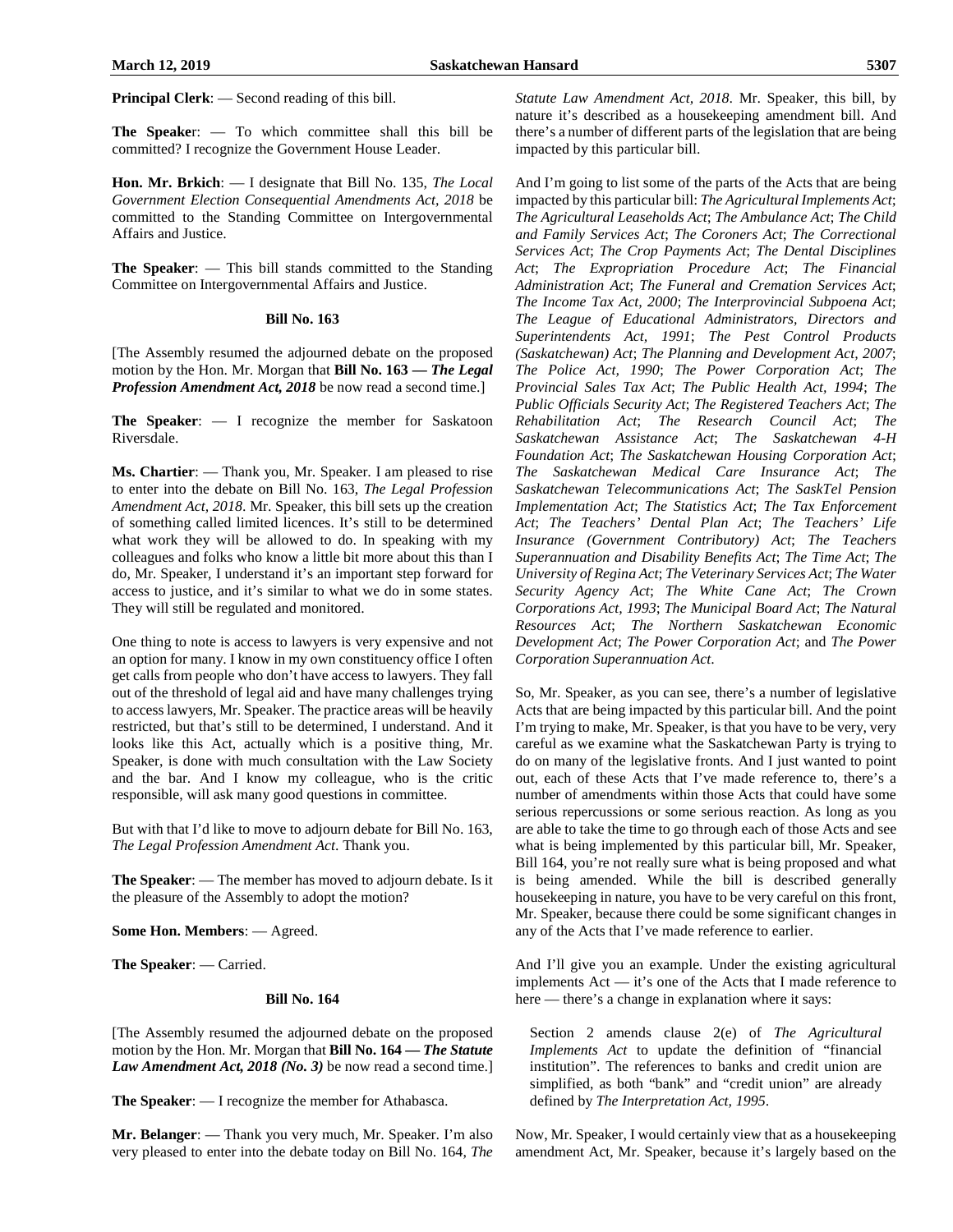fact that describing all banks as a financial institution, those are par for the course in terms of housekeeping matters, Mr. Speaker.

Now what's really important is that you look at some of the other Acts. If you look at the example under the provisions under *The Ambulance Act*, it talks about:

Proposed section 4 amends section 41 of *The Ambulance Act* by replacing a reference to "department" with "ministry."

Again, Mr. Speaker, one would view that certainly as administrative and housekeeping in nature. But as you look through some of the other bills, Mr. Speaker, there are certain things that you have to be very, very careful as you look at, for example, the proposed changes under *The Registered Teachers Act* where they update the phrase:

". . . minister responsible for *The Business Corporations Act*" to read "minister responsible for the administration of *The Business Corporations Act*."

Now, Mr. Speaker, what are the changes being proposed in both of those Acts and what are the implications as a result of that change in definition and certainly that change in interpretation?

So it's very, very important that we look at how some of these Acts are being changed as a result of what is being described as housekeeping in nature. Mr. Speaker, we have to be very, very careful as you look at all the bills being impacted by Bill 64, and this is the reason why we have the legislative process that we're having today, is to look through the Act itself, see what changes are being proposed. And while the vast majority of these changes may be housekeeping in nature, Mr. Speaker, there may be some changes that are significant and it's important we take the time to read through them and ask for advice and certainly ask for different organizations to forward their concerns if they wish.

So on that note, Mr. Speaker, I think it's really important that we continue to pay attention to this particular bill, and I move that we adjourn debate on Bill No. 164, *An Act to amend the Statute Law*.

**The Deputy Speaker**: — The member from Athabasca has moved to adjourn debate on Bill No. 164, *The Statute Law Amendment Act, 2018 (No. 3)*. Is it the pleasure of the Assembly to adopt the motion?

**Some Hon. Members**: — Agreed.

**The Deputy Speaker**: — Carried.

#### **Bill No. 165**

[The Assembly resumed the adjourned debate on the proposed motion by the Hon. Mr. Morgan that **Bill No. 165 —** *The Workers' Compensation Amendment Act, 2018* be now read a second time.]

**The Deputy Speaker**: — I recognize the member from Saskatoon Centre.

**Mr. Forbes**: — Thank you very much, Mr. Speaker. It's a pleasure to rise into debate on this bill, *The Workers'* 

*Compensation Amendment Act, 2018*. It's one that is fairly packed with some significant changes for people and I think for the working men and women of Saskatchewan, and so it's one that we think deserves attention.

And I know that it was brought forward last December 5th, and it was the day that the annual professional firefighters were here, and they were glad to see that some of the changes that were coming forward were some of the new regulations or new amendments to the Act that deals with various cancers that particularly first responders and firefighters are exposed to and then experience because of their work.

And so at that time it was — it is — a good thing, and we congratulate the government on bringing this part forward. But I do have to say that at the time we also raised the issue about the whole package that is here. So I will take some time and talk a bit about this because *The Workers' Compensation Act* is a very important piece of legislation. In fact it's the only one, Mr. Speaker, as you will recall, when we had a discussion about the development of the employment Act, *The Saskatchewan Employment Act*, where we . . . the government of the day rolled 12 significant Acts, including *The Trade Union Act*, *The Occupational Health and Safety Act*, *The Labour Standards Act*, into one big bill, one big piece of legislation.

The only Act that stood outside that was *The Workers' Compensation Act* because it significantly is important by itself. Now I would argue, and we've seen the results by some of the rulings of the Supreme Court, that in fact *The Trade Union Act* should have stayed by itself. *The Labour Standards Act* should have stayed by itself. And *The Occupational Health and Safety Act* should have stayed by itself. Much more manageable when you have different volumes of labour legislation that you can handle as opposed to the one big omnibus bill that this government put forward. And it's one that because of its nature just causes and continues to cause a lot of problems when you have one big bill now.

# [14:45]

People would say, why can't you put it together? Well, Mr. Speaker, it's easy to put together. You put it together in a binder. It's all in the same place, has different chapters just like it should be. You have a trade union Act, you have a workers' compensation Act, you have that kind of thing. I don't know why the minister of the day couldn't wrap his head around that.

But, Mr. Speaker, there are parts of this that we do want have some conversations about. One is changing the composition of the board to include three full-time members and up to four part-time members. You know, it's interesting. What happens here is, you know, the idea . . . And it's funny that this would come from a government that's pro-private, pro-make-sure-you-work. Even today we saw when the consultants were introduced there was some hollering over about them being private, not public. And yet, you know, the challenge that we've heard very often, very often at the board level of Workers' Comp is that the board, even though they're full-time, they don't actually work full time, that they don't do hearings on Friday. Now maybe they do. I'd be very happy to be corrected. Monday mornings they don't often do hearings. You know, you wonder if this full-time board is actually full-time. Are they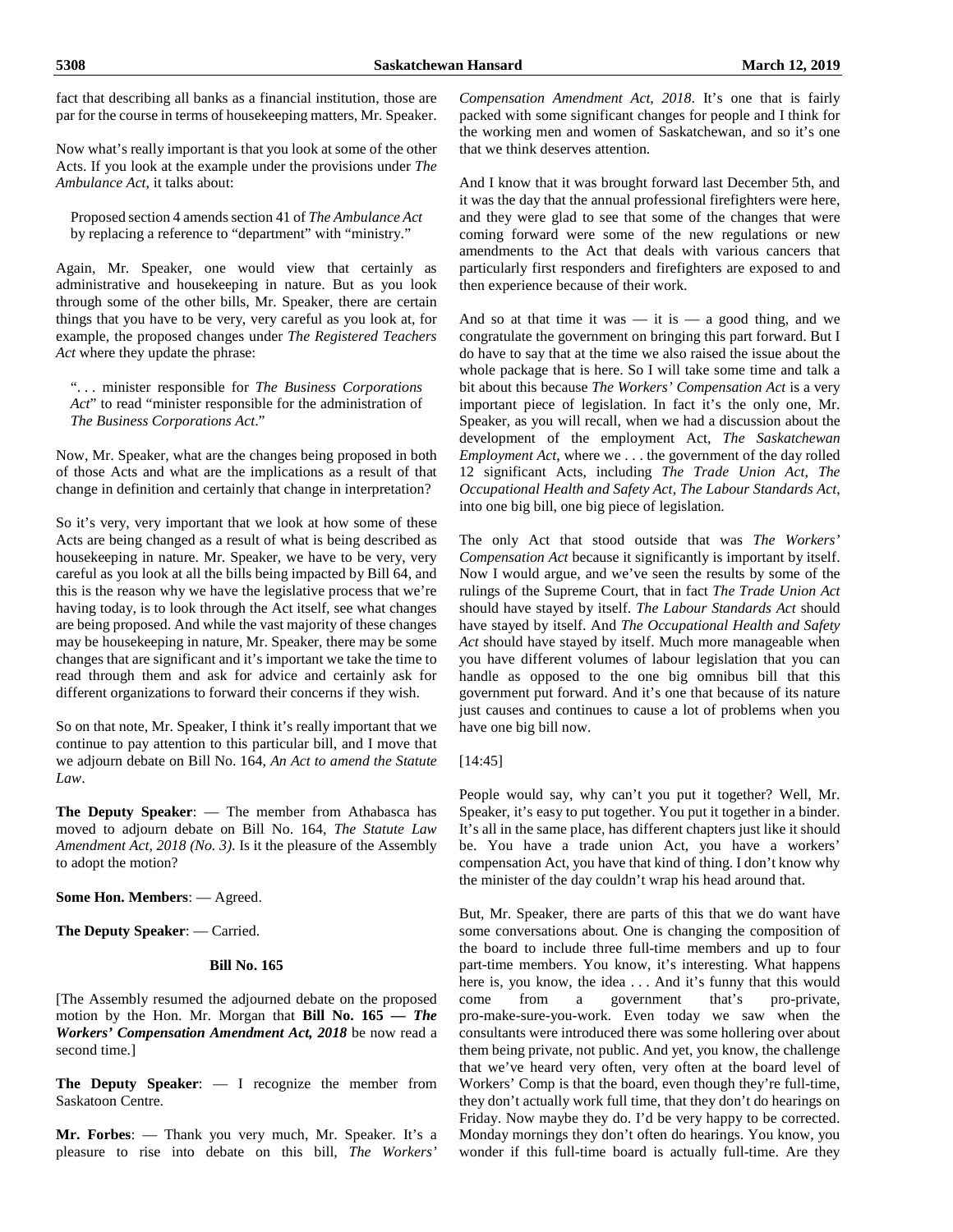So you can appoint more people, but if more people are going to take it as a part-time or an on-call type of thing, that they don't want to go as fast as it might, we have concerns about that. So, Mr. Speaker, we will see the necessity of this because we have heard concerns about that.

The other thing we've heard concerns about, and this has happened where you had, you know, the general tradition. Now I'm not sure if it's in the legislation, but the tradition has been that the employer side would nominate its nomination to be on the board and labour would nominate its person. And that would be who would be on the board. And that would be fair. It's tended to be how it's worked in the Department of Labour in terms of how you make up these boards where you have equal number of employer reps and an equal number of employee reps.

But that took a real serious turn where the minister of the day decided that he would not accept either of . . . Actually it was really odd because he wouldn't accept either the employer nominee or the employee nominee, and unfortunately I think we missed out on some good, good people there. I knew both of those people that were refused and they both had a lot of experience in terms of worker compensation work and rulings and the application of the Act and its policies, and they were both turned down. And it was really unfortunate that we saw the power of the minister being used in that way, which really for several months caused some hiccups there.

The other one that I have to say and I was . . . If I can, I'll just quote the minister from December 5th, 2018. And I quote:

Mr. Speaker, we will also extend the time between reviews of the Act. Currently the legislation calls for us to appoint a committee of review at least every four years. Historically it takes two or three years to implement the recommendations from the committee. As a result, there is insufficient time for a subsequent committee to fully assess if the changes are effective.

So they're going to now do it every five years. Now you know, *The Workers Compensation Act* has been in place for many decades, many decades, Mr. Deputy Speaker, and it's worked well. It's worked well under the idea that when the committee of review makes its recommendations . . . And again the committee has been selected by the minister, has been set up by nominations from the employer side and the employee side, equal on both sides, with a chairperson who has a lot of experience in both labour law, occupational health and safety law, and workers' compensation law, and the ability to facilitate meetings.

I know the last several . . . And I've been fortunate in fact to actually receive some of these. The last several have been very much done with both sides agreeing, especially on the priority issues. When we have both sides agreeing, and they're the ones who are affected by the outcomes and how they're trying to make a much more efficient system, this becomes . . . You wonder why does it take two or three years after a committee of review meets. And why aren't they simply doing the good check? And I understand the ministry has to do the good check.

They obviously are obligated to make sure the law is appropriate. But to take two or three years to do that, Mr. Deputy Speaker, why does it take two or three years to check out a committee of review report? And we've seen this the last couple of times with this particular minister where it's . . . This is kind of the stuff that is not part of electioneering because these people, these committee members are . . . This is not partisan stuff. This is employer, employee agreeing on the changes that needed to be made, and so I'm not sure if five years is acceptable. It's a long time. It's a long time.

So I think this is really interesting. I don't know who made that recommendation. It will be interesting to find out in committee who actually made that recommendation that the four years be changed to five years. I have a funny feeling that wasn't from the employer side or the employee side. They really like to make sure that it's as current as possible. If there's gaps in legislation or policy, they need to get at it. It's a formality. It's a formal way of resolving the issues.

So, Mr. Speaker, I would say that we will have some questions on this. There are some things that we really do have some questions about. I'm glad to see that there's some amendments to *The Freedom of Information and Protection of Privacy Act*. I know we've had concerns by the Privacy Commissioner that the Workers' Comp folks have been a little too, you know, not sharing files with people, even to themselves, the people who the files are on. And so this is really a really important change. So this is important.

Going forward though, Mr. Speaker, I want to make sure that we also have the opportunity to highlight the number of workplace fatalities that have happened in Saskatchewan. And it's really important that we take some time . . . And will these amendments do anything to change that? That's very important. You know, the president of the SFL [Saskatchewan Federation of Labour] has raised that issue, and we need to make sure that we're on top of that. And, Mr. Deputy Speaker, as you're aware that Evraz has experienced three injuries in the last few weeks, and of course that's alarming to everyone that we have that kind of situation happening.

So with that, Mr. Speaker, I adjourn debate on Bill No. 165. Thank you.

**The Deputy Speaker**: — The member from Saskatoon Centre has moved to adjourn debate on Bill No. 165, *The Workers' Compensation Amendment Act, 2018*. Is it the pleasure of the Assembly to adopt the motion?

**Some Hon. Members**: — Agreed.

**The Deputy Speaker**: — Carried.

#### **Bill No. 149**

[The Assembly resumed the adjourned debate on the proposed motion by the Hon. Ms. Tell that **Bill No. 149 —** *The Police (Regional Policing) Amendment Act, 2018* be now read a second time.]

**The Deputy Speaker**: — I recognize the member from Regina Douglas Park.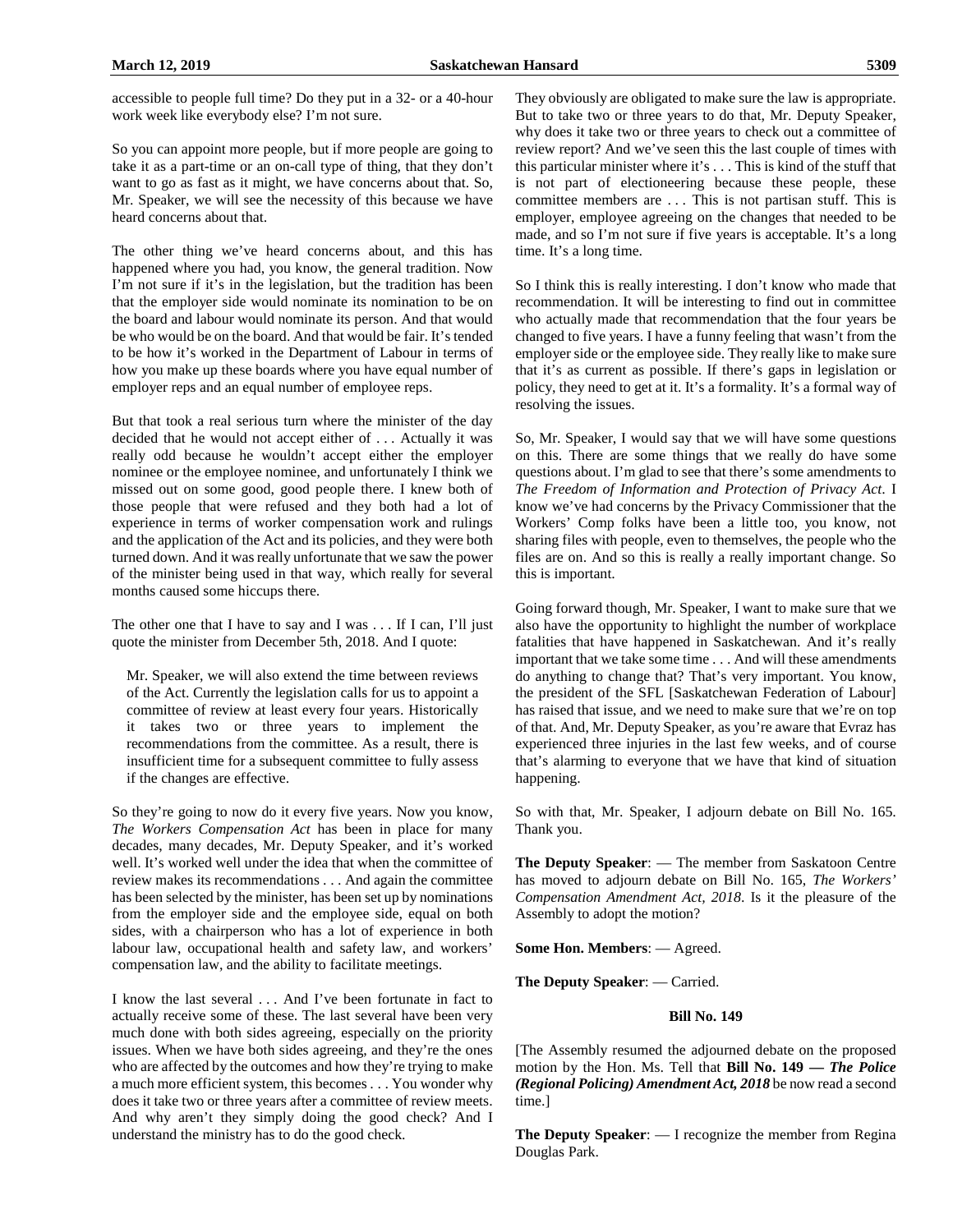#### **Ms. Sarauer**: — Thank you, Mr. Deputy Speaker. It's my honour to rise this afternoon and enter into the debate around Bill No. 149, *The Police (Regional Policing) Amendment Act*. This bill will allow rural municipalities and other municipalities with populations under 500 to join regional police services. It also adds two new terms, one of them being "region," the other one being "regional participant," which helps to clarify the allowances that are in this amendment Act.

It also sets out that the RCMP [Royal Canadian Mounted Police] are not responsible for policing a region that receives regional policing services unless a provincial-municipal agreement, a global policing agreement, a federal-municipal agreement, or a regional police agreement authorizes it. It also establishes that a global agreement between the minister and the RCMP for policing services does not apply in municipalities that have joined a regional police service, and sets out the terms to be included within an order to establish a regional police service.

Mr. Deputy Speaker, this bill also establishes that every regional participant is responsible to pay its share of costs for the regional police service and any other service provided by the RCMP or another police service as set out in the agreement. Mr. Deputy Speaker, I'm curious to know what change this has. I know there was some regional policing that was already occurring so whether or not this is expanding that scope. I understand there's been a lot of concern lately around rural crime, so we'll be watching this and monitoring this closely to see if the implementation of this legislation does actually impact communities and help communities in a way that they need.

I know when I've spoken with rural communities, one of their concerns is the lack of RCMP presence in particular. RCMP have been understaffed throughout this province. It's a recruitment issue largely, Mr. Deputy Speaker. That's frankly more of a federal issue than ours, but we're definitely feeling provincially the impact of an understaffed RCMP force and what that means for our rural communities.

Mr. Deputy Speaker, we hear of communities who are upset because, not only are RCMP slower responding to calls, but are also just not having the presence that they used to have in their community. They're not in the coffee shops. They're not in bakeries, Mr. Deputy Speaker, and a large part of that is because of this understaffing and because of so many RCMP forces being on 24-7 call. Mr. Deputy Speaker, it's creating a very difficult concern within the RCMP.

One thing that this bill doesn't address is the root causes of crime and why we are seeing the crime increases that we have seen in particular property crime, Mr. Deputy Speaker — one of those being the growing rates of addictions and in particular crystal meth addiction in our province, Mr. Deputy Speaker. So while we see this bill and other bills come forward this session, we still see a government that has done nothing in terms of addressing the crystal meth crisis and has not created, still has not created a crystal meth strategy for this province. And until we see that, we will not see a reduction in crime, Mr. Deputy Speaker.

I know that I do have other colleagues who want to enter into the debate on this bill, so at this point I'm prepared to adjourn debate on Bill No. 149.

**The Deputy Speaker**: — The member from Regina Douglas Park has moved to adjourn debate on Bill No. 149, *The Police (Regional Policing) Amendment Act, 2018*. Is it the pleasure of the Assembly to adopt the motion?

**Some Hon. Members**: — Agreed.

**The Deputy Speaker**: — Carried.

#### **Bill No. 150**

[The Assembly resumed the adjourned debate on the proposed motion by the Hon. Ms. Tell that **Bill No. 150 —** *The Seizure of Criminal Property Amendment Act, 2018* be now read a second time.]

**The Deputy Speaker**: — I recognize the member from Prince Albert Northcote.

**Ms. Rancourt**: — Thank you, Mr. Deputy Speaker. It's always a pleasure to join in with the adjourned debates. And today I'm going to put some of my own remarks with regards to Bill No. 150 on the record today.

So, Mr. Deputy Speaker, Bill 150 is *The Seizure of Criminal Property Act*. And so it talks a little bit about civil forfeiture program that takes place within our province. And basically what that is is property and profits are taken from individuals who are charged with a criminal offence, and that property is used to fund victims' programming, policing initiatives, and other programs that promote community safety. Mr. Deputy Speaker, there's always been a lot of questions with regards to this program within the province. And it would be very interesting to find out what other provinces do in these situations as well.

When I was reviewing the minister's remarks, I found them to be quite vague, and I'm sure the critic that will be sitting within committee will ask for her to expand on some of those remarks with regards to some of the details. For example, what is the list of the programming and policing initiatives? And what kind of programs do they believe are promoting community safety? And how much of that money is being put forward to that? And where are they keeping all that information?

#### [15:00]

Because from some of the things I've been reading with regards to the announcement of this bill, I don't know if that is readily available to the public, if it's published online, or if everyone is able to see what is being taken by police and what kind of property and what the profits are and how that's going forward. We know that the amount that's being forfeited is increasing year after year, but actually the money that's coming forward is decreasing. So those are really important questions to ask, Mr. Deputy Speaker, of why that is in fact the case.

And so also, now that this bill is being reviewed and such, I wonder if any of these programs are for preventing the reoffending behaviour because if . . . I think it would be really important to use this kind of funding to maybe stop future criminal offences from happening. It's important to provide services for victims, but if we could prevent crimes from happening that would be important as well.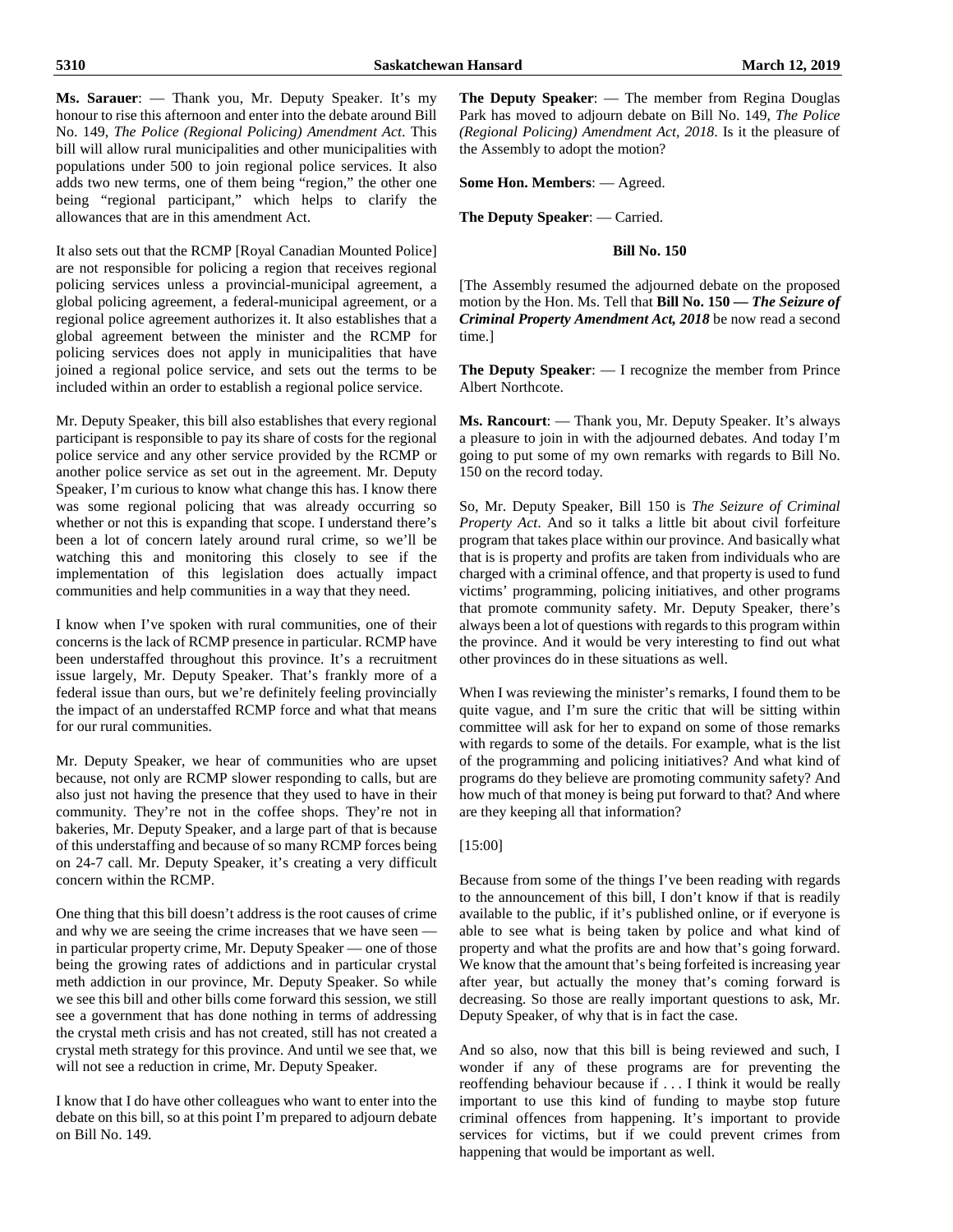So there's a lot of questions, like what kind of property has been seized? And another thing that was brought into question too with reviewing some of the information that was in the media, there was a lawyer, Derek From, that brought a lot of concerns up with regards to this bill coming forward. He said that, "The province doesn't have to prove the property was part of criminal activity and it does not require a conviction before seizing money or property." So he indicates that he feels that some people may be punished that aren't even in fact criminals. So those are really important questions to ask.

I would think that, you know, there would have had to be a . . . The conviction would have had to follow through in order for this to happen but according to some of the information he puts here, it says that they could be seized without even having the conviction followed through. So "Civil forfeiture laws allow the government to take your property from you even if you haven't committed any crime or what the laws call unlawful acts."

And he gives an example of a landlord could have their property seized if a renter was doing something illegal on the premises. So I know this is a bit troubling because if the landlord isn't aware of what's happening, how can we seize their property without them being able to know what's going on and potentially try to stop that?

The changes to this piece of legislation is lowering the standard of proof also. And he indicates here some of the issues of transparency. So:

"There's hundreds of thousands of dollars of property taken every year and no one has any clue where the money goes," From said.

The police receive a portion of the profits from their own policing activity. From said that creates an incentive for them to go after someone's property.

"Now we are looking at policing for profit. The police who are supposed to be protecting the public and deterring crime, these sorts of things, and protecting the rights of Canadians to own and enjoy property, now have an incentive to strip them of their property."

From said they have found no evidence of corruption, "but the stage is set for corruption to happen."

And so if we know that this is potentially an issue, I think we have an obligation to have the due diligence of ensuring that this can't happen. So he also indicates:

"There's no obligations on any of these civil forfeiture regimes in any province, including Saskatchewan, to be accountable to taxpayers or even elected officials by saying, 'Look we collected this much and we've dispersed this much money and this is how we are spending the money,'" From said.

So, Mr. Deputy Speaker, it brings me back to my remarks earlier about how is this money being spent, where is it going, and where can we find that information. So a lot of questions to ask. And I know the critic will talk to stakeholders and do their due diligence with establishing questions. I know my colleagues are very eager to put their remarks on the record with regards to this bill as well, Mr. Deputy Speaker, so with that I'm going to adjourn debate with regards to Bill No. 150. Thank you.

**The Deputy Speaker**: — The member from Prince Albert Northcote has moved to adjourn debate on Bill No. 150. Is it the pleasure of the Assembly to adopt the motion?

**Some Hon. Members**: — Agreed.

**The Deputy Speaker**: — Carried.

#### **Bill No. 152**

[The Assembly resumed the adjourned debate on the proposed motion by the Hon. Mr. Morgan that **Bill No. 152 —** *The Builders' Lien (Prompt Payment) Amendment Act, 2018* be now read a second time.]

**The Deputy Speaker**: — I recognize the member from Regina Douglas Park.

**Ms. Sarauer**: — Thank you, Mr. Deputy Speaker. It's my honour to rise this afternoon and enter into the debate around Bill No. 152, *The Builders' Lien (Prompt Payment) Amendment Act*.

This bill allows for prompt payment, what's described as prompt payment under construction contracts, and changes some definitions and adds new ones, Mr. Deputy Speaker. It also requires that what is considered a proper invoice be given to an owner every month unless the contract provides otherwise. Mr. Deputy Speaker, this bill will establish timelines for the payment of a proper invoice by an owner, which will be within 28 days of receiving the invoice from the contractor. It also establishes some timelines for the payment of a subcontractor by a contractor and between subcontractors as well.

It also establishes an adjudication process for the resolution of some disputes and sets out that the parties will split the adjudicator fees equally. So essentially this legislation is addressing or attempting to address a problem that's been outlined in the construction industry.

I know that there are a lot of stakeholders with a lot of concerns about this legislation, both *The Builders' Lien Act* as it exists now and as well some concerns around these amendment provisions and what that's going to mean for their industry. I know our critic, the member for Regina Rosemont, has been working very hard on this legislation and reaching out to many stakeholders. If there are stakeholders who are listening and wish to put their 2 cents in, their concerns or their support for the legislation, I'd urge them to contact the member for Regina Rosemont as soon as possible.

I also know that there are other members who are interested in entering into this debate. So at this time, I am prepared to adjourn debate on Bill No. 152.

**The Deputy Speaker**: —The member from Regina Douglas Park has moved to adjourn debate on Bill No. 152, *The Builders' Lien (Prompt Payment) Amendment Act, 2018*. Is it the pleasure of the Assembly to adopt the motion?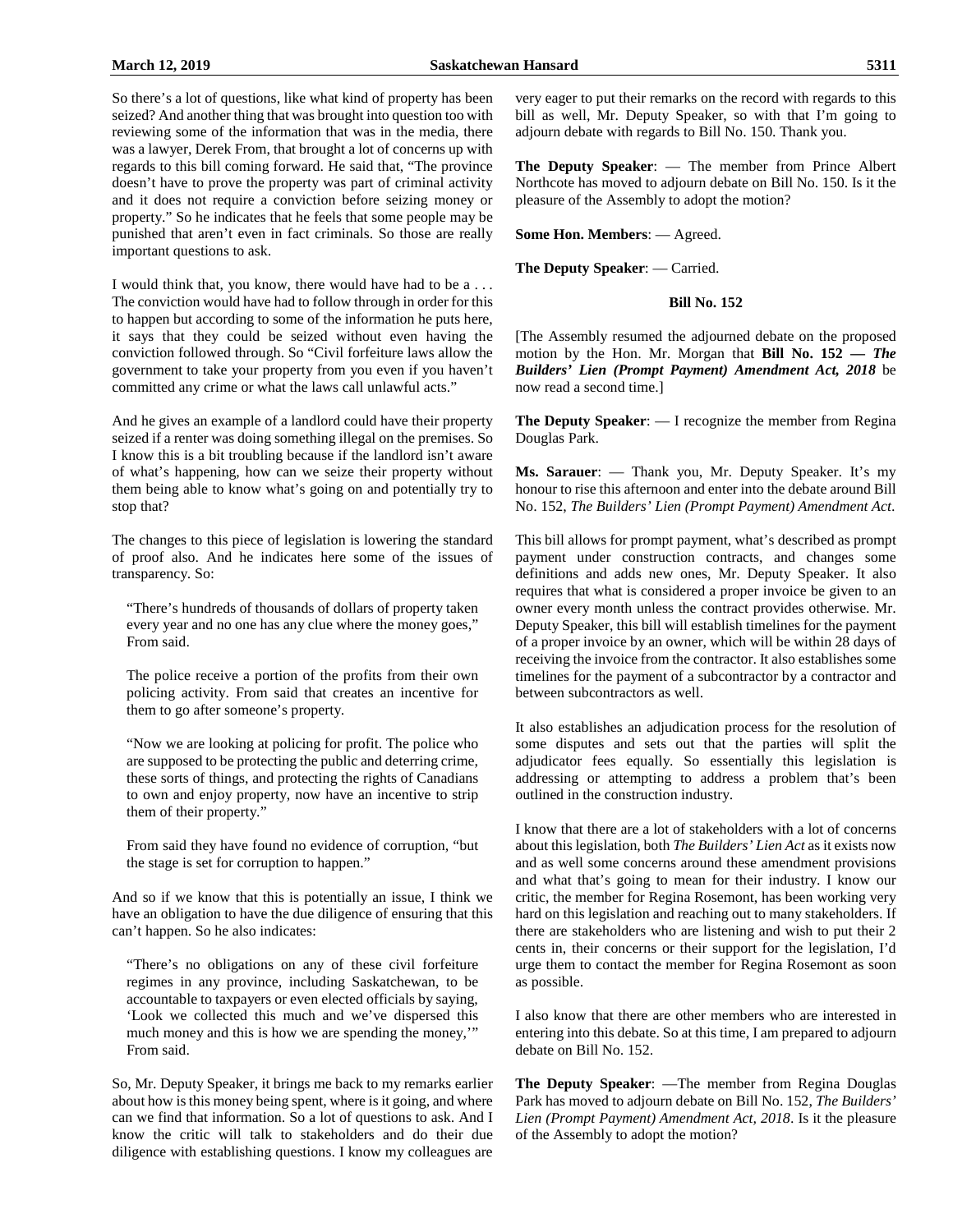**Some Hon. Members**: — Agreed.

**The Deputy Speaker**: — Carried.

#### **Bill No. 157**

[The Assembly resumed the adjourned debate on the proposed motion by the Hon. Mr. Harrison that **Bill No. 157 —** *The Education Amendment Act, 2018/Loi modificative de 2018 sur l'éducation* be now read a second time.]

**The Deputy Speaker**: — I recognize the member from Regina Douglas Park.

**Ms. Sarauer**: — Thank you, Mr. Deputy Speaker. It's my honour to rise this afternoon and enter into debate around Bill No. 157, *The Education Amendment Act*.

Mr. Deputy Speaker, this bill will correct and change the terminology in both the English and the French versions of the Act. It also exempts the city of Lloydminster from paying proceeds of the school tax received to the government, as the city of Lloydminster pays boards of education directly. As we all know, the city of Lloydminster has a very unique situation in that it straddles the border of both Alberta and Saskatchewan.

It also changes the clause on the acquisition of personal property by a board of education or the conseil scolaire to clarify that boards of education and the conseil scolaire have the authority to manage their own personal property. It also changes the clause on the disposal of real and personal property by a board of education on the conseil scolaire.

Mr. Deputy Speaker, this is a very interesting bill that was moved, Mr. Deputy Speaker. It has several provisions which are quite interesting that I know that our critic is going to be very interested in.

One in particular is the amendment around the boards of education and conseil scolaire providing notification of suspension or severance of a teacher to the Saskatchewan Professional Teachers Regulatory Board, Mr. Deputy Speaker. The board has requested, according to the minister, that subsection 212(3) of the Act be repealed as it's in conflict with some requirements for reporting misconduct to the board, Mr. Deputy Speaker. I know we haven't heard much about that board recently, but I do know there's been some interesting dialogue around the work that they have been doing, Mr. Deputy Speaker.

I know that there are several of my colleagues who are interested in entering into the debate around this bill, so to allow them to do that I am prepared today to move adjournment on Bill No. 157.

**The Deputy Speaker**: — The member from Regina Douglas Park has moved to adjourn debate on Bill No. 157, *The Education Amendment Act, 2018*.

Is it the pleasure of the Assembly to adopt the motion?

**Some Hon. Members**: — Agreed.

**The Deputy Speaker**: — Carried.

#### **Bill No. 158**

[The Assembly resumed the adjourned debate on the proposed motion by the Hon. Mr. Morgan that **Bill No. 158 —** *The Youth Justice Administration Act, 2018* be now read a second time.]

**The Deputy Speaker**: — I recognize the member from Cumberland.

**Mr. Vermette**: — Thank you, Mr. Deputy Speaker, to join in on Bill No. 158, *The Youth Justice Administration Act, 2018*.

I guess initially looking at the changes, they're taking regulations and putting them into legislation. And I guess that could be a good thing. And I know, you know, the critic will have some opportunities in committee to ask the minister, officials, why the changes and what were they trying to achieve? And maybe was it recommended by staff at facilities when it comes to do with youth? Was it the court system? Was it lawyers? Was it family? Somebody obviously has brought forward doing the changes to the youth.

But before I get into that, talking about that, I know we're going to have an opportunity, Mr. Deputy Speaker, in committee. I just want to look at the numbers. And we have to look at the number of youth, when we look at youth, and some of the stats and the data that they shared. So far we have, I believe, 2016-17: 92 per cent of males, 98 per cent of females that were in youth custody that the system was . . . Whether it's the court, Justice, whatever, the system was dealing with, you know, was Aboriginal — 92 for the males, 98 per cent of females were Aboriginal within the system itself that they're dealing with. And that in itself should be sending a message, when if you look at the population versus . . . Aboriginal versus non-Aboriginal, and to see the numbers so high it makes us wonder. Okay, hello, we have a problem.

Now we can sit there and say, oh it's this person's problem; it's that person's problem; it's the community's problem. I think we as a province, as a community, as families, we have an obligation to the justice system, social services, health. There are so many reasons why. And we need to look into why are young people, Aboriginal young people, why are they, you know, feeling . . . Are they feeling lost? Because we talk about the suicide rates. We talk about losing hope. When you have a group of individuals who live in poverty, and I've said about the North, we're one of the . . . the Cumberland constituency, the Athabasca, we're some of the poorest regions in Canada.

To say yes, some people do what they can. They survive and they do what they can. The parents work and they do what they can. Individuals do whatever they can to survive. And sometimes in our small communities up north, you know, whether it's a larger community or smaller, there still is not the opportunity to advance with the education, to get the local jobs. And any time you have government — and I think about this — any time you have government involved in that you hope, okay.

I know there are good people who work for different ministries, and I know they work for Justice and Health, and they try to work with young people. I've seen that. I have some people that I know personally who work in that field, and they try. They try. They try to work with them, but you have to have the resources. But sometimes, you know, it goes back to the communities too, and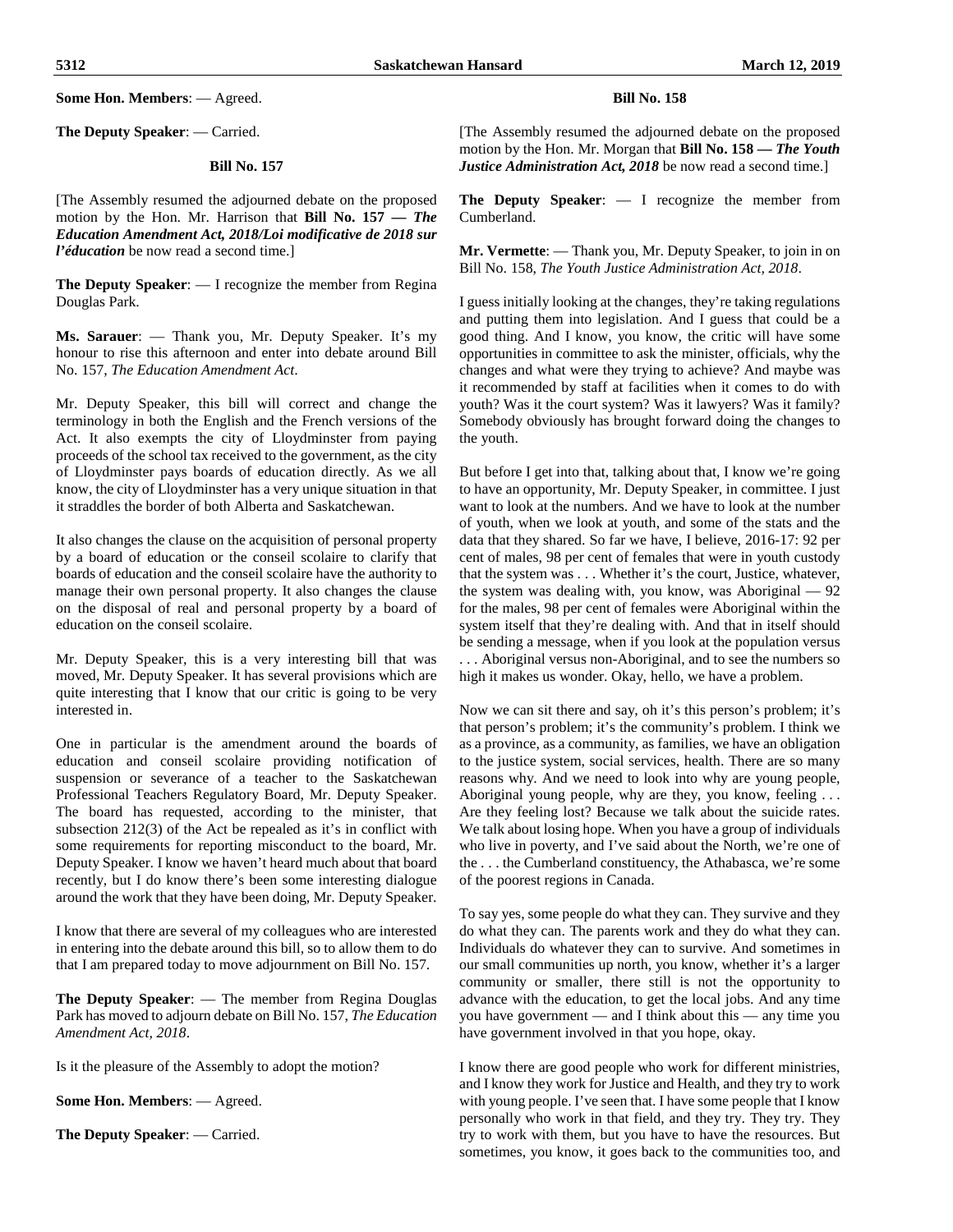I see some of the First Nations and some of the communities up north.

I want to put out a, you know, a thank you to some of them, because they are doing on-the-land projects, bringing them back to the culture to understand about hunting, trapping, fishing, you know, doing the work, getting out there and seeing what it is to live off the land. And that's some of the land base, and I know individuals who are working hard at that. They're providing the mental health, they're providing the culture, they're taking the families and they're getting the families together, and they're doing some amazing work. But whether that's federal funding . . . And I know some of them are running programs that they get federal funding. The province needs to make sure they're there helping out.

#### [15:15]

We can turn things around. And if a government really wants to turn things around with our youth . . . And I look at the justice system and we look at what's going on. If there is a will of government, it's amazing. It is truly amazing how you can change things. If you want to work in partnership with First Nations, Métis, municipal governments, whoever, if you really want to change a government's commitment, it isn't by talk. It isn't by apologies and then no other type of supports. It's not consulting. If you are truly, if you truly as a government care about Saskatchewan people, and all of Saskatchewan people, you reach out to First Nations. You reach out to the Métis. You reach out to the families. You reach out to the youth. You find out from them, if you really want to know, what's causing this? What can we do to help? How can we partner? How can we change the system? How can we take young offenders and make them a part of society in a productive way?

Yes, there are many issues. Why they're there, I don't know. I've heard some stories from some people. I've seen young people, they struggle. Is it their fault? Is it the family's fault? Is it the community's fault? Whose fault is it, why these kids are struggling and lost hope? And you know, you talk about all the different areas. Whether it's gangs, they have protection. There are things going on that we don't understand.

But, Mr. Deputy Speaker, if a government really wants to change things . . . And again I go back to this. Whether justice, health, I've talked about the different ministries who can come together. You have a government. If there is a will to change things and say, look, there are some wrongs, we can fix some things. We can partner. I hear about governments always saying, oh we want to partner. Well you have an opportunity here to reach out.

And I'm going to say this to those organizations out there — First Nations, Métis, whatever organization is trying to work with youth and trying to help youth to change their life and turn their life around — reach out to the government. Ask the government for supports. Ask them to partner. Not just with words, you know, and photo ops. We're talking about meaningful partnerships.

And you know, at the end of the day, I'll challenge the government any time to say, if you are serious and you want to help our young people, if you want to change the rate of incarceration of our youth . . . When we look at the average of a population and the numbers, it's appalling. But we also say that on suicide. We've said that on so many areas. In the food bank, our youth, our kids are using the food bank. It's terrible the number of families and kids that have to rely on the food bank in Saskatchewan, a province as great as Saskatchewan that you have to see the struggles of kids, of families, more and more.

And a government has to take responsibility of its policies, of the taxation it puts on families with the PST [provincial sales tax]. You know, you think about the year, I believe it's 2017-18 year. You see the taxation. It's just about a billion dollars that was added on the tax.

And this government talks about, oh carbon tax, carbon tax. And they want to attack . . . How about the PST tax? A billion dollars, just about, you put on Saskatchewan families, asking them today on things you said you would never do. So maybe you could use some of that money that you've taken away from families, and maybe help deal with the justice system with the youth and find meaningful partnerships with people.

Like I've said, Mr. Deputy Speaker, there are many changes that are going to . . . They'll come out of regulations for this bill and they're going to put into legislation. Well you know what? That's holding people accountable. And that's good. But I hope, I hope the good people of this province, and those that are struggling, hold that government accountable. Because the government of the day has an obligation. It's the right thing to do. If you have any compassion you will reach out. And I encourage those groups that are working hard to deal with the youth and trying to change them: go to the ministries. Go to the Premier. Demand that they help you.

We have seen how Aboriginal people are treated. My colleagues have talked about it. I think the member from Athabasca has said it very well and he has articulated it very well on certain bills that he's talked to, on the trespassing legislation that he shared his thoughts and his words and his concerns. And I keep saying that we can't have it both ways. You cannot have it both ways. The government has to start partnering more with First Nations and Métis, and deal with some of the issues and consult more. They have to. No more can you just say, well we're going to set the rules; we're going to do what we want.

And this is another part of the legislation. I hope, I hope when you have such a high youth population being incarcerated — like I said, males it was 92 per cent; females, I believe, 98 per cent — I hope that this government will say, look, there's a problem. We have to do more than just sit here and talk about the numbers. If there is a will by them . . .

And I challenge those organizations: call on the government. They keep saying they want to work with First Nations, they want to partner up. Well let's hold them accountable.

It isn't that there isn't enough money there. They picked their priorities, Mr. Deputy Speaker. They have picked the priorities that they want. They take care of their friends. We've seen time and time again where they've had money for many things that, I'll tell you, the Saskatchewan people are not happy about. And I know the Saskatchewan people will wake up one day and they'll say, enough is enough. We've been pretty understanding. We've been patient. We've allowed you to look after and manage.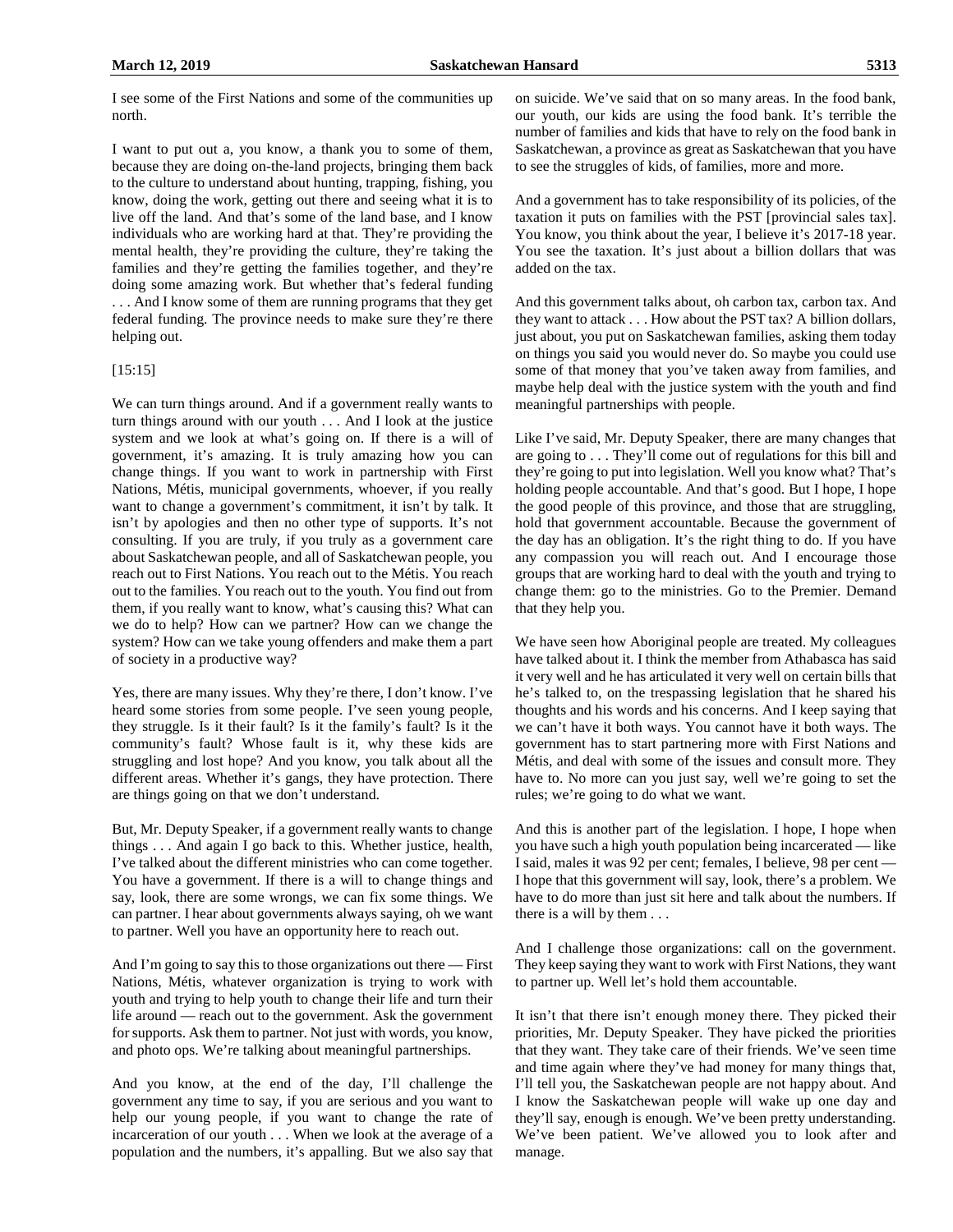And I've said that before in this House, that this government, this government will be held accountable for the way they treat the youth, the way the Aboriginal people have been treated, the way Saskatchewan residents' tax dollars, Saskatchewan residents' tax dollars ... And like I said, the 2017-18 budget, just about a billion dollars on used cars, on restaurants, on kids' clothes. The list went on. Just unbelievable that they'd say on the one hand . . . And I've watched how they do. And I've said that today they needed to get a new washer and dryer to get the spin cycle going again, to spin what they want to spin. But I think people in this province are going to get tired of it and they're going to hold the government accountable on their tax dollars . . . [inaudible].

So having said that, Mr. Deputy Speaker, let's see if they're willing to partner and work with the First Nations, the Métis, those groups that with this legislation, Bill 158 that they're talking about. Let's see. And why I refer to it, I think it's important, Mr. Deputy Speaker, to talk about the numbers and how appalling it is to see this type of incarceration of our youth that are Aboriginal, and a government that could reach out and work with them to change the way.

And I've said, I gave some good ideas how some organizations, some groups are changing and trying to get the culture, the hunting, the language. They're trying to bring it back to give hope to the youth that they don't have to, they don't have to get into crime, they don't have to feel the way they are. Are you going to fix everybody? Are you going to help everybody? I don't know. But at least you can say at the end of the day, truly, as a government you've helped.

And I don't mind giving credit when credit is due. There's been some good partnerships. Government . . . I know, a wellness centre. We've seen that. It was federal government that put in a pile of money, I think just about 12 million. The province put in about 2 million. And the band, La Ronge Band, put in about 2 million. So there's a partnership, a meaningful partnership, to help people deal with mental health and additions. That is good. And that is credit I'll give to the government. I'm not always going to say that it's not. Those are the good things.

But what you have to do, what you have to do to this government, you have to beg them. You have to almost embarrass them before they'll reach out. We had suicide rates with our young people, our youth. And this is why I'm talking about this, because in this bill it talks about our youth, the incarceration. We've seen the hope of the youth lose.

And the pressure that was put on by petitions, by many things that I ... You know, I did a member's statement here, Mr. Deputy Speaker, talking about what we had to do, the leaders. And I give credit to the leaders, the community members, the families that have impacted, to bring awareness and hold this government to account and almost embarrass them to fix a mess.

And I've seen even the report of the child advocate. So when we see that, there are things that will have to come out of this. And I'm hoping the child advocate's report, you know, they'll come out with some ideas and saying how we can correct things. So this legislation is a start, and I don't know why . . . But we're going to get a chance to ask more questions.

really stick out at you like they do when it comes to our suicide rates, when it comes to many of the areas — the food bank use of our Aboriginal kids and kids — and it's appalling. For a province as wealthy as we are, for a province that's supposed to be very proud of accomplishments, "from many peoples, strength," and that story. And I mean, I've watched some of them. They use that and it sounds good. You hope. But again it can't always be about spin.

Sometimes there's a right thing to do and sometimes a government needs to say no, this is going to be a priority. We've had other priorities. Let's move some of this money that we had these priorities, and let's take care of some of the real needs in our province and our kids' and our families' need. And that's what I'm asking with this legislation.

So hopefully the government will commit some — whether it's justice, like I said, health — when it comes to dealing with some of the issues and partnering with First Nations, Métis, and those organizations that will come and ask for a partnership from the federal government, from their own local resources, and then from the provincial government to do meaningful changes. That can happen. You can change lives. You have an opportunity as a government if you want to. If you truly are serious about it, you can do that. And again I said that I would give you credit, but you shouldn't have to be shamed before you start doing and dealing with some of the issues that many communities and youth are facing and challenges and the families.

So, Mr. Deputy Speaker, I don't have a lot more to say on this. Well that's not right. I could say a lot more, but at this point I know my colleagues have more they want to discuss on this bill. And I know in committee, we'll have some questions to ask of the minister and officials.

But again the last thing I want to say is thank all those organizations, individuals, volunteers, who are helping to try to deal with the youth and are trying to bring them back to the culture and trying to make a change and turn their life around with their families. So I give credit to those people who are doing the good work. Don't forget, many of us, many of us appreciate what you're doing. I know it's not easy sometimes. But again I say to them, thank you for that.

And with this bill, I'm prepared to adjourn on Bill 158, *The Youth Justice Administration Act, 2018*. Thank you, Mr. Deputy Speaker.

**The Deputy Speaker**: — The member from Cumberland has moved to adjourn debate on Bill No. 158. Is it the pleasure of the Assembly to adopt the motion?

**Some Hon. Members**: — Agreed.

**The Deputy Speaker**: — Carried.

#### **Bill No. 159**

[The Assembly resumed the adjourned debate on the proposed motion by the Hon. Mr. Morgan that **Bill No. 159 —** *The Securities Amendment Act, 2018* be now read a second time.]

But initially, Mr. Deputy Speaker, I just see the numbers that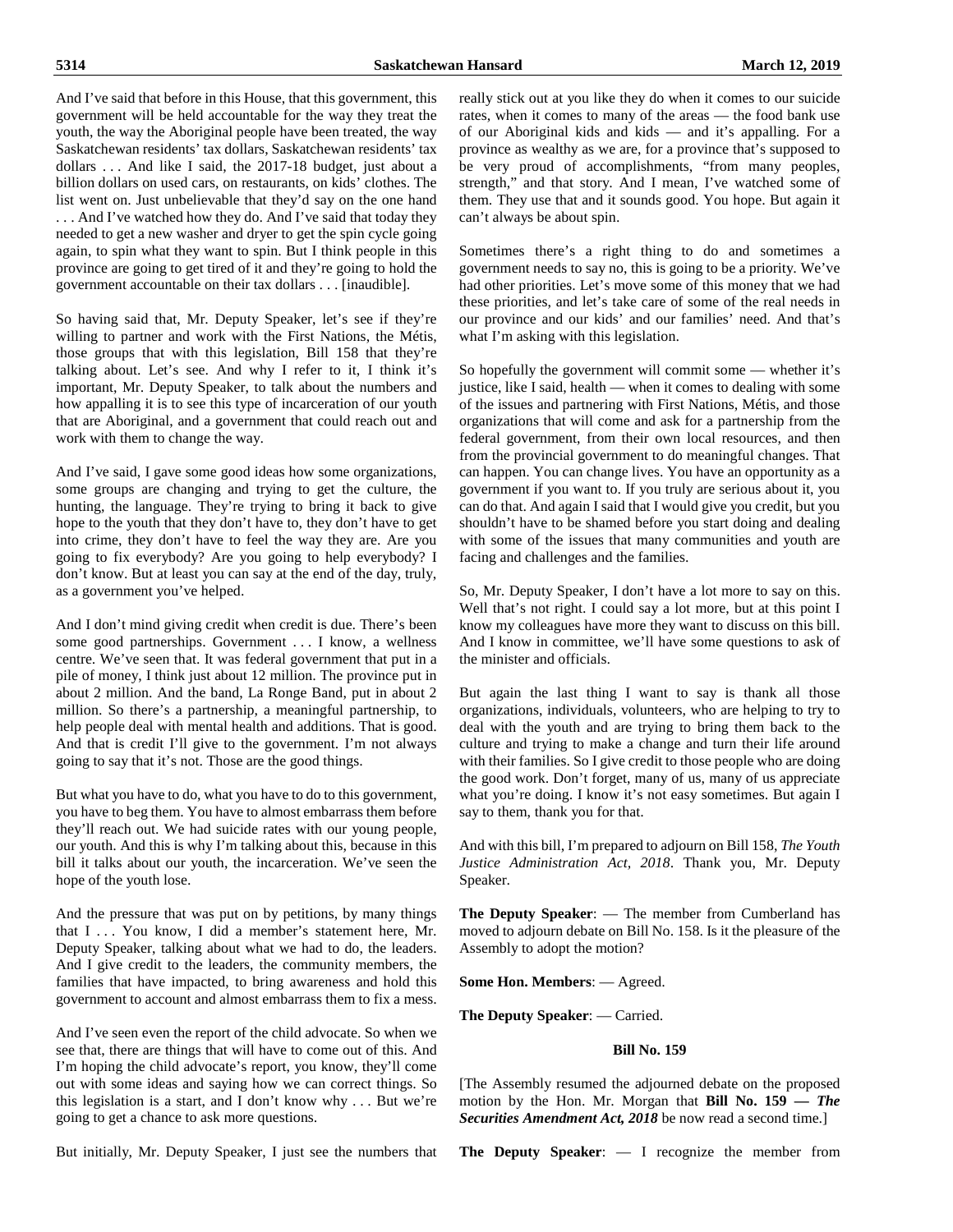Saskatoon Fairview.

**Ms. Mowat**: — Thank you, Mr. Deputy Speaker. It's my pleasure to enter into adjourned debate today on Bill No. 159, *The Securities Amendment Act* of 2018. So in preparation for entering into this debate, I was having a look at the legal definitions of "securities" because I don't come at this from a legal perspective, Mr. Deputy Speaker, which we've talked about before.

But really what we're talking about with this legislation is securities being documents that represent an interest or a right in something else that need to be treated separately from other commercial products that we might purchase. And we know that these laws are set up to help ensure that investors are informed in what they're investing in, that they have an accurate picture of the type of interest they are purchasing and also an accurate picture of the value of that interest.

So this is the purpose behind the existence of this legislation and why we should look carefully at any changes that exist here. Really what we're talking about is protecting peoples' investments, and we know that we need to ensure that we have a good process in place so that those investments are protected.

So some of the changes that are happening in this Act, it's quite technical what the changes are, and very detailed. But we know that it is being proposed to bring us in line with other jurisdictions, and I know that our critic is going to have a lot of questions in committee. But we're largely supportive of the idea of modernizing the Act, making sure that there is harmony between us and other jurisdictions. We know we live in an increasingly global world and that these boundaries that exist around us do not necessarily help in situations like this.

One of the things that this bill does is it introduces the use of the benchmark. So it adds new definitions to a benchmark. And what we're talking about here, if you look at the bill, Mr. Deputy Speaker, there are a number of clauses that have been added. After clause (2) . . . So it's section 2 is being amended. And it introduces a definition for "benchmark" to mean:

. . . a price, estimate, rate, index or value that is:

determined from time to time by reference to an assessment of one or more underlying interests;

made available to the public, either free of charge or on payment; and

used for reference for any purpose . . .

Then it provides (A) through (D) of four different purposes. It also adds definition for a "benchmark administrator," a "benchmark contributor," and a "benchmark user," as well as adding "designated benchmark" and "designated benchmark administrator."

#### [15:30]

So all of these benchmark definitions are new. And the goal here is to have these . . . to ensure that these benchmarks are used consistently.

So in addition to these changes, this bill allows a person appointed by the commission to conduct an examination of the affairs and records of the designated benchmark administrator or benchmark contributor, allows the staff of a recognized entity to appeal the decision of a panel of that entity to the commission for review. It adds a complaint resolution service as a category of entity that can be designated by the commission.

It sets out the procedures for designating benchmark and benchmark administrators, and it provides for the automatic recognition in Saskatchewan of certain enforcement orders and settlement agreements made by other securities regulatory authorities in Canada. It allows certain categories of prescribed self-regulatory organizations to file their decisions with the Court of Queen's Bench, and it makes housekeeping amendments to maintain consistent language throughout the Act as well.

So we know that this is important legislation. We are going to look through it carefully, and I know the critic is already looking through it carefully to check if there's any change brought about that requires our close attention. We know that due to the importance of the legislation, there are some significant implications for these changes, and we have to make sure that we are being diligent and that we are working to protect the interests of people of this province.

So I know that my colleagues will have a lot more to say on this piece of legislation, Mr. Deputy Speaker. But with that, I would move that we adjourn debate on Bill No. 159, *An Act to amend The Securities Act, 1988*.

**The Deputy Speaker**: — The member from Saskatoon Fairview has moved to adjourn debate on Bill No. 159. Is it the pleasure of the Assembly to adopt the motion?

**Some Hon. Members**: — Agreed.

**The Deputy Speaker**: — Carried.

# **Bill No. 160**

[The Assembly resumed the adjourned debate on the proposed motion by the Hon. Mr. Morgan that **Bill No. 160 —** *The Trespass to Property Amendment Act, 2018* be now read a second time.]

**The Deputy Speaker**: — I recognize the member from Regina Lakeview.

**Ms. Beck**: — Thank you, Mr. Deputy Speaker. I usually say that it's my pleasure to rise and enter into debate on bills in this Assembly. Mr. Deputy Speaker, this bill today, I have to admit, I feel like I want to be very measured with my words in speaking about this bill, Bill No. 160, *The Trespass to Property Amendment Act*, because I think that there are many places around this discussion that can only lead to division and only lead us further down a road in this province that I think we've gone far enough down, frankly.

I understand that this bill came about after a period of consultation in this province, an online survey that was conducted between I believe August and October of last year. And specific questions were around, should all access by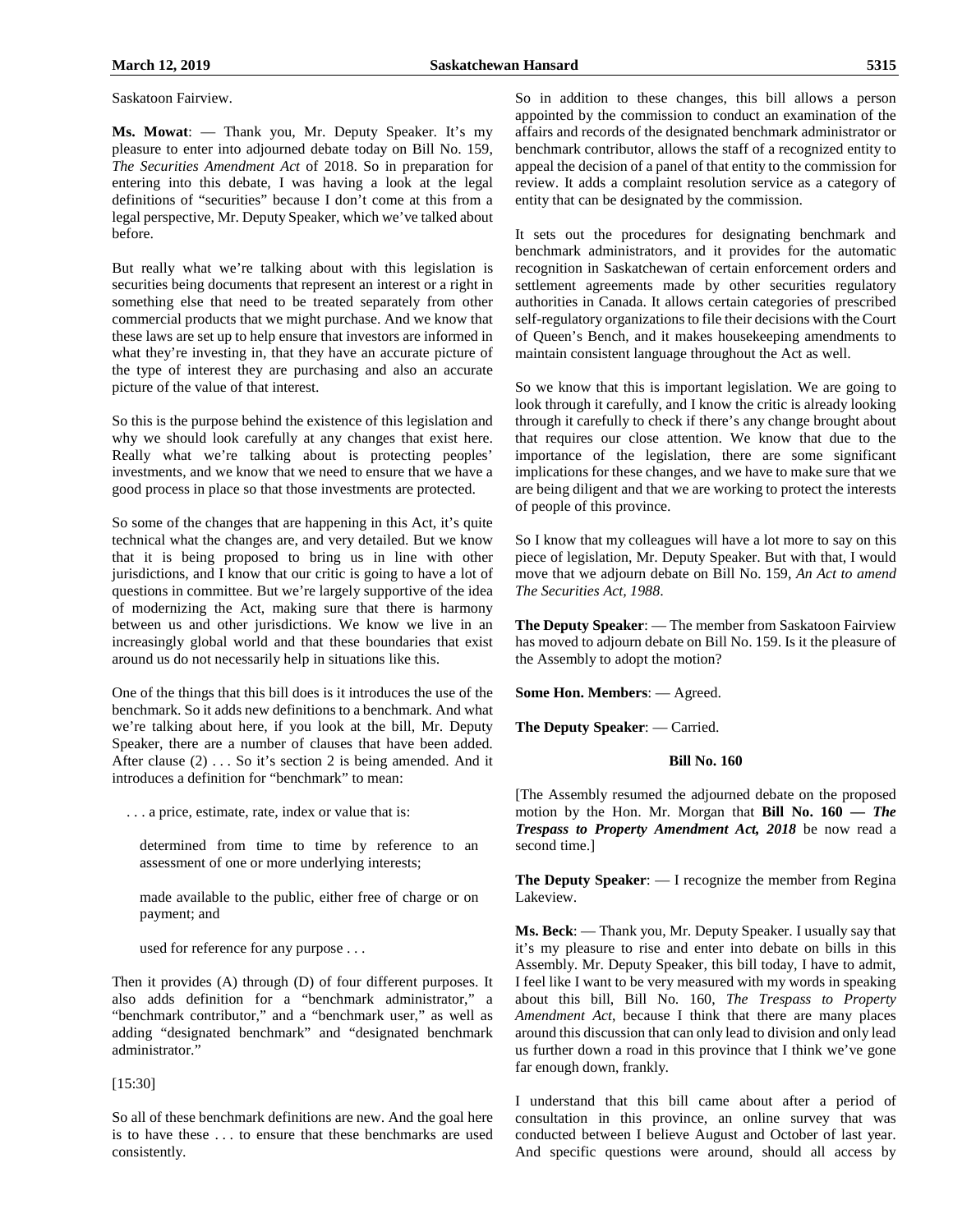members of the public to rural property require the express advance permission of the rural landowners, regardless of the activity? And if so, should permission be sought and granted? Without any particular emphasis, Mr. Speaker.

But of course those are the straightforward questions that are being asked with that survey. And this bill, proposed legislation, is perhaps on the surface a straightforward response to that. But I think, given the history of this province and given the history and context around how this bill came about, requires us to be very thoughtful. I think there are some problems that lend themselves well to, you know, a political spin, to perhaps short-term division, and for political gain. I would hope that we all think very carefully about what it is that we want in this province and how we go about creating the future in this province that we want to.

I understand, Mr. Deputy Speaker, and I acknowledge the very real concern about rural crime in this province. When the minister introduced this bill, he noted that it was intended to deal with issues of crime, property damage, and biosecurity. And certainly those are concerns that have been expressed repeatedly at SARM [Saskatchewan Association of Rural Municipalities] by many members and landowners in the province, and is something that we should put full consideration to. That is important.

I remember when we had a conversation with the former chief of police in Saskatoon, and I believe that members of the government had the same presentation around the issue of rural crime. And we looked at the area around Saskatoon which certainly had increased, Saskatoon and area and Prince Albert the same. There was an upward tick around property crime. And in the North Battleford area it really had taken quite an uptick.

And we asked the former chief, now the chief coroner in the province, what he attributed that uptick in crime to the property crime specifically. And at that time he noted the epidemic of crystal meth mixed in with significant mental health issues and somewhat the issues around poverty and unemployment. So any effective legislation that is going to tackle those, that very real issue of crime, ought to reasonably attack and have effective measures to deal with those issues that are driving that crime rate. And that's something that I know our leader talks about and members on this side talk about a lot, you know. Attacking crime needs necessarily to deal with the situations and the circumstances that lead to crime. This is, I think, what is required of us here in this place: to not just have answers, but to have effective means of addressing problems that are very real and very present for all citizens in this province.

Of course that's not the only issue that surrounds and the only concern that surrounds this bill. Many have talked about the concern of property damage. I've heard a lot from those who are concerned about snowmobiles, ATVs [all-terrain vehicle], particularly in cultivated fields going in and creating ruts, and that is a concern. One of the possible amendments that the member from Regina Rosemont has suggested is to have the restriction on vehicles on land but have fewer restrictions on people themselves walking, you can imagine for many different reasons, be it birding or be it taking photographs or simply having a car break down and being out of cellphone range, as we know still happens out there in this province, Mr. Deputy Speaker, and needing to go into a farmyard and ask for help. Or to go onto the

pasture to chase a mountain bluebird or crocuses or something, you know, the delights that we can look forward to this spring.

So there are ways to attack this problem that are thoughtful, that are effective, and that don't cause division. I'm afraid that the way that this has happened has only served to inflame some divisions that we see in the province. Certainly we've seen response from the FSIN [Federation of Sovereign Indigenous Nations] who feels that they weren't properly consulted and that this might have a particular impact on treaty land hunting rights in the province, Mr. Deputy Speaker. And in response to that we saw the minister suggest, you know rather flippantly frankly, that you know that Chief Cameron had his cellphone number. And I'm not sure that that is the level of respect and consultation that can reasonably be expected to lead us out of this era of tension and concern, not to mention the fact that I think that there have been many reasonable concerns expressed about the effectiveness of this particular bill.

Some other concerns I've just written down. You know I've heard concerns from the Wildlife Federation. There have been some concerns about just how prospective hunters might seek permission. It's not like the days when some of us grew up on the farm, Mr. Deputy Speaker, and every section had a farmhouse. Sometimes you can go for miles and not see anyone. And even certainly for those who live in the city, it's difficult to know who owns the land. But sometimes you go out and you've got people who've lived there all their life who aren't sure who owns that land anymore. Certainly I heard a conversation with a friend of mine who's a photographer about that very same issue just earlier today.

So there's a very, I think, practical issue around how do you seek permission and some practical questions around what constitutes permission. Is it a text? Does it have to be written? Does it have to be verbal? So I think that those are some further questions that we will have in committee. Questions around things like the spread of . . . or biosecurity concerns.

Certainly I know the concerns around clubroot, for example, in particular — very, very concerning for producers in the province. And this is being held out as a way to curb that concern. I'm not sure if people trespassing on land is the most common way that clubroot is spread, nor is it maybe even the biggest risk to the spread of clubroot. I certainly hear of road-building equipment moving from one jurisdiction to another, drilling equipment moving from one jurisdiction to another, so you know, ensuring that that equipment is properly washed off and inspected before moving into an area. Certainly when it's coming out of an area that has clubroot, that is important.

So I mean all of that to say, Mr. Deputy Speaker, is sometimes we put up risks and concerns and we don't always have what we see here in terms of proposed solutions. I think it's our job to question whether they are effective towards actually achieving those goals as stated by the minister. And I think in this case there is a lot of reasonable concern that this is legislation meant at best to allay fears or to have the appearance of doing something to address those fears, and at worst is something that is if not designed, then unintentionally so, has the role of inflaming fears and divisions in the province. And I'm afraid that that is something that is more than possible here.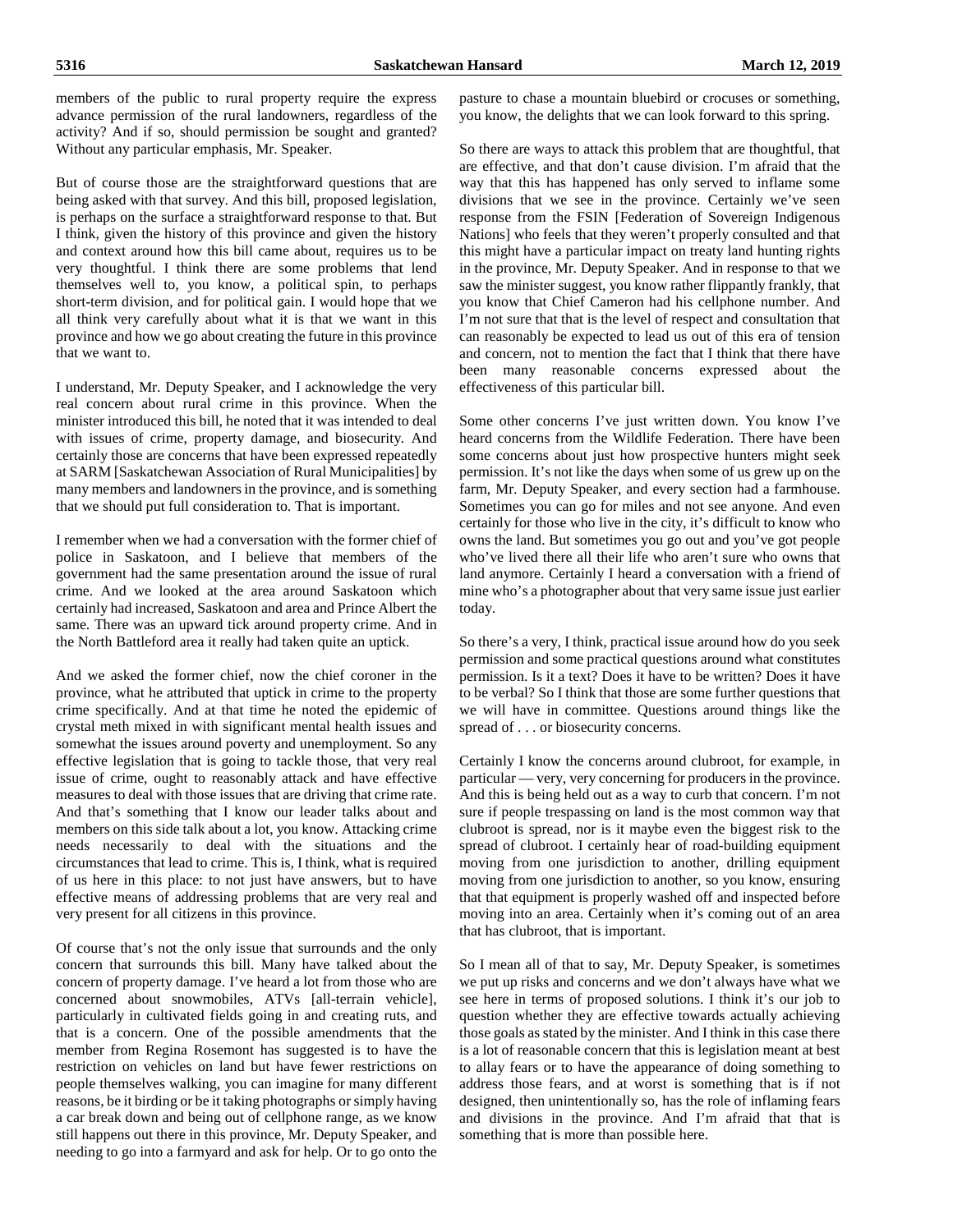As legislators I think it is incumbent upon us to show leadership, to not always just respond, but to plot out a vision to show leadership, to govern for all people in the province in a way that ensures a better quality of life for all people in the province. And I'm not sure that that is what is going to be achieved here. I would be happy to be proven wrong, Mr. Deputy Speaker, but I certainly have a whole binder full of concerns that people have expressed along those lines.

And whether it was the intention or not frankly doesn't matter if the perception is that there have been, you know, the leadership of the FSIN for example has been left out of these discussions or disregarded. That is incumbent upon the minister to hear that and to endeavour to do better. But flippant comments about cellphones, I don't think, do anything to improve relations in the province and certainly are not a way to go about expressing, you know, the leadership that is required of us.

I know that there are a number of comments and concerns and questions that my colleagues have. I know I will certainly continue to listen to those concerns as expressed both in my constituency and my home, but I think I will allow them the time to express those concerns and questions when this bill goes to committee. But with that, I will move to adjourn debate on Bill No. 160.

**The Deputy Speaker**: — The member from Regina Lakeview has moved to adjourn debate on Bill No. 160, *The Trespass to Property Amendment Act, 2018*. Is it the pleasure of the Assembly to adopt the motion?

**Some Hon. Members**: — Agreed.

**The Deputy Speaker**: — Carried.

# **Bill No. 161**

[The Assembly resumed the adjourned debate on the proposed motion by the Hon. Mr. Morgan that **Bill No. 161 —** *The Trespass to Property Consequential Amendments Act, 2018/Loi de 2018 corrélative de la loi intitulée The Trespass to Property Amendment Act, 2018* be now read a second time.]

**The Deputy Speaker**: — I recognize the member from Regina Lakeview.

**Ms. Beck**: — Thank you, Mr. Deputy Speaker. Now in the spirit of the words of my colleague from Cumberland, credit where it's due. I think it does make sense, this consequential amendment Act. When we do arrive at what is deemed to be reasonable and effective legislation with regard to trespassing, it does make sense that we align the, in this case, *The Wildlife Act*, *The Trespass to Property Act*, and *The Snowmobile Act* to all have similar, or have the same legislation so that it's clear to the people of Saskatchewan what the rules are and that they're uniform across those Acts.

One thing that I meant to say when I was up on the previous bill and I will say now is just around the role of education. We know that we've seen some really good work come out of SGI [Saskatchewan Government Insurance], for example, around So all of that in the way of free advice, Mr. Deputy Speaker, but as this is, again, a consequential amendments Act, I don't have a great deal to add to that beyond those comments. So I will move to adjourn debate on Bill 161.

**The Deputy Speaker**: — The member from Regina Lakeview has moved to adjourn debate on Bill No. 161. Is it the pleasure of the Assembly to adopt the motion?

**Some Hon. Members**: — Agreed.

**The Deputy Speaker**: — Carried.

#### **Bill No. 162**

[The Assembly resumed the adjourned debate on the proposed motion by the Hon. Mr. Marit that **Bill No. 162 —** *The Irrigation*  Act, 2018 be now read a second time.]

**The Deputy Speaker**: — I recognize the member from Saskatoon Fairview.

**Ms. Mowat**: — Thank you very much, Mr. Deputy Speaker. It's my pleasure to enter into adjourned debate on Bill No. 162, *The Irrigation Act, 2018*. I understand that this bill aims to replace the existing bill entirely and that the existing bill hasn't seen significant revision since 1996. So usually we see bills being completely replaced when there are pretty major upgrades to be made and we can't just do a simple amendment.

So this bill replaces *The Irrigation Act* of 1996. It allows the establishment of irrigation districts. It describes the structure, governance, powers, and duties for the formation and operation of irrigation districts. It also updates the language and adds some new terms and changes some definitions. It changes the time period required for the preparation of an annual report. It sets out that irrigation services must get approved by the Water Security Agency. It determines the purpose of irrigation works management plans, increases the fines up to \$100,000, and it sets out the conditions where an irrigation district is liable for personal injury or damage to property.

We know that it is key for our farmers to have access to water, not too much water, but the right amount of water, Mr. Deputy Speaker. And the minister in his second reading speech identified that two large irrigation industry stakeholders have been consulted, that their feedback was included in the bill, and then it led to some changes. So that's certainly something that we support, however we have questions about who else was consulted in the process and making sure that these changes are going to, considering the fact that we're replacing the existing bill, that these changes will have a positive impact on a number of different stakeholders. So it's always nice when feedback is included in the process, but it's always a question of whose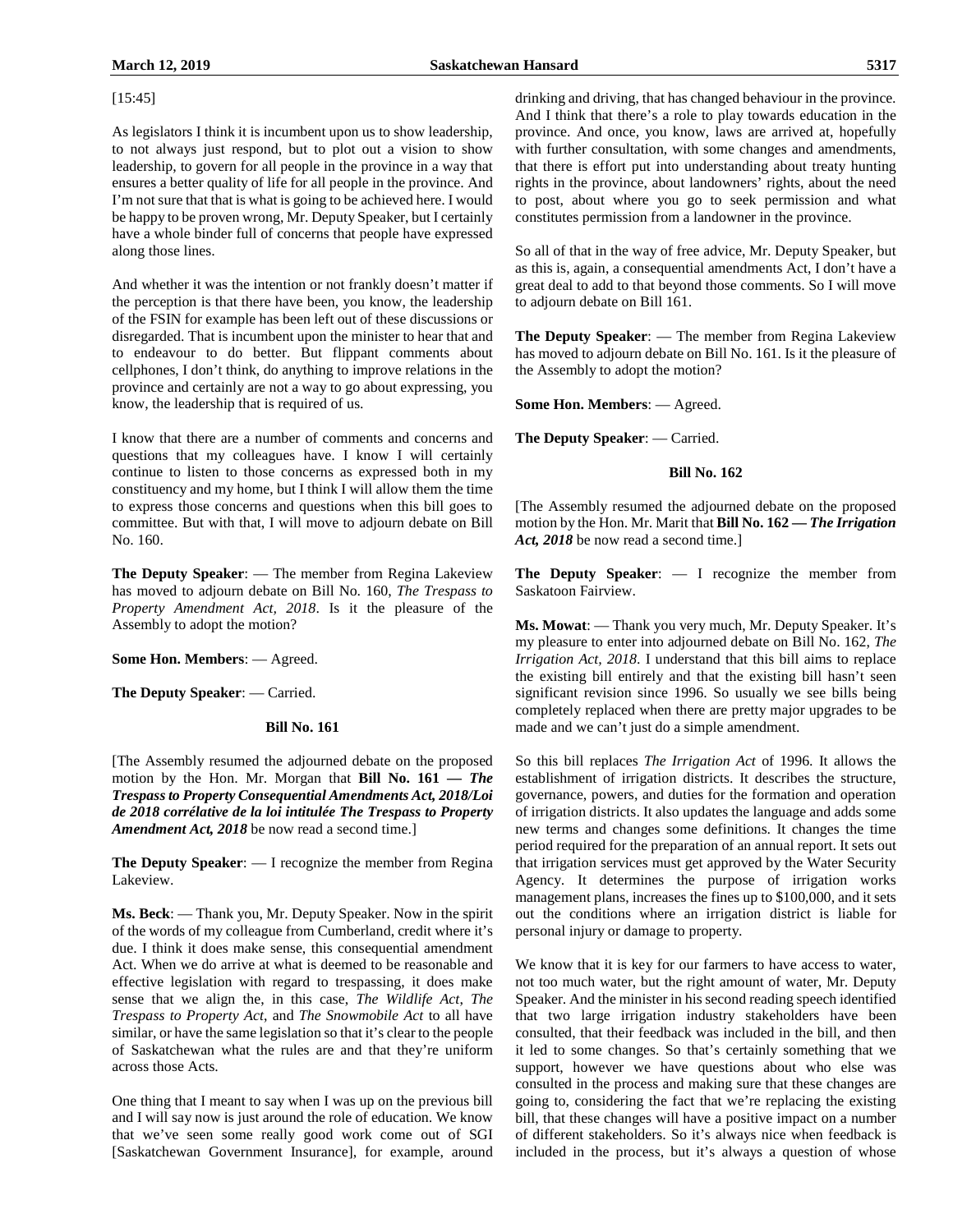feedback is included, and is there any feedback that wasn't included.

We can also get behind the notion that we want to reduce red tape where appropriate, and I think that that is something that any person who's dealt with bureaucracy would appreciate. And it's good if it works, but there's also questions about who holds the power in those situations and making sure that it is being used appropriately and that there aren't negative repercussions as a result of those changes.

So we know this is an important piece of legislation and that many of these activities are dependent on our water supply and irrigation. We need to make sure that this proposed regulatory framework properly addresses matters that affect all those who depend on irrigation works.

I know that my colleagues are going to have a lot to say as they look through this bill and that the critic will have a lot to say as well as it goes into committee, but with that I would move that we adjourn debate on Bill No. 162 for today.

**The Deputy Speaker**: — The member from Saskatoon Fairview has moved to adjourn debate on Bill No. 162, *The Irrigation Act, 2018*. Is it the pleasure of the Assembly to adopt the motion?

**Some Hon. Members**: — Agreed.

**The Deputy Speaker**: — Carried.

# **Bill No. 141**

[The Assembly resumed the adjourned debate on the proposed motion by the Hon. Mr. Morgan that **Bill No. 141 —** *The Interpersonal Violence Disclosure Protocol (Clare's Law) Act* be now read a second time.]

**The Deputy Speaker**: — I recognize the member from Prince Albert Northcote.

**Ms. Rancourt**: — Thank you, Mr. Deputy Speaker. It is an honour to be able to join in with regards to my remarks on Bill No. 141, *The Interpersonal Violence Disclosure Protocol (Clare's Law) Act*.

Mr. Deputy Speaker, this is a piece of legislation that is a risk disclosure protocol. The reason why they indicate that it is referred to Clare's Law is this was also introduced in the United Kingdom and it was with regards to Clare Wood. She was a woman who was murdered by her partner and she was unaware of his violent past. And her family, in particular her father, advocated to have some legislative protocol available so that family members or victims of abuse could find out about the history of their partner's past abusive behaviour.

So, Mr. Deputy Speaker, this piece of legislation was particularly interesting for me because in my career as a registered social worker I worked with men who had a history of abuse, being abusive towards their partners. And that was work that I really enjoyed and felt a lot of satisfaction in helping these men change their behaviours. And so ensuring that we have programs and services for men to be able to change their abusive behaviours is something that's very important for me.

When I first started working for mental health — actually when I was doing my practicums at first — I was asked to help facilitate a group that was called the New Choices for Men program. And that group was for men who disclosed that they were abusive in their relationships. And some of these people were referred by Justice or they were referred by Social Services or they self-disclosed and referred themselves. So there was a mixture of different referrals for the program. And it was a lengthy program, so it was a big commitment.

The first six weeks was an introductory process where you would learn the process of abuse. And then after the first six weeks you went from that program into what we called the working phase, and that was a 10-month program. And so altogether this was almost a year-long program. And there was continual intake so there was always a mixture of people who were in the program for a period of time and new people. And the group members held each other accountable for their behaviours, which we found was also quite successful.

But also there was a support group at the end that people could voluntarily attend after they were done the working phase and graduated from the program. And they could come at any time. It was always, I believe it was the Wednesday evening, and they could come or go and some people would come a couple times a year. Some people went every week and found that having that continual support really helped them continue to choose healthy behaviours within their relationship.

Mr. Deputy Speaker, the stats with regards to this program showed high levels of success. And I know, like even knowing a lot of the people who have went through the program, they were very thankful that we saved them. We saved their families, and their children no longer had to live in a home of fear.

A lot of these men oftentimes don't know different behaviours because this is a learned behaviour at times, when they grew up in environments that this was what relationships looked like to them. And so if you don't know any different, how do you make different decisions? And for a lot of these men as well, that they didn't see how their behaviour was abusive and controlling.

And like I said, we had a variety of different individuals. We had some men that were serving federal time because they did murder their partner. You know, and then we had some men that maybe there was never any charges but their partners indicated that they needed to seek support or else they might consider to end the relationship. And we had some men that were very violent and some men that it was very much verbal and emotional abuse that was their issues.

#### [16:00]

And so either way, all of it is abuse, you know, and people learn that. And also with our facilitators — we had a variety of facilitators for the group — we always ensured that there was a male facilitator and a female facilitator. And in that process we were demonstrating how to have healthy, proper communication with the opposite sex, how to be respectful and be able to make decisions.

And we sometimes would create a conflict within that group just to demonstrate to the members attending how you resolve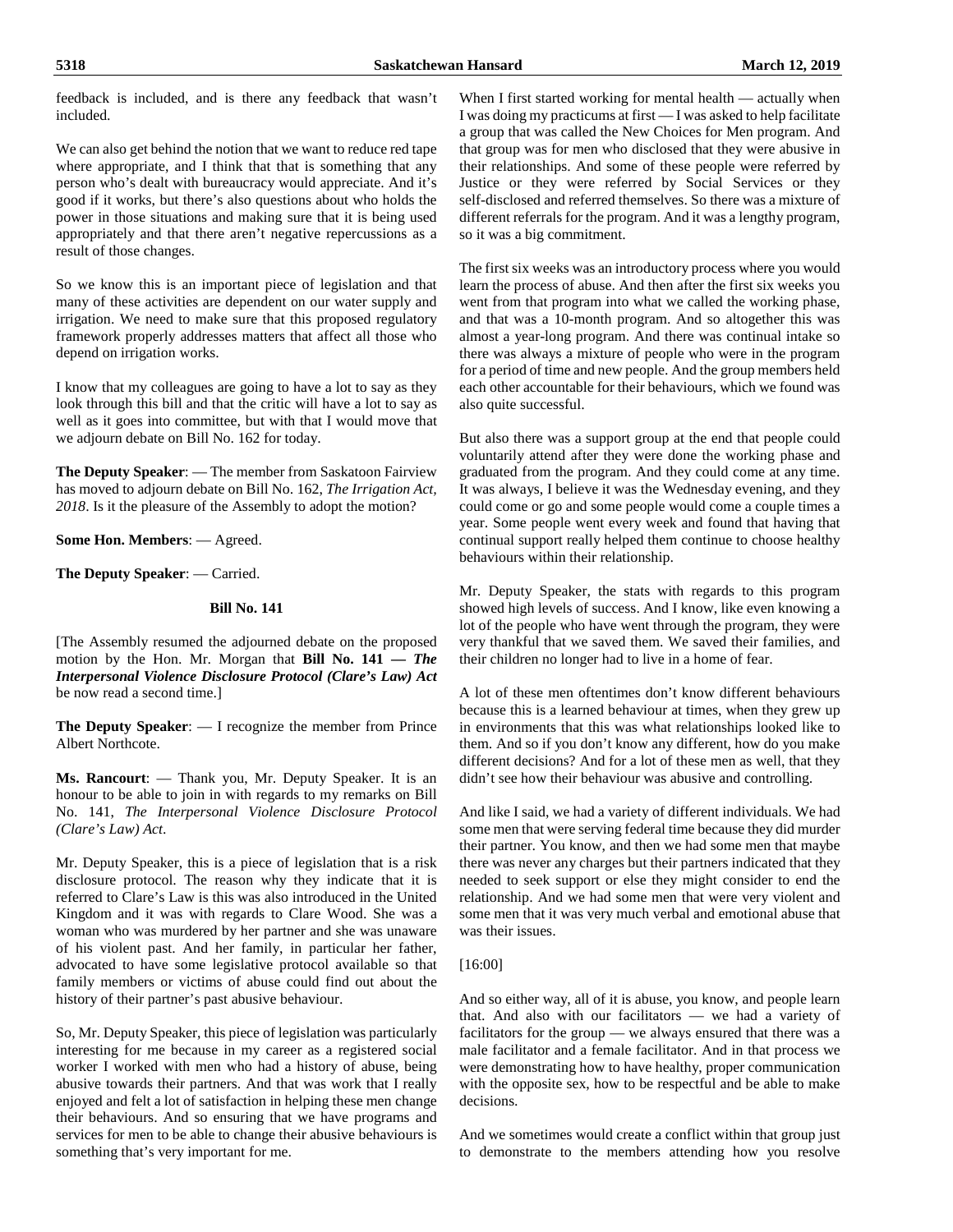conflict in a healthy manner. And so we had facilitators that came from justice, that came from the education system, teachers. We had facilitators that were social workers or addiction counsellors. So we had psychologists. We had a wide variety of individuals. We had a police officer. And we've also had individuals who graduated from the program, had been successful in demonstrating good healthy relationship skills, and then they came back and became facilitators and mentors. So I think having the variety of facilitators really helped the group members as well, and knowing that you can struggle with your relationship, but it can get better.

And so the reason why I'm telling you all this, Mr. Deputy Speaker, is because there are programs and are ways that we can work on eliminating domestic violence. And we know that in Saskatchewan, domestic violence, we have some of the highest rates of domestic violence right here in our province. And it's not something to be proud of, and we really need to work on that.

But, Mr. Deputy Speaker, the program that I was so heavily involved with and showed a great deal of success was cancelled from this government. They said that we no longer needed that program, and so the community struggled with that. And so I also helped Catholic Family Services develop a program that they could offer for men who want some services in changing their behaviours and their communication styles.

And so Catholic Family Services, we worked together and we built up a program. But you know how it is with non-profits. They're always asking for money and needing to seek funding proposals. And so at times they have money to offer the program; sometimes they don't. And we were only able to have a six-week program through them because it was hard for them to secure funding for anything more long term. So I think that was sad for our community. But it is something that we can re-establish, and like I said, it was successful.

I think, Mr. Deputy Speaker, when I read the information with regards to this Act, this bill coming forward, it is the step in the right direction. It's really important that we identify how, like domestic violence can be fatal. We've had individuals in our province that lost their lives because of domestic violence, and that's very unfortunate.

But some of the challenges with regards to this policy is that ... And I'm reading from an article in the *Prince Albert Daily Herald*. They did some research with regards to Clare's Law and domestic violence in our country. And it says here: "In Canada, only about 22 per cent of domestic violence cases are reported to police." That's 22 per cent of them, and "Not all of these result in charges or convictions."

And in fact a lot of the men that came to our groups, they had no charges. Or if charges go forward, sometimes they don't end up in conviction. And so that becomes an issue. It also says here that:

It would be helpful if there was a way that they could still release any information about reported offences . . . (even if) no charges were laid or no conviction was made.

And even with talking with law officers and police officers and law enforcement officers, I guess I should say, they indicate that's one of the frustrations is that they might have gone to a home multiple times. They might have had involvement with certain individuals multiple times, but they can't disclose that because those individuals never had any charges pending. Nothing came forward with it, but they do know that there is a history, you know. And so I don't know if that's something that can be looked into.

When the minister was talking with regards to this piece of legislation, he indicated that this develops ". . . a statutory framework for Saskatchewan police services to disclose . . . relevant information about someone's violent or abusive past to intimate partners who may be at risk." One of the issues with regards to that is it again puts that burden and that pressure back on the survivors for them to get that information about the prospective abuser. And as we know that survivors are oftentimes really overburdened with their situation and sometimes feel that there's a lot put on their plate.

So I don't know exactly if there's going to be ... Well it says that you can make an application for disclosure, and this would include the interpersonal violence support workers that could put forward that application. But it'll be really interesting to ask some questions in committee if there's going to be more people that will be able to have that access to that disclosure form and who would be able to get that information. This is a right-to-ask process, a right-to-know process that will help to eliminate the liability and protect police officers with regards to releasing that information.

Also it indicates that there'll be a requirement that disclosed information be kept confidential by all parties. Mr. Deputy Speaker, I don't know how that's going to be maintained or even monitored, that this confidentiality is being kept by all parties. Once that information's out, I think that would be hard to determine if someone breaches that confidentiality.

Again this is definitely a step in the right direction. I'm glad to see that we're putting forward some legislation to protect survivors of domestic violence, and I think we can build on this. I think we can definitely do some more work to help ensure that there's proper procedures for individuals who are willing and wanting to get out of violent relationships.

I think what my colleague had put forward with regards to a bill asking for five paid days off, I think that will definitely help because the survivors of domestic violence that I've worked with, some of the barriers of leaving those relationships is the fact of financial barriers. They want to ensure that they can still continue to pay the bills and provide for their family. And if they need to leave a relationship . . . And oftentimes there is a lot of details that need to be worked out — moving to a different location, working, going to appointments, trying to make sure that your kids are receiving the services that they need — when having to leave a serious relationship like that.

From what I've understood with doing the research, there's other locations that have legislation that indicates that an individual can get five paid days off if they're leaving an abusive relationship. And this is something that is not utilized often. People don't abuse the system. They don't ask for this leave unless it's very necessary. But at times when they do need to use that time off, it's a life-and-death situation. This could save lives,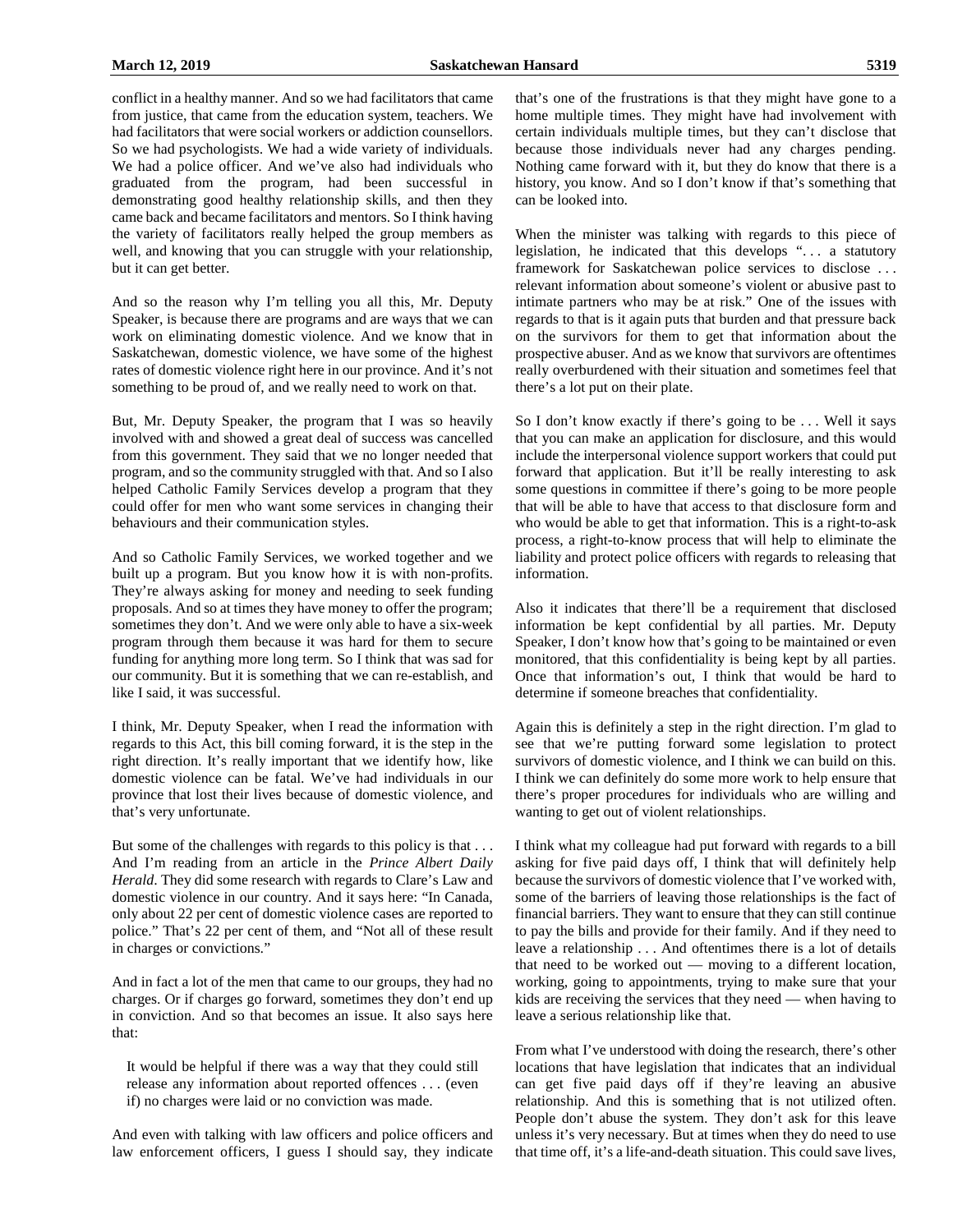and so I think it's important that we really look into that.

We're not asking for employers to put an additional five days available. It would come through an individual's sick time that they would have available to them. So I think that's something that would be really important that we consider, especially if the government is really serious about, you know, making some changes with regards to interpersonal violence.

And so like I said, if this piece of legislation can save one person's life, it's very important that we have it. But there will be a lot of questions with regards to how it will roll out and how that information gets distributed. And then I think we can build from this piece of legislation. So I hope to see this come back with some additional points in it.

So with that, Mr. Deputy Speaker, I know I have colleagues that will want to put their remarks on the record with regards to this bill. And so I adjourn my remarks and adjourn debate on this bill. Thank you.

**The Deputy Speaker**: — The member from Prince Albert Northcote has moved to adjourn debate on Bill No. 141. Is it the pleasure of the Assembly to adopt the motion?

**Some Hon. Members**: — Agreed.

**The Deputy Speaker**: — Carried.

#### **Bill No. 136**

[The Assembly resumed the adjourned debate on the proposed motion by the Hon. Mr. Harrison that **Bill No. 136 —** *The Apprenticeship and Trade Certification Act, 2018* be now read a second time.]

**The Deputy Speaker**: — I recognize the member from Saskatoon Nutana.

**Ms. Sproule**: — Thank you, Mr. Deputy Speaker. I'm pleased to rise to speak to this bill here today. The long name is really long so I'm not even going to try it this time around. I know my colleague did in a previous debate speech.

So this, we are told by the minister, is a bill that is intending to simplify I guess some of the processes for certification for the trades. And the minister indicated that it was . . . Everything here has been industry driven and endorsed by the stakeholders. I know that's not entirely true because some concerns have been raised about this bill from some stakeholders. So I think he might want to revisit that when he makes statements like that.

But this was in relation to the Saskatchewan Apprenticeship and Trade Certification Commission, and this is an industry-led commission that the government has that performs four main roles. So they train apprentices, certify apprentices and tradespeople, and then regulate the apprenticeship system of training and promote apprenticeship.

As you can imagine, Mr. Speaker, apprenticeship is a very important part of training because hands-on learning, I think we all know, is certainly more valuable than . . . or as valuable certainly than book learning. Maybe they both have their values but they're quite different. And I'll never forget, in high school we had our graduation ceremony and Bernie Martineau was the guest speaker at our grad ceremony. And his advice to the grads at the end of the time is, you learn more from the end of a shovel than you do from a book. And I think there's a lot of wisdom in that statement, Mr. Speaker.

So apprenticeship is definitely the hands-on learning that all of our tradespeople need to have before they'll be, you know, fully certified in their profession.

There's three substantive legislative changes that are being proposed here. One is allowing the SATCC [Saskatchewan Apprenticeship and Trade Certification Commission] to designate and certify occupations and subtrades in addition to trades. And this is the one that has raised some concerns with some agencies, Mr. Speaker, and certainly classifying and designating subtrades in addition to trades. And I think the concern that's been raised by the building trades is that designating subtrades and occupations in areas corresponding to the building trades will have a negative effect on both the ability to train apprentices and on the ability of individuals trained in such occupations or subtrades to adapt to changing labour market conditions.

And, Mr. Speaker, this went to the Minister of the Economy back when the bill was being contemplated, and it doesn't appear that these concerns were fully implemented for sure when the bill was drafted. So obviously that's something that we want to be able to ask about in committee and find out why these concerns weren't taken into consideration.

The website of the Saskatchewan Apprenticeship and Trades Certification Commission describes apprenticeship as a demand-driven system, Mr. Speaker. So we're not sure how legislation would enforce a compulsory apprenticeship trade. So that's definitely something that we'll want to ask more questions about in committee as well.

The other parts of the change is that the designation is now going to rely on industry demand. And that was what I was just referring to, is it's hard to . . . If you designate a new subtrade but there isn't a demand in the industry, then you won't allow these people to become certified. That may be short sighted, and certainly we're going to have to ask questions about that.

#### [16:15]

The second substantive change to the Act will provide the commission the authority to designate trades, subtrades, and occupations for certification only. So this also is a fairly powerful control that SATCC will have on occupations and subtrades. And then there is some other measures for compliance with employers that don't comply with these regulations.

So I think, Mr. Speaker, certainly the trades themselves are the ones that are going to have the most concerns and questions about a bill like this. We were told that there was considerable consultation with the industry. But again, I think those are questions we have to delve into more in the committee stage of the debate on this bill. So based on that, Mr. Speaker, I don't think I have anything further to add. And I would like to move adjournment of the debate on Bill No. 136, *The Apprenticeship*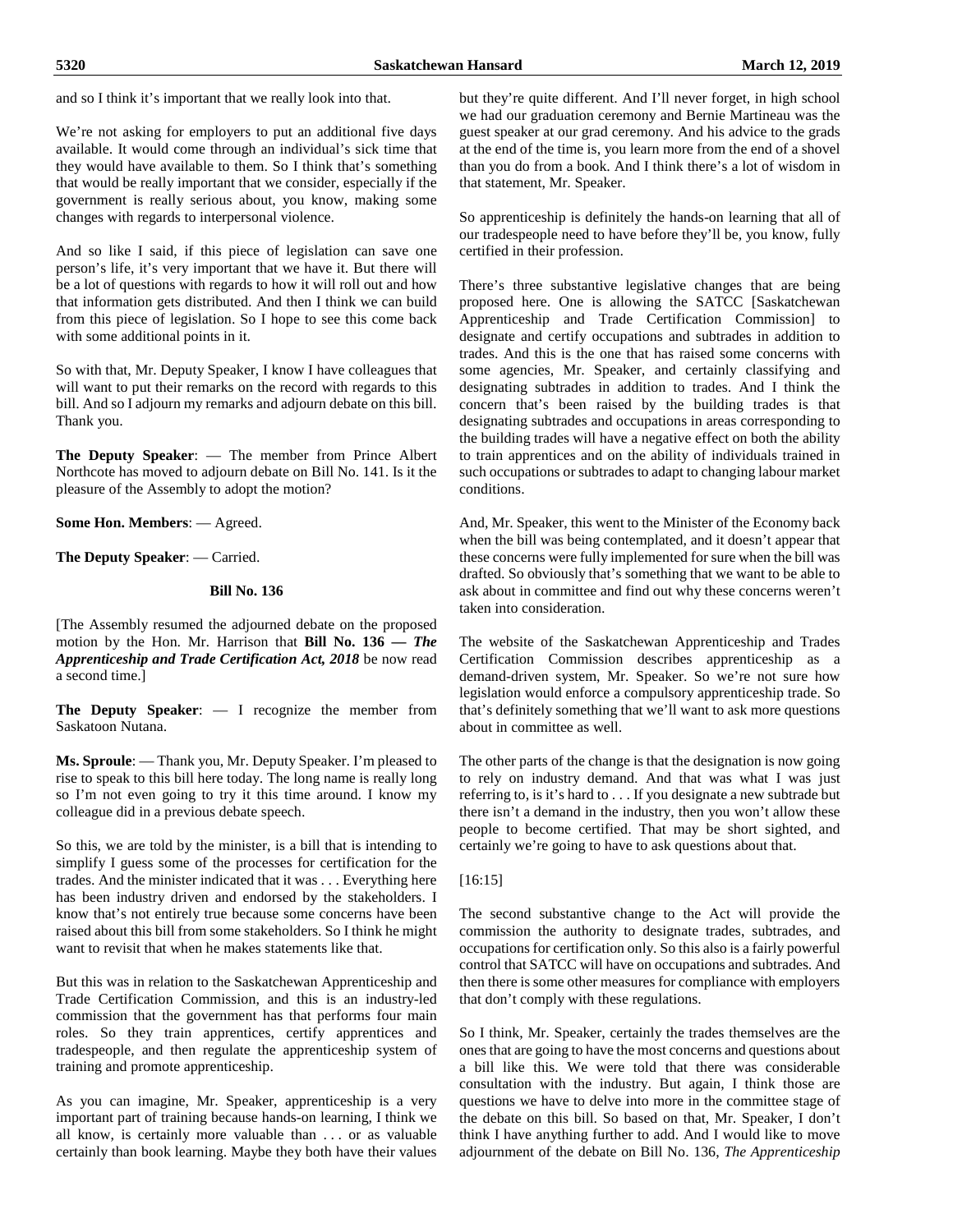*and Trade Certification Act, 2018*.

**The Deputy Speaker**: — The member from Saskatoon Nutana has moved to adjourn debate on Bill No. 136. Is it the pleasure of the Assembly to adopt the motion?

**Some Hon. Members**: — Agreed.

**The Deputy Speaker**: — Carried.

#### **Bill No. 137**

[The Assembly resumed the adjourned debate on the proposed motion by the Hon. Ms. Eyre that **Bill No. 137 —** *The SaskEnergy (Miscellaneous) Amendment Act, 2018* be now read a second time.]

**The Deputy Speaker**: — I recognize the member from Prince Albert Northcote.

**Ms. Rancourt**: — Thank you, Mr. Deputy Speaker. I'm happy to put my remarks on Bill No. 137 on the record. It's changes to *The SaskEnergy Act*. Previously I had an opportunity to be the critic for SaskEnergy and so that was a great learning experience and an opportunity to know more about that Crown corporation in our province. It plays a really important role with providing services in our province.

So some of the challenges and successes they've been having, and so it was interesting to read some of the changes that are going to be implemented with regards to this new bill. It's introducing some minor changes but they have large impacts. So they're very important and it'll be some good discussion within committee with regards to some of these changes.

There'll be changes to two sections, section 24 with regards to changes for consent to distribute and transport gas. There's a bit of concerns with some of the language that is requested for the changes in this bill. First of all, what they're wanting to do is simply have an order of council be put forward when looking for individual submissions for the distribution and transportation of gas. And so that's concerning because that loses the level of accountability that we would hope we would get from this government when they just can simply put an order of council to make some really important changes.

It's also interesting to see like if this is going to be wanting to promote some privatization within our Crown corporation. We know this government is not shy with regards to privatizing our Crowns, and they're slowly working at eroding them with privatization. So there's definitely some concerns with regards to that. So I think the changes with section 24 is worrisome because there's no consent or accountability needed. So I would be concerned with the level of transparency that will be there.

Also there'll be changes to section 42. So with the changes within section 42, it's increasing the debt limit to almost twice as much as what the current debt limit is, Mr. Deputy Speaker. So that is a bit concerning right now. The current borrowing limit is \$1.7 billion and they're wanting to change it to 2.5 billion. And we know this is a government that wasted money in the good times and now is cash strapped and looking at all avenues to gather money in. We're concerned that they're looking at our Crowns as an opportunity to borrow against so that they can hide some of their mismanagement of our finances.

So there is going to be, I could imagine, a lot of questions with regards to that. Are we driving SaskEnergy into a huge debt, you know? And so I think Saskatchewan people better be prepared to see that on their SaskEnergy bills because they will be the ones that'll end up paying for it. If we increase our debt load to twice as much, you can bet that the customers, Saskatchewan residents, are going to be paying for that.

Our debt, Mr. Deputy Speaker, has tripled in the last 10 years tripled in the last 10 years. And we know our children and our grandchildren will be paying for this for years to come. So it's easy to move it along, move this debt along and pretend it doesn't exist, but this is going to have some significant impact. So like I said, this bill, it may look like it's just some simple, minor changes going forward, but they'll have in the long run some huge impact and could be a way to be privatizing our Crown corporations.

So I know the critic that's responsible for this portfolio now will have lots of questions. I know my colleagues will have a lot more that they'll want to put on the record with regards to discussion with this bill, so with that I'm going to adjourn debate on Bill No. 137. Thank you.

**The Deputy Speaker**: — The member from Saskatoon Northcote has moved to adjourn debate on Bill No. 137*, The SaskEnergy (Miscellaneous) Amendment Act, 2018*. Is it the pleasure of the Assembly to adopt the motion?

**Some Hon. Members**: — Agreed.

**The Deputy Speaker**: — Carried.

#### **Bill No. 138**

[The Assembly resumed the adjourned debate on the proposed motion by the Hon. Mr. Kaeding that **Bill No. 138 —** *The Miscellaneous Statutes (Government Relations — Enforcement Measures) Amendment Act, 2018* be now read a second time.]

**The Deputy Speaker**: — I recognize the member from Saskatoon Fairview.

**Ms. Mowat**: — Thank you, Mr. Deputy Speaker. It's a pleasure to enter into debate today on Bill No. 138, *The Miscellaneous Statutes (Government Relations — Enforcement Measures) Amendment Act, 2018*. This bill gives the authority for the chief inspector to issue compliance orders for amusement rides, boilers, electrical licensing, fire safety, gas licensing, elevators, technical safety, and building codes.

When we're talking about miscellaneous statutes amendments, we're talking about a whole handful of bills that are being amended for a specific purpose. In this case, the bills that we are talking about are: *The Amusement Ride Safety Act*; *The Boiler and Pressure Vessel Act, 1999*; *The Electrical Licensing Act*; *The Fire Safety Act*; *The Passenger and Freight Elevator Act*; *The Uniform Building and Accessibility Standards Act*; and *The Technical Safety Authority of Saskatchewan Act*.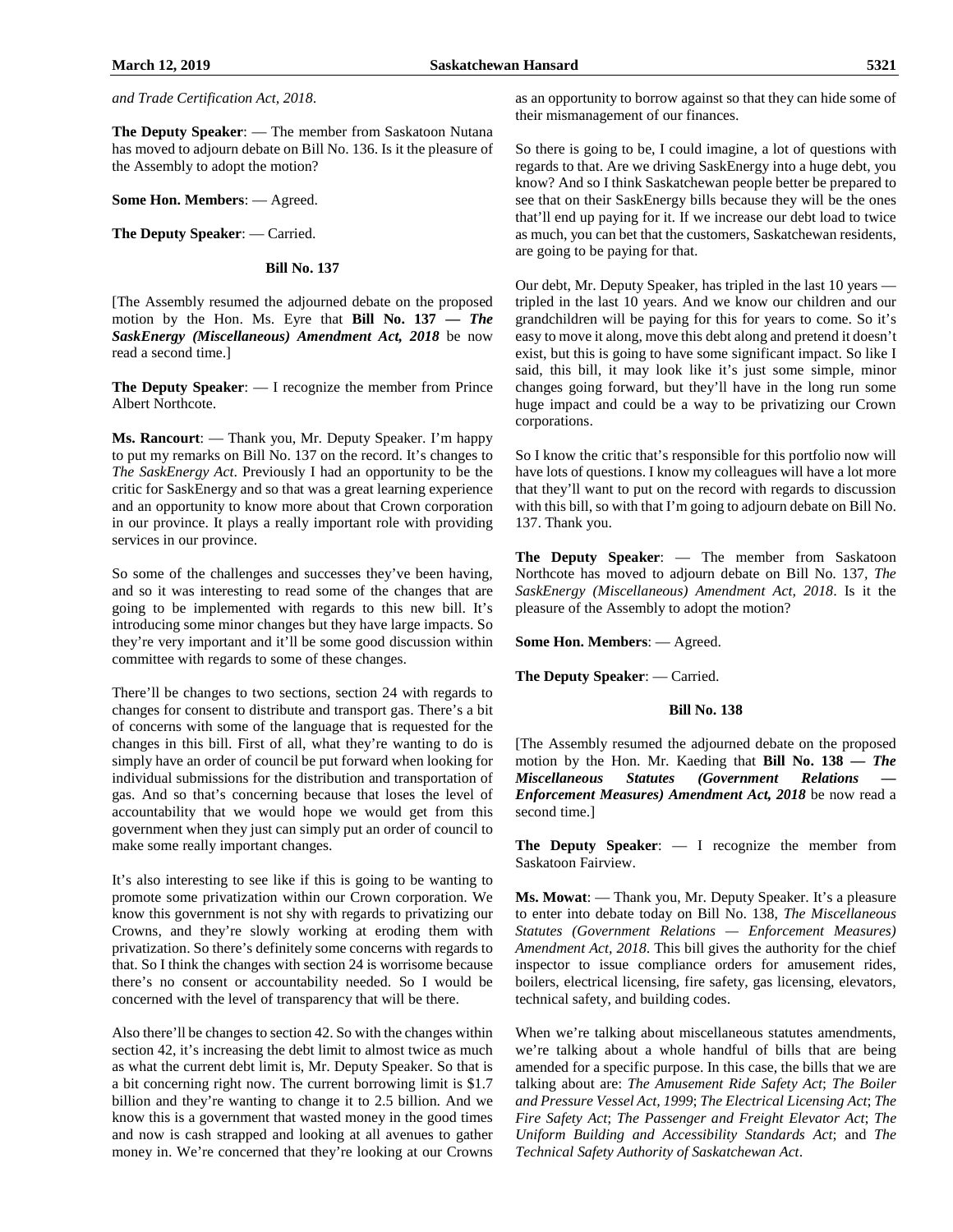So all of these Acts are in relation to public safety, so I would argue that that makes them quite important. You want to know that government is on your side and looking out for you, so we want to ensure that that intent is held up as we make these amendments.

One of the amendments is a new section in *The Amusement Ride Safety Act* called the "Discipline order." And basically this gives a government inspector the right to discipline someone who's operating, for example, an amusement ride or a boiler or elevator, and the ability to impose certain orders. So for example, the inspector can direct that certain training or education needs to be completed. So we're talking about some important changes that are being made in this bill, Mr. Deputy Speaker, in terms of the implications for public safety and making sure that in this very wide range of public policy that citizens are being protected.

I also understand that there's discussion about the right of appeal and the obligation of an inspector to act on reasonable and probable grounds. And this is important because if the inspector has the authority to shut business down, there should be reasonable thought that goes into that process.

I know that we're talking about a number of different changes that are being proposed here, Mr. Deputy Speaker, and I know that my colleagues will have a lot more to add and there'll be a lot more discussion in committee about this bill. But with that I would move to adjourn debate on Bill No. 138 for today.

**The Deputy Speaker**: — The member from Saskatoon Fairview has moved to adjourn debate on Bill No. 138. Is it the pleasure of the Assembly to adopt the motion?

#### **Some Hon. Members**: — Agreed.

**The Deputy Speaker**: — Carried.

#### **Bill No. 139**

[The Assembly resumed the adjourned debate on the proposed motion by the Hon. Mr. Morgan that **Bill No. 139 —** *The Foreign Worker Recruitment and Immigration Services Amendment Act, 2018* be now read a second time.]

**The Deputy Speaker**: — I recognize the member from Saskatoon Nutana.

**Ms. Sproule**: — Thank you very much, Mr. Deputy Speaker. Today I'm rising to speak to Bill No. 139. And this is with regards to foreign workers, the recruitment of foreign workers, and also immigration services.

Mr. Speaker, as you know, foreign workers are some of the most vulnerable workers in the workplace today. And many of them who have come as a nominee are often concerned about being sent back essentially to where they came from. So it's a time that's fraught with anxiety I think for many of those foreign workers until they can get their permanent residency card. So it's very important that those workers are protected and I think that should be paramount when we're seeing the vulnerability of workers such as our SINP [Saskatchewan immigrant nominee program] workers, Mr. Speaker.

Labour. It used to be under the Ministry of Immigration, but Labour's taken it over because they are trying to create parallel systems between the foreign worker work conditions and the occupational health and safety provisions and employment standards that exist for everybody in the province, Mr. Speaker.

So for example, *The Saskatchewan Employment Act* has a number of appeal processes for decisions and protections of employers and employees and what's happening then is that they are now incorporating in this bill some of those appeal procedures for hearings under *The Foreign Worker Recruitment and Immigration Services Act*.

I'm always interested when we see these bills come forward because it was here in the House just three years ago. So we see a lot of bills come forward on a regular basis, Mr. Speaker. And I don't know if it's just they don't want to make too many changes all at once as they go through the process or they actually didn't really realize that this change was also required and therefore it's back in the House again for another amendment. It was just here in 2015. But I'm not sure of the workings and the inner workings of the Ministry of Labour on this one.

I think these are changes that seem to be helpful. There's a lot of housekeeping amendments as well in this bill, so those are well and fine. But I think, you know, in committee again . . . It's like this is kind of like a one-sided debate, as you know, Mr. Speaker, because it's often always the opposition getting up to speak on our own without getting any response or actual debate. I'm not sure why we call it adjourned debates, but that's the way it is and that's the process that we have in front of us. But really it is in the work of committee where we're able to actually have that conversation with the government and find out the thinking behind some of these things, and some of it isn't immediately obvious, clearly.

And also I would think foreign workers, many in the country and in the province, don't even know that these changes are being made because by the time it gets to their level, it would be at some sort of appeal stage or where there's actually decisions being made about their employment.

And so I look forward to the discussion. As the immigration critic, I am also interested in how this will affect immigration services and so I'll look forward to the discussion in committee.

But at this point, Mr. Speaker, I'll adjourn debate on Bill No. 139, *An Act to amend The Foreign Worker Recruitment and Immigration Services Act*.

[16:30]

**The Deputy Speaker**: — The member from Saskatoon Nutana has moved to adjourn debate on Bill No. 139. Is it the pleasure of the Assembly to adopt the motion?

**Some Hon. Members**: — Agreed.

# **The Deputy Speaker**: — Carried.

# **Bill No. 140**

[The Assembly resumed the adjourned debate on the proposed motion by the Hon. Mr. Marit that **Bill No. 140 —** *The Animal* 

The minister indicated this is actually now under the Ministry of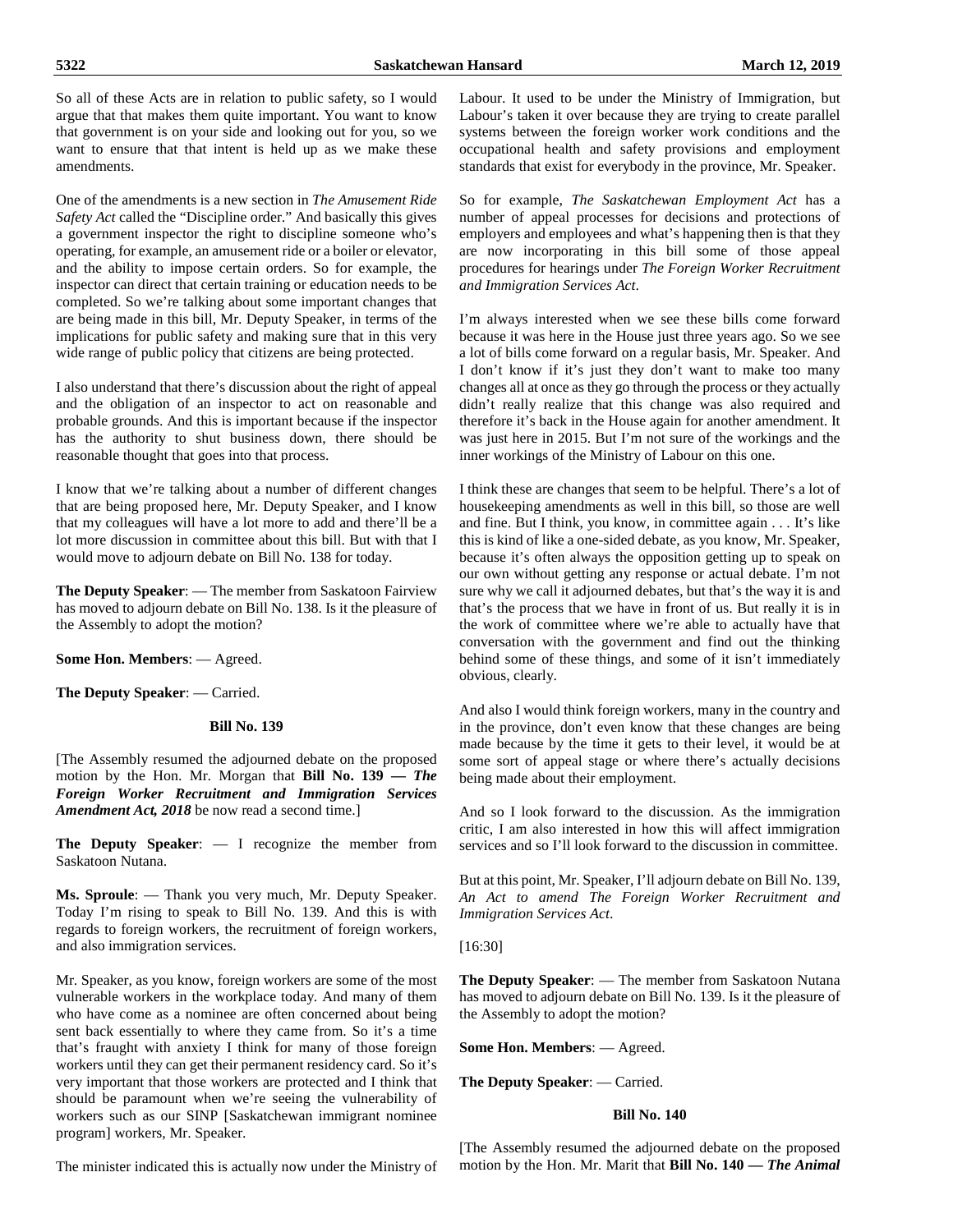*Health Act* be now read a second time.]

**The Deputy Speaker**: — I recognize the member from Athabasca.

**Mr. Belanger**: — Thank you very much, Mr. Speaker. I'll be very brief in my comments other than to point out that on Bill 140 when we talk about animal health and the role of the veterinarian industry so to speak, Mr. Speaker, is that it's very, very important from all perspectives, especially from the northern ridings, that we are assured from the North that many of the products we buy from our own backyards — and in Saskatchewan being known as the food basket of the world and as we look at all the livestock and the important relationship, whether it's poultry or whether it's cattle, Mr. Speaker, or whether it's any kind of animal grown for human consumption, that the public in general have to be assured that these animals are being grown in a very, very germ-free, safe environment. And that's what this bill speaks about.

So it's important to note that because agriculture is so important to our economy that you must have these factors and these aspects of control and monitoring as it pertains to disease. Therefore, Mr. Speaker, I think Bill 40 speaks of that assurance. It talks about certainly the animal health and the prevention, control, and ultimately the eradication of disease amongst animals so people out there in the public, including the northern Saskatchewan communities, are assured that the food that they consume is food that is safe from bacteria, that is safe from all kinds of diseases and the transmission of that disease.

So I think, Mr. Speaker, I think Saskatchewan is a very proud province of its history as we look at controlling all the diseases within our own backyards and when it comes to animal safety, and certainly in consumption of those particular animals, Mr. Speaker. So I think that that certainly is something that people all across the country and all across the world are concerned about. And Saskatchewan is very proud to be part of the process to make sure we monitor for the prevalence of disease and we eradicate that disease. This bill speaks of that effort in doing so.

So on that note, Mr. Speaker, there's a lot more to be said about this challenge we have. We've been meeting this challenge on a regular basis. I think our producers are number one in the country. I think we should be very proud of the work that they've done. The farm families have fed the world for years and years and years, Mr. Speaker. And these are some of the support mechanisms that Saskatchewan should do to help that industry along. And, Mr. Speaker, I'm very proud to say that we are doing as best we can. And more, obviously, can be done to make sure we stay ahead of the game.

So on that note I move that we adjourn debate on Bill 140.

**The Deputy Speaker**: — The member from Athabasca has moved to adjourn debate on Bill No. 140, *The Animal Health Act*. Is it the pleasure of the Assembly to adopt the motion?

**Some Hon. Members**: — Agreed.

**The Deputy Speaker**: — Carried. I recognize the Government House Leader.

**Hon. Mr. Brkich**: — I move that this House do now adjourn.

**The Deputy Speaker**: — The Government House Leader has moved that this House adjourn. Is it the pleasure of the Assembly to adopt the motion?

**Some Hon. Members**: — Agreed.

**The Deputy Speaker**: — Carried. This House stands adjourned until tomorrow at 1:30 p.m.

[The Assembly adjourned at 16:34.]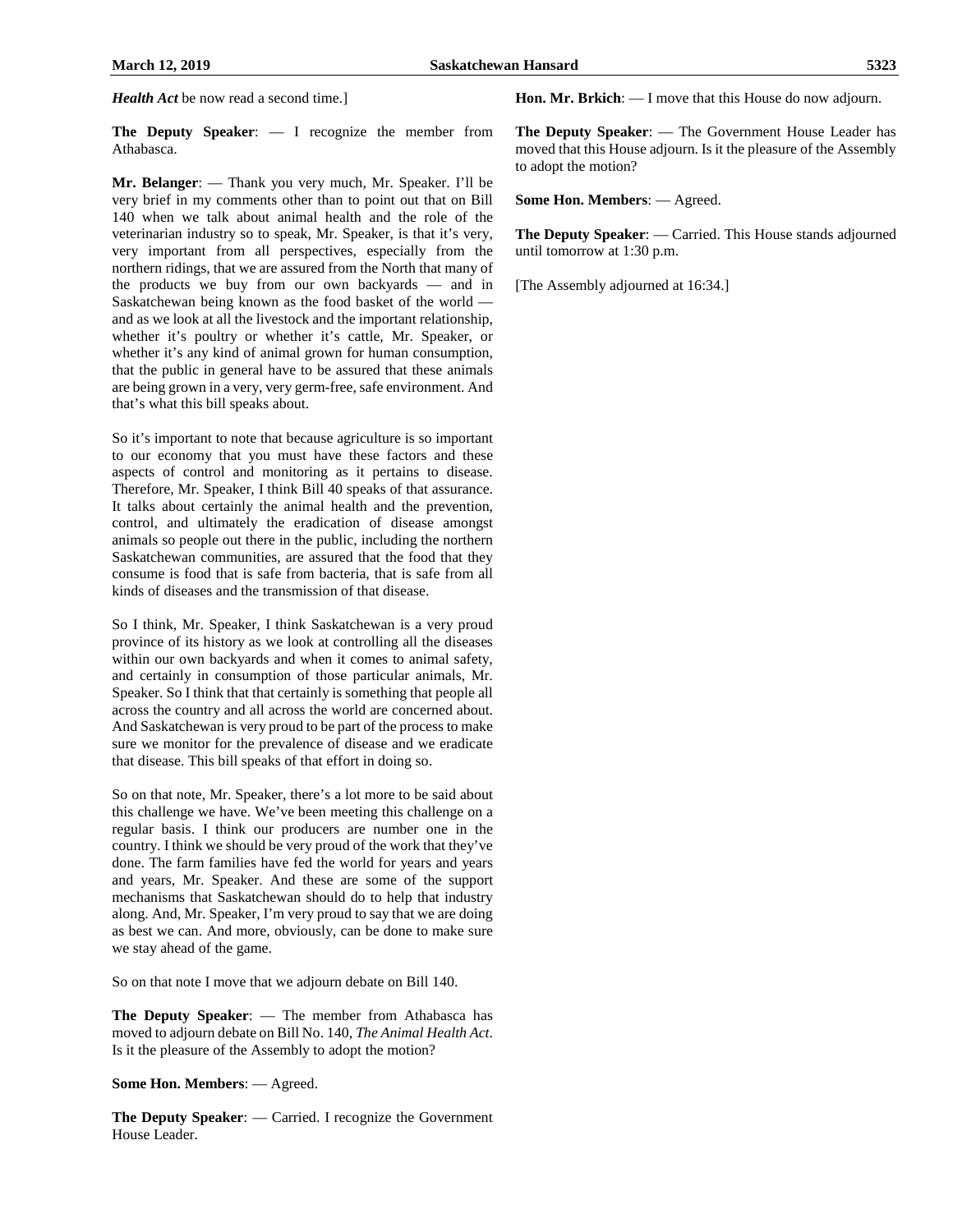# **TABLE OF CONTENTS**

| <b>ROUTINE PROCEEDINGS</b>                                                                                   |       |
|--------------------------------------------------------------------------------------------------------------|-------|
| <b>INTRODUCTION OF GUESTS</b>                                                                                |       |
|                                                                                                              |       |
|                                                                                                              |       |
|                                                                                                              |       |
|                                                                                                              |       |
|                                                                                                              |       |
|                                                                                                              |       |
|                                                                                                              |       |
|                                                                                                              |       |
| PRESENTING PETITIONS                                                                                         |       |
|                                                                                                              |       |
|                                                                                                              |       |
|                                                                                                              |       |
| <b>STATEMENTS BY MEMBERS</b>                                                                                 |       |
| <b>Curler Nominated for Prism Award</b>                                                                      |       |
|                                                                                                              |       |
| <b>Fundraiser Engages Local Musicians</b>                                                                    |       |
|                                                                                                              |       |
| <b>Recovery Team Provides Mental Health Services</b>                                                         |       |
|                                                                                                              |       |
| <b>Remembering Chris Siddons</b>                                                                             |       |
|                                                                                                              |       |
| <b>Business Club Participates in 100 Acts of Kindness Campaign</b>                                           |       |
|                                                                                                              |       |
| <b>Agency Provides Literacy Supports</b>                                                                     |       |
|                                                                                                              |       |
|                                                                                                              |       |
| <b>Prince Albert Regional Economic Development Alliance</b>                                                  |       |
|                                                                                                              |       |
| <b>QUESTION PERIOD</b>                                                                                       |       |
| <b>Development in Wascana Park</b>                                                                           |       |
|                                                                                                              |       |
|                                                                                                              |       |
|                                                                                                              |       |
| <b>Provision of Mental Health Services</b>                                                                   |       |
|                                                                                                              |       |
|                                                                                                              |       |
| <b>Minister's Travel Expenses</b>                                                                            |       |
|                                                                                                              |       |
|                                                                                                              |       |
| Moe.                                                                                                         |       |
|                                                                                                              |       |
| <b>Wait Times for Surgery</b>                                                                                |       |
|                                                                                                              |       |
|                                                                                                              |       |
| <b>Funding for Education</b>                                                                                 |       |
|                                                                                                              |       |
|                                                                                                              |       |
| <b>Availability of Ambulance Services</b>                                                                    |       |
|                                                                                                              |       |
|                                                                                                              |       |
| PRESENTING REPORTS BY STANDING AND SPECIAL COMMITTEES                                                        |       |
| <b>Standing Committee on Intergovernmental Affairs and Justice</b>                                           |       |
|                                                                                                              |       |
| <b>THIRD READINGS</b>                                                                                        |       |
| Bill No. 142 - The Proceedings Against the Crown Act, 2018/Loi de 2018 sur les poursuites contre la Couronne |       |
|                                                                                                              |       |
| Bill No. 143 — The Proceedings Against the Crown Consequential Amendments Act, 2018                          |       |
|                                                                                                              |       |
| Bill No. 144 - The Real Estate Amendment Act, 2018                                                           |       |
|                                                                                                              |       |
| Bill No. 151 - The Personal Property Security Amendment Act, 2018                                            |       |
|                                                                                                              | .5305 |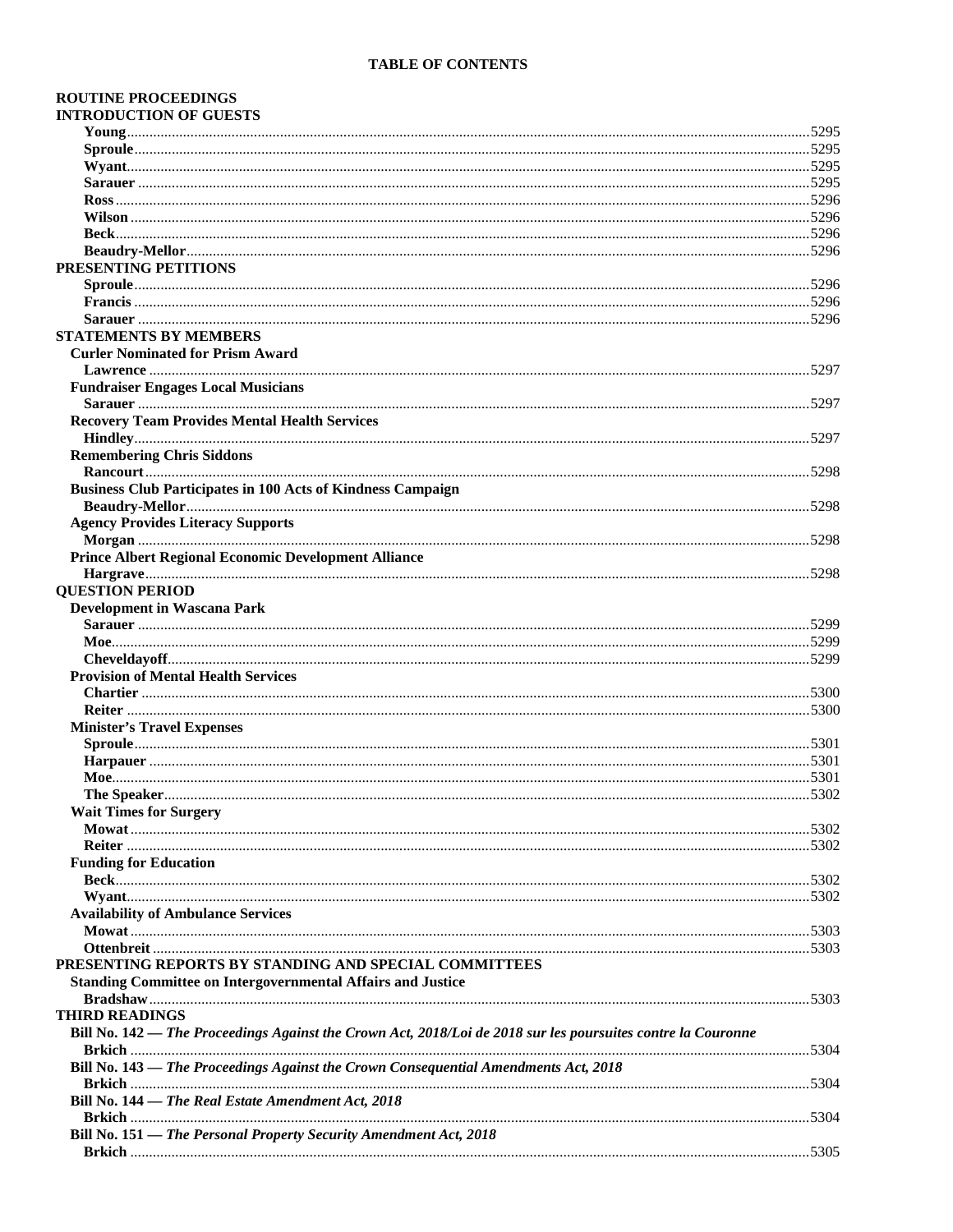| FIRST AND SECOND READINGS OF AMENDMENTS                                                                     |
|-------------------------------------------------------------------------------------------------------------|
| Bill No. 151 - The Personal Property Security Amendment Act, 2018                                           |
| <b>ORDERS OF THE DAY</b>                                                                                    |
| <b>WRITTEN QUESTIONS</b>                                                                                    |
|                                                                                                             |
| <b>GOVERNMENT ORDERS</b>                                                                                    |
| <b>ADJOURNED DEBATES</b>                                                                                    |
| <b>SECOND READINGS</b>                                                                                      |
| Bill No. 134 - The Local Government Election Amendment Act, 2018                                            |
|                                                                                                             |
|                                                                                                             |
| Bill No. 135 - The Local Government Election Consequential Amendments Act, 2018                             |
| Loi de 2018 corrélative de la loi intitulée The Local Government Election Amendment Act, 2018               |
|                                                                                                             |
|                                                                                                             |
| Bill No. 163 - The Legal Profession Amendment Act, 2018                                                     |
|                                                                                                             |
| Bill No. 164 — The Statute Law Amendment Act, 2018 (No. 3)                                                  |
|                                                                                                             |
| Bill No. 165 - The Workers' Compensation Amendment Act, 2018                                                |
|                                                                                                             |
| Bill No. 149 - The Police (Regional Policing) Amendment Act, 2018                                           |
|                                                                                                             |
| Bill No. 150 - The Seizure of Criminal Property Amendment Act, 2018                                         |
|                                                                                                             |
| Bill No. 152 - The Builders' Lien (Prompt Payment) Amendment Act, 2018                                      |
|                                                                                                             |
| Bill No. 157 - The Education Amendment Act, 2018/Loi modificative de 2018 sur l'éducation                   |
|                                                                                                             |
| Bill No. 158 - The Youth Justice Administration Act, 2018                                                   |
|                                                                                                             |
| Bill No. 159 — The Securities Amendment Act, 2018                                                           |
|                                                                                                             |
| Bill No. 160 — The Trespass to Property Amendment Act, 2018                                                 |
|                                                                                                             |
| Bill No. 161 - The Trespass to Property Consequential Amendments Act, 2018                                  |
| Loi de 2018 corrélative de la loi intitulée The Trespass to Property Amendment Act, 2018                    |
|                                                                                                             |
| Bill No. 162 - The Irrigation Act, 2018                                                                     |
| Bill No. 141 - The Interpersonal Violence Disclosure Protocol (Clare's Law) Act                             |
|                                                                                                             |
|                                                                                                             |
| Bill No. 136 - The Apprenticeship and Trade Certification Act, 2018                                         |
| Bill No. 137 - The SaskEnergy (Miscellaneous) Amendment Act, 2018                                           |
|                                                                                                             |
| Bill No. 138 - The Miscellaneous Statutes (Government Relations - Enforcement Measures) Amendment Act, 2018 |
|                                                                                                             |
| Bill No. 139 — The Foreign Worker Recruitment and Immigration Services Amendment Act, 2018                  |
|                                                                                                             |
| Bill No. 140 — The Animal Health Act                                                                        |
|                                                                                                             |
|                                                                                                             |